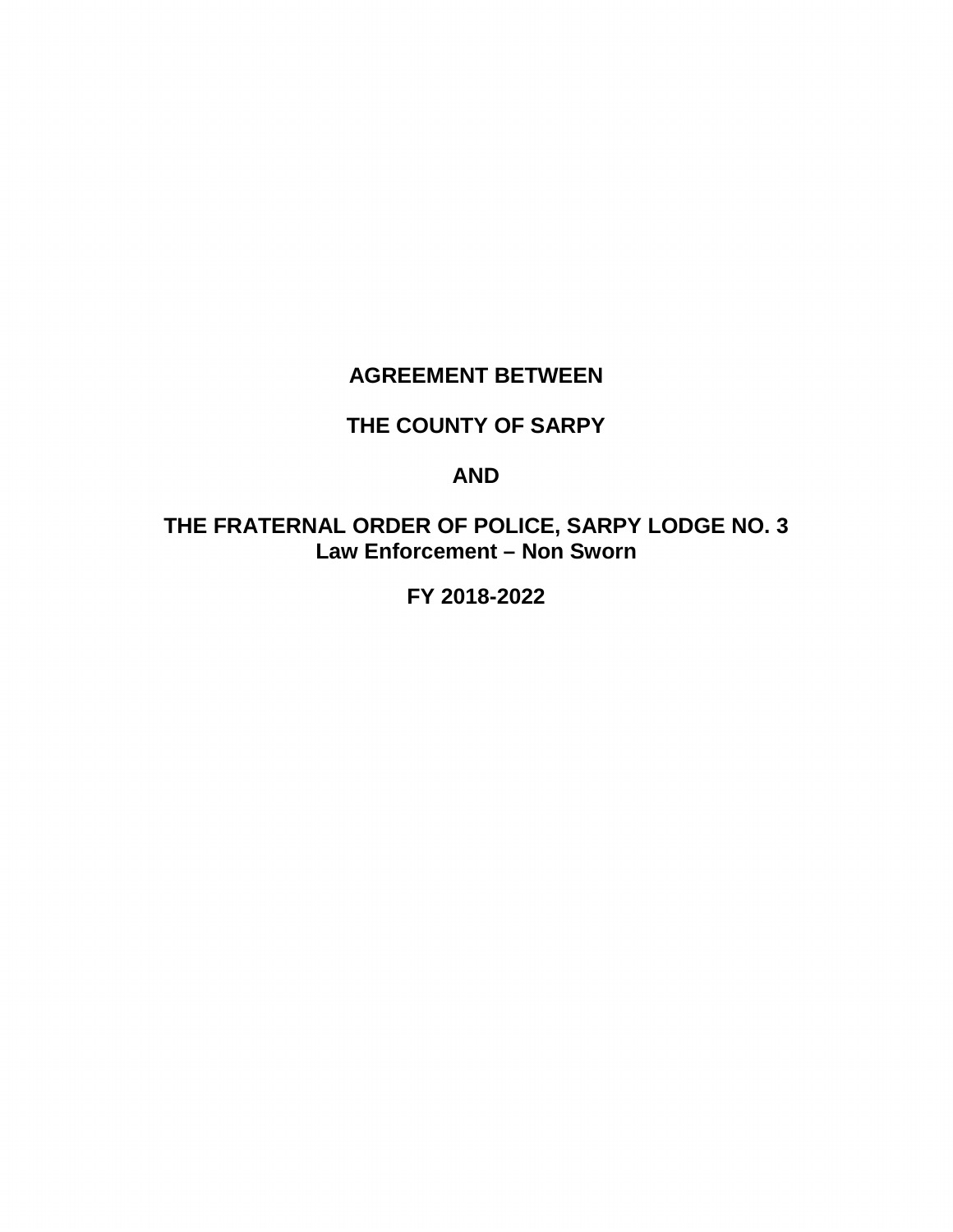# **INDEX**

| <b>PREAMBLE</b>   |                                                                | 3              |
|-------------------|----------------------------------------------------------------|----------------|
| <b>ARTICLE 1</b>  | <b>DEFINITIONS</b>                                             | 3              |
| <b>ARTICLE 2</b>  | F.O.P. RECOGNITION                                             | $\overline{4}$ |
| <b>ARTICLE 3</b>  | <b>MANAGEMENT RIGHTS</b>                                       | $\overline{4}$ |
| <b>ARTICLE 4</b>  | <b>BULLETIN BOARDS AND BALLOT BOXES</b>                        | 6              |
| <b>ARTICLE 5</b>  | <b>GRIEVANCE PROCEDURES</b>                                    | 6              |
| ARTICLE 6         | <b>EMPLOYEE RIGHTS</b>                                         | 8              |
| ARTICLE 7         | <b>DISCIPLINE AND DISCHARGE</b>                                | 11             |
| <b>ARTICLE 8</b>  | <b>SENIORITY</b>                                               | 13             |
| <b>ARTICLE 9</b>  | <b>LAYOFFS</b>                                                 | 14             |
| <b>ARTICLE 10</b> | NON-DISCRIMINATION                                             | 14             |
| <b>ARTICLE 11</b> | <b>OUTSIDE EMPLOYMENT AND EMPLOYEE DUTIES</b>                  | 15             |
| <b>ARTICLE 12</b> | <b>LEAVE PROVISIONS</b>                                        | 15             |
| <b>ARTICLE 13</b> | <b>HOLIDAYS</b>                                                | 20             |
| <b>ARTICLE 14</b> | PROMOTIONS/DEMOTIONS AND VACANCIES                             | 21             |
| <b>ARTICLE 15</b> | <b>SAFETY COMMITTEE</b>                                        | 22             |
| <b>ARTICLE 16</b> | <b>F.O.P. BUSINESS</b>                                         | 22             |
| <b>ARTICLE 17</b> | UNIFORMS AND EQUIPMENT                                         | 23             |
| <b>ARTICLE 18</b> | <b>HOURS OF WORK</b>                                           | 24             |
| <b>ARTICLE 19</b> | OVERTIME, CALL-BACK AND STAND-BY PAY                           | 26             |
| <b>ARTICLE 20</b> | ATTENDANCE IN COURT, CONFERENCES, AND<br><b>OTHER MEETINGS</b> | 28             |
| <b>ARTICLE 21</b> | <b>WAGES</b>                                                   | 29             |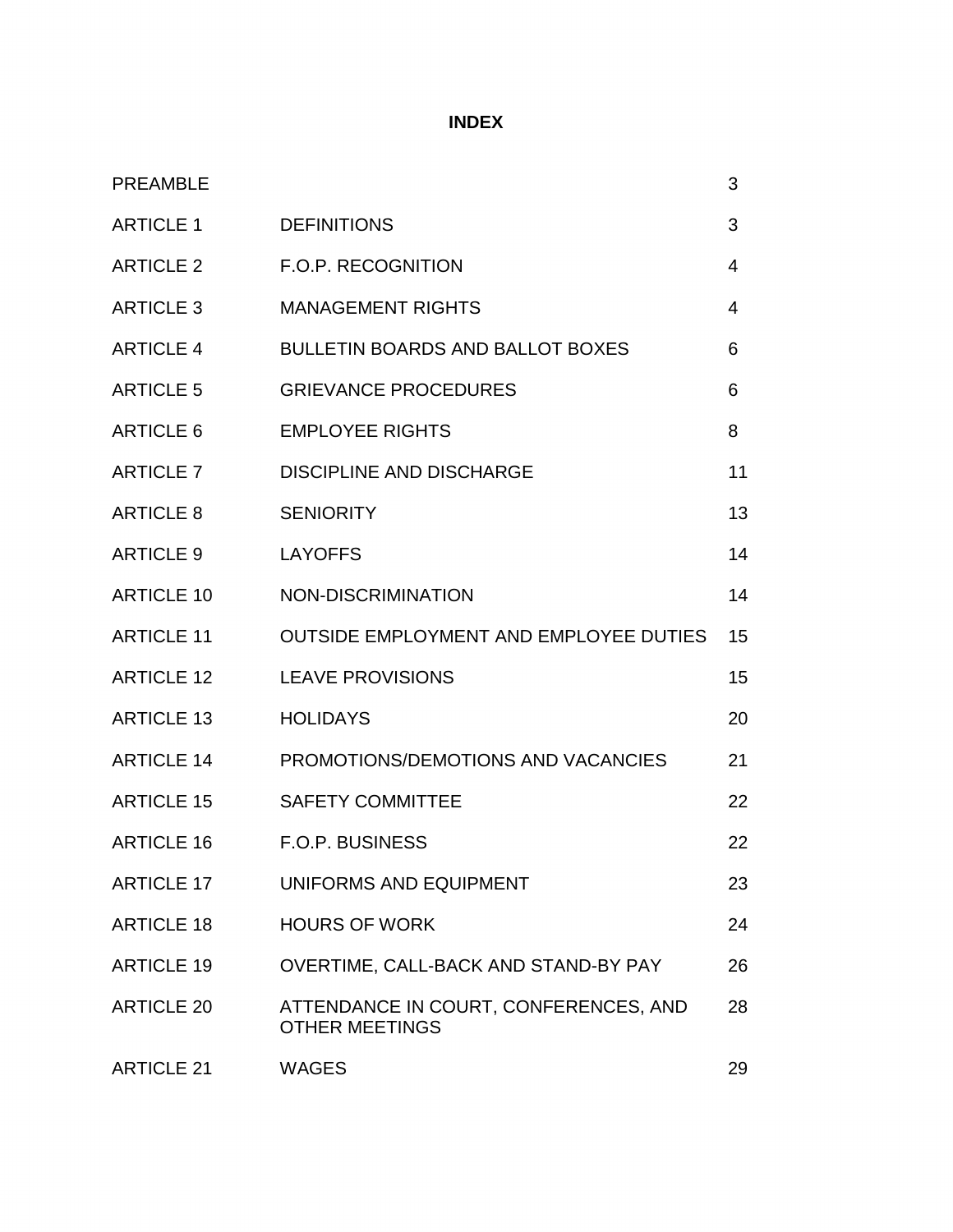| <b>ARTICLE 22</b> | <b>WORKING OUT OF CLASSIFICATION</b> | 32 |
|-------------------|--------------------------------------|----|
| <b>ARTICLE 23</b> | <b>INSURANCE</b>                     | 33 |
| <b>ARTICLE 24</b> | <b>MAINTENANCE OF STANDARDS</b>      | 34 |
| <b>ARTICLE 25</b> | <b>SAVINGS CLAUSE</b>                | 34 |
| <b>ARTICLE 26</b> | <b>DUES CHECK-OFF</b>                | 35 |
| <b>ARTICLE 27</b> | <b>TRAINING OFFICER</b>              | 36 |
| <b>ARTICLE 28</b> | EDUCATIONAL REIMBURSEMENT            | 36 |
| <b>ARTICLE 29</b> | LINE OF DUTY DEATH                   | 38 |
| <b>ARTICLE 30</b> | <b>DURATION OF AGREEMENT</b>         | 39 |
| APPENDIX A        | AUTHORIZATION FOR PAYROLL DEDUCTION  |    |

APPENDIX B WAGE SCALE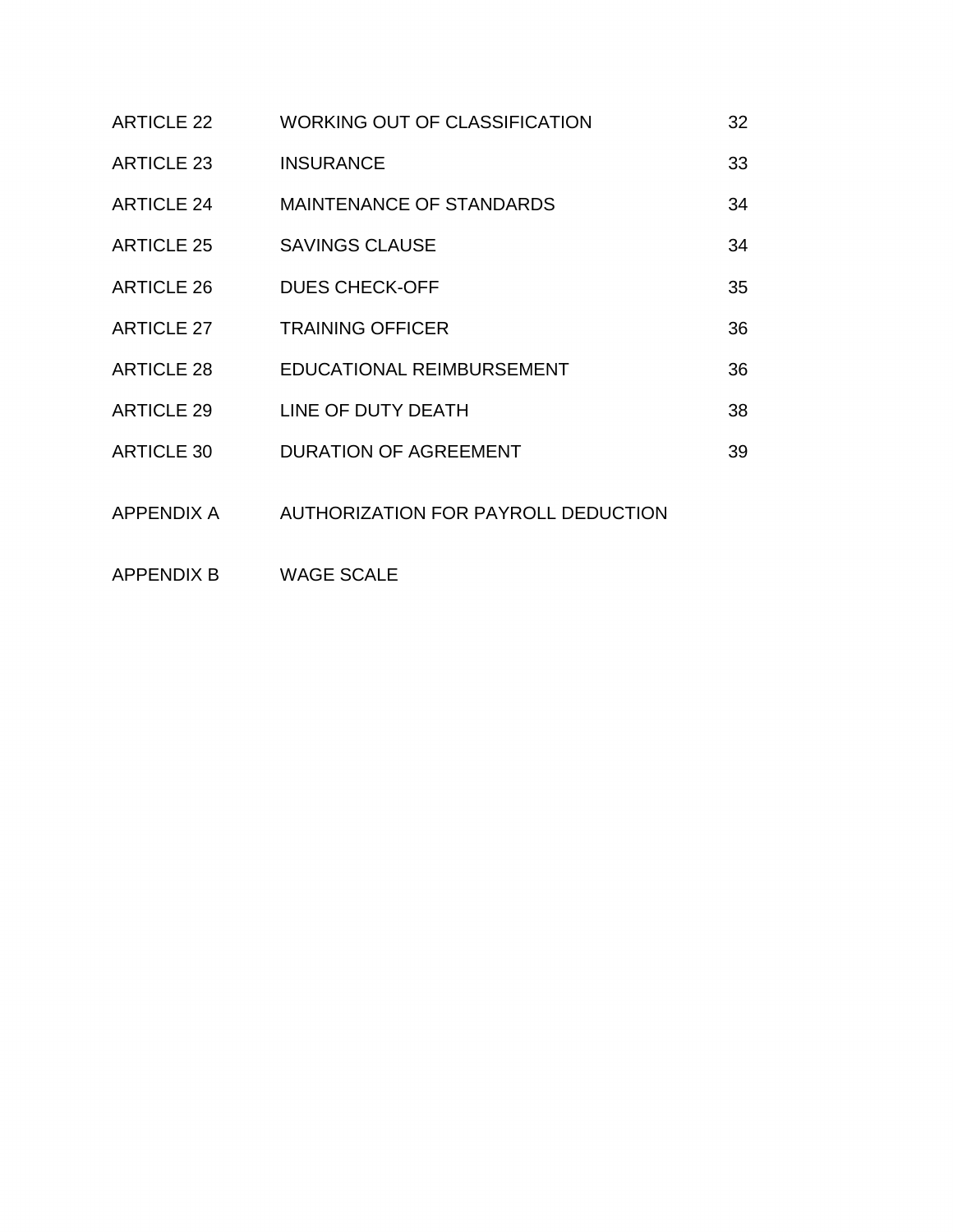#### **PREAMBLE**

This Agreement, by and between the Sarpy County Sheriff, hereinafter referred to as the Sheriff, County of Sarpy, Nebraska, hereinafter referred to as the County, and the Fraternal Order of Police Sarpy Lodge No.3 Non-Sworn, hereinafter referred to as the F.O.P., is designed to promote and strive to maintain a working agreement between the Sheriff, County and the F.O.P.

## **ARTICLE 1**

## **DEFINITIONS**

For the purpose of this Agreement, the following words, terms and phrases shall be construed in accordance with the definitions assigned to them unless the context in which the same shall be used would otherwise necessarily require a different definition:

- SECTION 1. OFFICE shall mean the Sheriff's Office and all its Divisions of the County of Sarpy, Nebraska.
- SECTION 2. EMPLOYEE shall mean all non-sworn classified employees of the Sheriff's Office of the County of Sarpy, Nebraska, as defined in Nebraska State Statutes Section 23-2519.

ESSENTIAL PERSONNEL shall mean all non-sworn employees who are determined by the Sheriff or his designee as mandatory to run staff operations, but may vary depending upon circumstances**.** 

NON-ESSENTIAL PERSONNEL shall mean all non-sworn employees who are determined by the Sheriff or his designee as not mandatory staff to run operations, but may vary depending upon circumstances.

- SECTION 3. SHERIFF shall mean the duly elected/appointed Sheriff of the County of Sarpy, Nebraska.
- SECTION 4. COUNTY shall mean the County of Sarpy, Nebraska.
- SECTION 5. FOP shall mean the Fraternal Order of Police, Sarpy Lodge #3, Non-Sworn
- SECTION 6. FULL-TIME EMPLOYEE shall mean an employee who works a job which normally requires 40 hours of work per week, with the exception of registered nurses, Adult Corrections Officers, and Adult Corrections Shift Supervisors. The forty (40) hours of time will consist of hours worked, which may include accumulated sick, compensatory, vacation or any other approved leave. The Community Relations Coordinator position is a Fair Labor Standards Act (FLSA) "Exempt" position and will be responsible to fulfill a work schedule on a salary, not hourly basis.

For Adult Corrections Officers and Adult Corrections Shift Supervisors, full-time shall mean an employee who is accountable for eighty (80) hours of time per pay period. The eighty (80) hours of time will consist of hours worked, which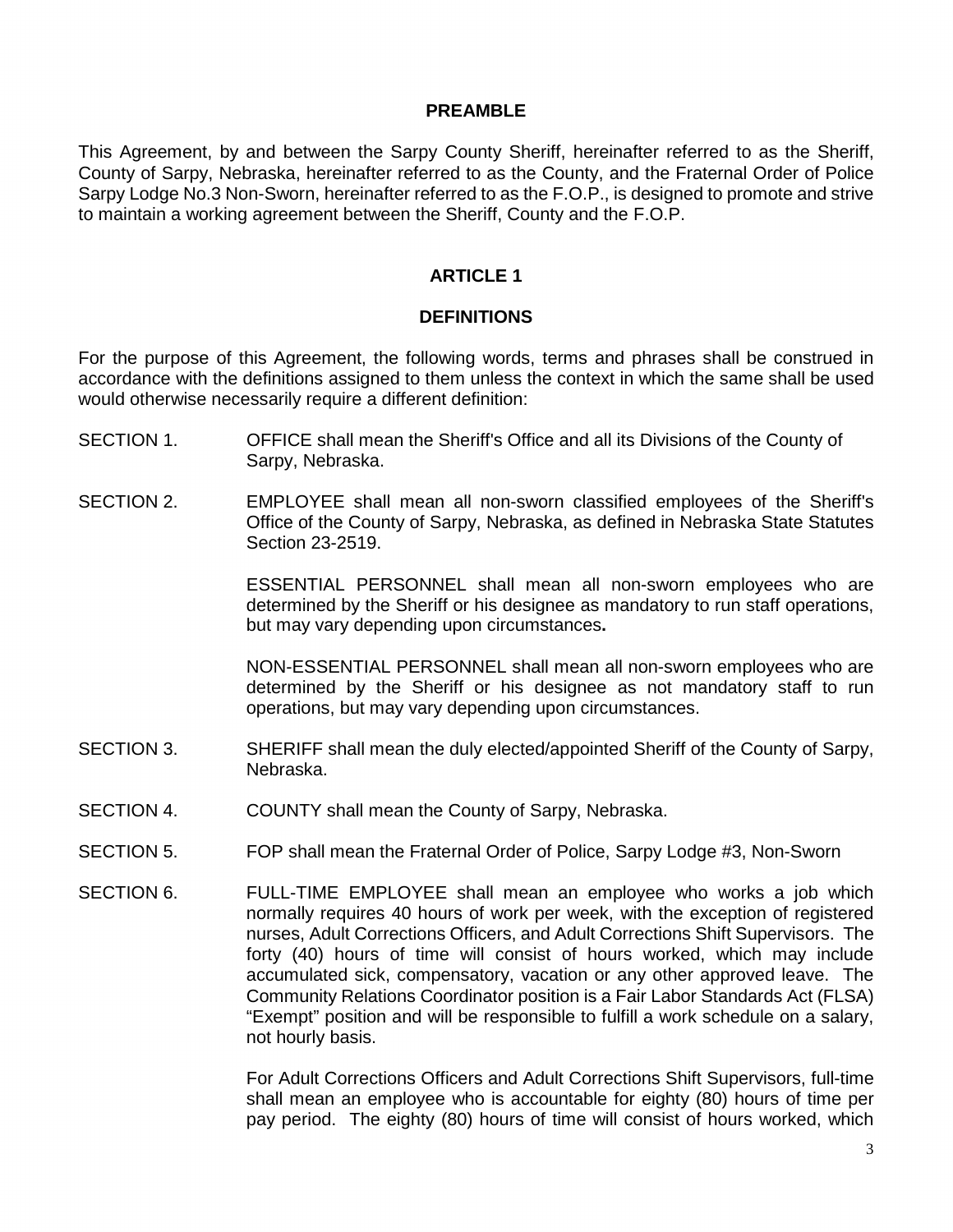may include accumulated sick, compensatory, vacation or other approved leave.

SECTION 7**.** PART-TIME EMPLOYEE shall mean an employee who works a job which normally requires less than 40 hours of work per week.

> Both parties recognize the County's legal obligation to comply with the provisions of the Patient Protection and Affordability Care Act and its resulting regulatory requirements. As such, employees meeting the definition of 30 or more hours of service per week during the applicable measurement period are entitled to medical insurance benefits.

- SECTION 8. POSITION CLASSIFICATION shall mean the name or job title of the position an employee occupies based on the employee's duties and responsibilities (such as Booking Clerk, Juvenile Services Officer, Account Clerk, etc.).
- SECTION 9. RETIRE OR RETIREMENT shall mean an employee who voluntarily leaves employment of Sarpy County on or after their 55<sup>th</sup> birthday and is eligible for Sarpy County retirement benefits.

# **ARTICLE 2**

## **F.O.P. RECOGNITION**

- SECTION 1. The County recognizes the F.O.P. as the sole and exclusive collective bargaining representative of the employees of the Sheriff's Office, excluding the Chief Deputy and Sheriff.
- SECTION 2. Official Distribution Lists. The F.O.P. President shall be included on the Distribution List for all present Standard Operating Procedures (SOP's) and Personnel Rules and Regulations or revisions thereof.

# **ARTICLE 3**

## **MANAGEMENT RIGHTS**

SECTION 1. The Sheriff and the County shall retain any and all authority and powers as employers as granted to them by Nebraska law except as provided in this Agreement. Except where expressly limited, nothing in this Agreement shall be construed to restrict, limit, or impair the rights, powers, and the authority of the Sheriff and the County.

> The F.O.P. acknowledges the concept of inherent management rights. These rights, powers and authority of the County and the Sheriff include, but are not limited to, the following:

> A. The right to determine, effectuate and implement the objectives and goals of the County or the Sheriff's Office.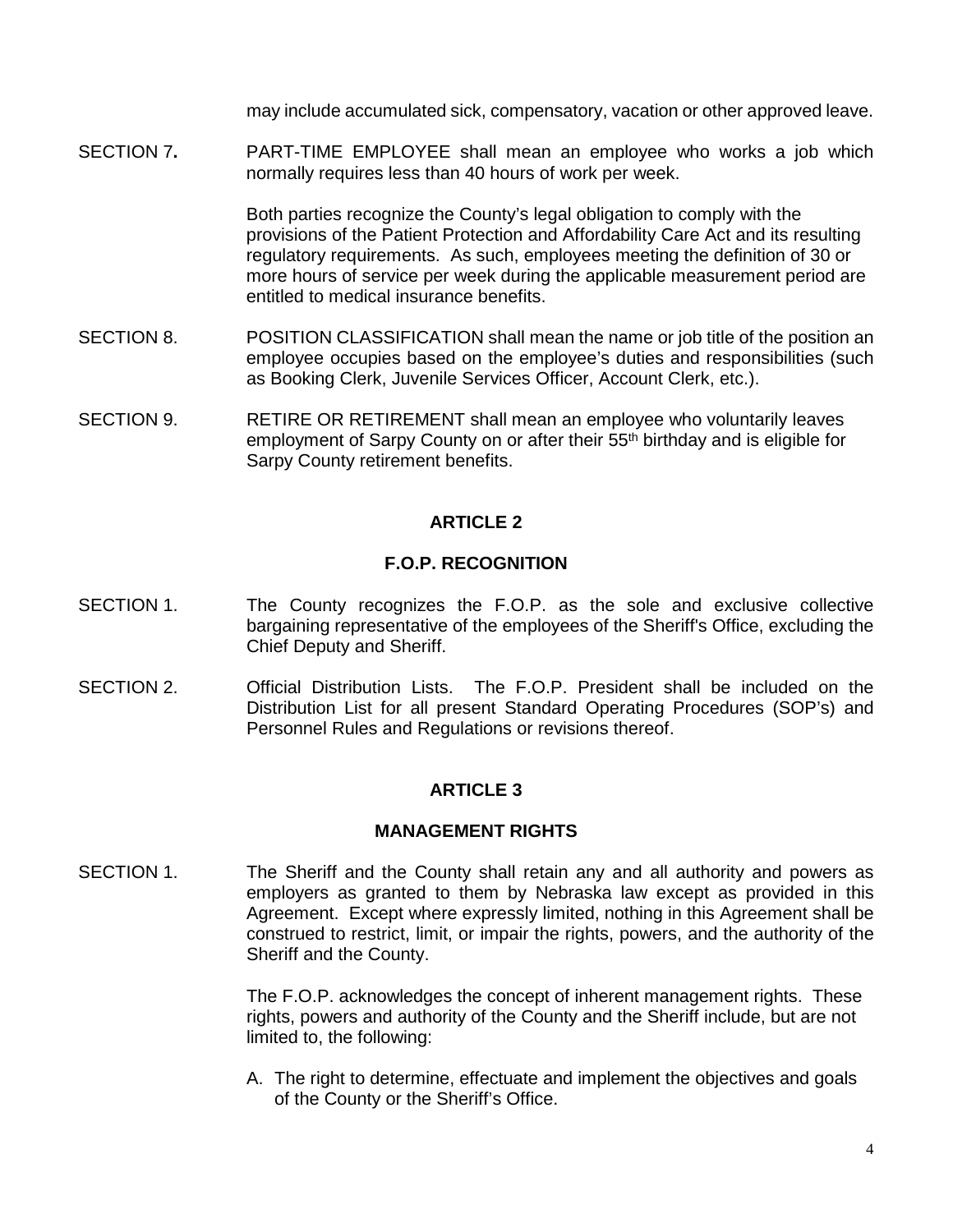- B. The right to manage and supervise all operations and functions.
- C. The right to create, establish, allocate, schedule, assign, modify or discontinue any County or Sheriff's Office function, operation, division, or department or any position or work shift.
- D. The right to establish, modify, change and discontinue work standards.
- E. The right to hire, examine, classify, promote, train, transfer, assign and retain employees, and the right to suspend, demote, discharge or take other disciplinary action against employees, for just cause, and to relieve employees from duties due to lack of work, funds or other legitimate reasons.
- F. The right to increase, reduce, change, modify and otherwise alter the composition and size of the work force.
- G. The right to adopt, modify, change, enforce or discontinue existing rules, regulations, procedures and policies not in direct conflict with any provisions of this agreement.
- H. The County and the Sheriff have the right to plan, direct, control, reduce and terminate operations; to determine the nature of services to be supplied and to determine the extent to which such services will be provided; or the scheduling of service and the methods, processes and means of service.
- I. The Sheriff has the right to establish drug, alcohol and controlled substance testing; the right to introduce any new or improved methods or facilities; the right to establish and implement a performance appraisal system; and the right to select any and all equipment and materials to be utilized in the operation of the Sheriff's Office.
- J. The Sheriff also reserves the right to laterally transfer any employee, including those in specialty positions, to another assignment, unit or division, provided that the employee's hourly base wage doesn't change. The Sheriff also reserves the right to add or remove an employee from a specialty unit. (The Sheriff will continue to comply with Article 10, Non-Discrimination). All other additional pay or compensatory time received for specialty positions, holidays, court appearances, overtime, etc., shall not be considered a part of hourly base wages for the purposes of this Article.
- K. In accordance with Rule 2, Regulation 4, Section 8 of the Personnel Rules and Regulation, for certain jobs, the County shall require job-related physical examinations. The examinations will only be scheduled after a conditional job offer has been extended and accepted by the final candidate in compliance with the Americans with Disabilities Act. The County and the Sheriff reserve the right to require physical examinations (fitness for duty exams) when there is a need to determine whether an employee is still able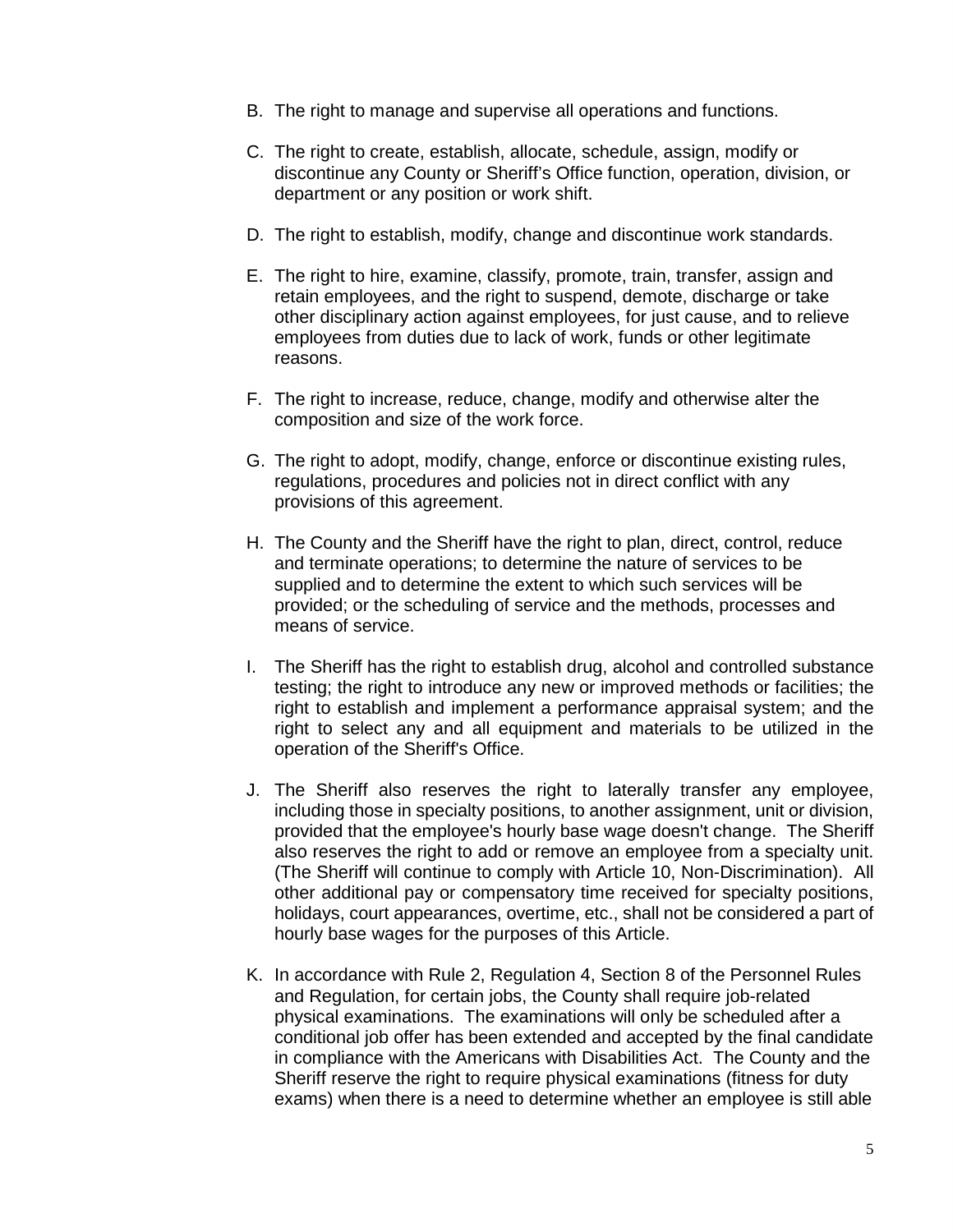to perform the essential functions of the job or for concerns regarding the safety and protection of the employee or others.

# **ARTICLE 4**

# **BULLETIN BOARDS AND BALLOT BOXES**

- SECTION 1. The County shall permit the F.O.P. to use bulletin boards designated by the Sheriff in the assembly rooms and off-site facilities for posting of F.O.P. meetings and elections, reports of F.O.P. committees and other notices or announcements that would be of benefit or interest to the employees.
- SECTION 2. Posted notices shall not contain anything political or anything reflecting adversely upon the County or any of its employees. Materials posted should be timely and current. If information is outdated by more than ninety (90) calendar days the County or the Sheriff has the right to remove the materials from the bulletin boards.
- SECTION 3. The bulletin board provided shall be for the exclusive use of the F.O.P.
- SECTION 4. The County will permit the F.O.P. use of one ballot box, designated by the Sheriff, in the designated assembly rooms, for use in F.O.P. elections. No employee shall participate in any F.O.P. election, in any manner, during his/her tour of duty. Any F.O.P. authorized violation of this section shall entitle the County to cancel immediately the provisions of this section and prohibit further use of the ballot boxes.

# **ARTICLE 5**

# **GRIEVANCE PROCEDURES**

SECTION 1. Informal Complaints. When employees feel dissatisfied with an aspect of employment over which they have no control and when they desire remedial action, they are encouraged to present the problem informally to their immediate supervisor. If not resolved at this level, employees can discuss the matter with their chain of command or file a grievance.

> Employees shall be assured freedom from discrimination, coercion, restraint, or reprisal in presenting complaints.

This Article shall not suspend time limitations for the filing of a grievance or appeal.

SECTION 2. Grievance Procedure. Employees shall have an opportunity to formally address non-disciplinary issues arising out of the PRR, County policies, and/or collective bargaining agreements.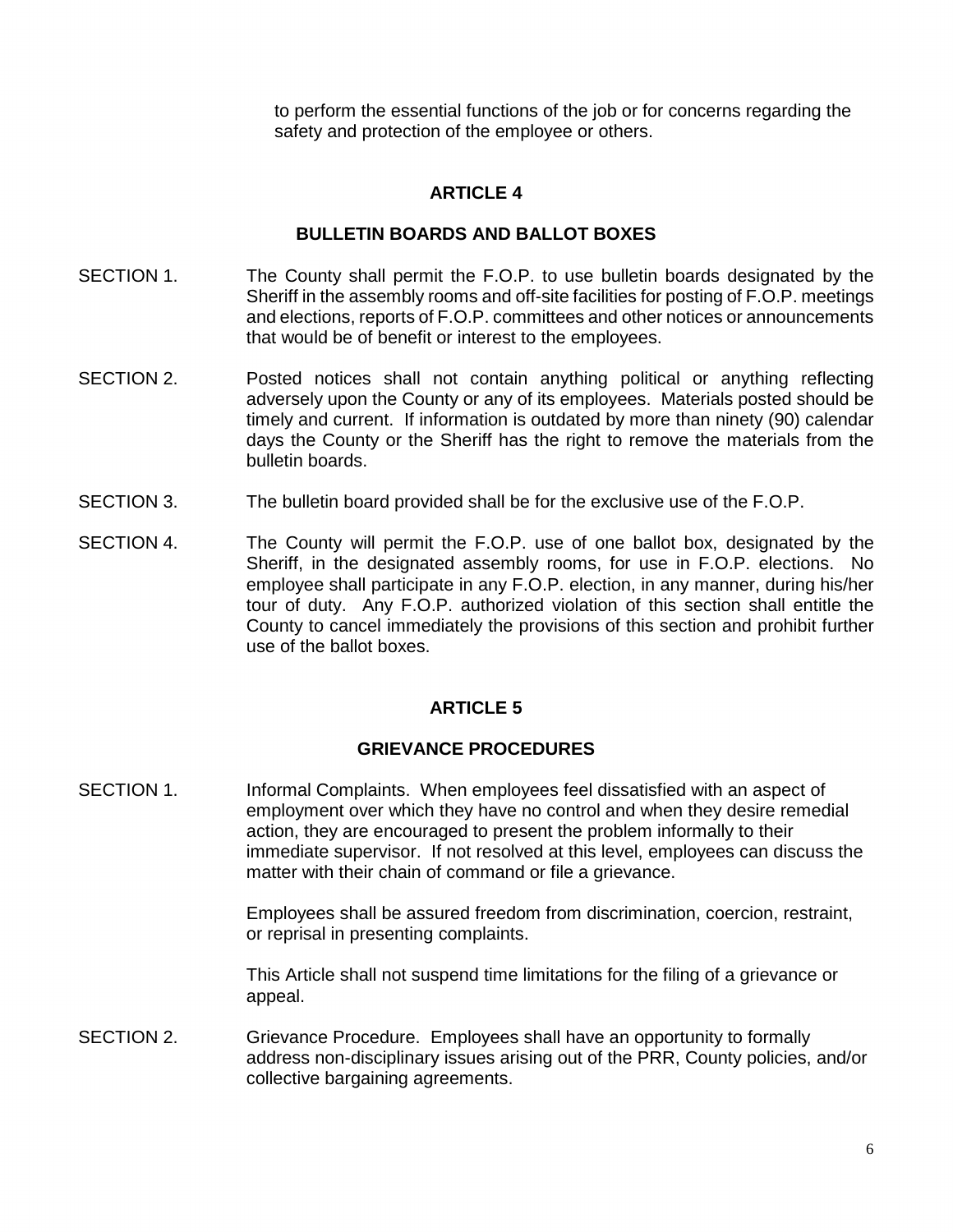The Grievance Procedure provides a method for the resolution of grievances without discrimination, coercion, restraint, or retaliation against those employees who submit, consider submitting, or are involved in a grievance procedure.

This Article shall not be used to change any portions of the Agreement or the PRR.

A grievance is defined to be any disagreement concerning the interpretation or application of the specific and expressed provisions or terms of County policies, collective bargaining agreements, or the PRR not relating to discipline.

Employees, or their representative, may withdraw a grievance at any time during this Grievance Procedure. Such withdrawal shall be indicated on the *Grievance Form*.

Any time limitations for this Article may be waived or extended in writing by mutual agreement of the parties involved.

Employees choosing to file a grievance are to complete a *Grievance Form*. When filling out the form, the following information must be stated with reasonable clarity:

- A. Nature of the grievance,
- B. Act or acts of commission or omission,
- C. Date of the act or acts,
- D. Identity of the party or parties who claim to be aggrieved,
- E. Identify of the party or parties alleged to have caused the grievance,
- F. Specific provisions of the PRR, County policies, and collective bargaining agreements that are alleged to have been violated, and
- G. Remedy sought.

Grievances shall be processed in the following manner:

Step 1: Aggrieved employees shall present the *Grievance Form* to the Chief Deputy or his/her designee within 15 calendar days from the date on which they became aware of or should reasonably have been aware of the incident giving rise to the grievance.

The Chief Deputy shall address the nature of the grievance and note the specific reason for accepting or denying the grievance by writing their response on the *Grievance Form.* The Chief Deputy will return the signed form to the aggrieved employee within 15 calendar days.

Step 2: If satisfactory settlement is not reached under Step 1, aggrieved employees, or their representative, or the Chief Deputy shall submit the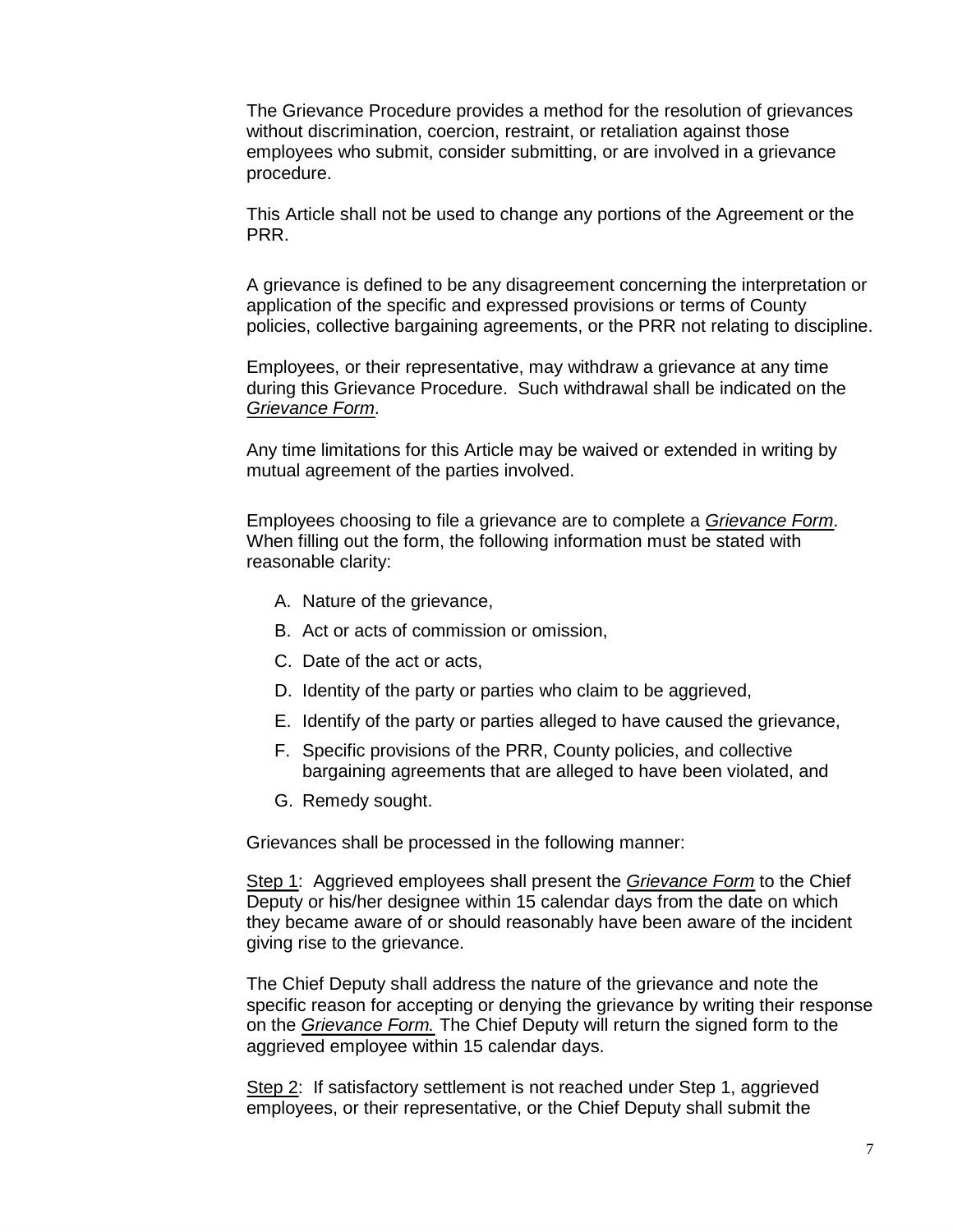*Grievance Form* to the Human Resources Director for appeal to the Personnel Policy Board. This submission must occur within 15 calendar days from the date the employee receives the Chief Deputy's response in accordance with Step 1.

The Board shall hold a Hearing on the matter within 30 calendar days, insofar as a quorum can be achieved, after receipt of the grievance by the Human Resources Director. Refer to *Rule 1: General Provisions, Regulation 5: Personnel Policy Board Hearings* for specific details.

The decision of the Board shall be final and binding on all parties; however, this does not prevent either party from pursuing further actions as allowed for by law.

SECTION 3. An aggrieved employee shall have the right to process his/her grievance individually or with the assistance of the FOP. The FOP Board of Directors may also assign a case representative.

> Time limitations can be waived or extended by written mutual agreement of the parties.

- SECTION 4. Nothing in this Agreement shall prohibit both parties from reaching an agreement or settlement in a manner not outlined in this Agreement. However, all time limits and pertinent sections of this Agreement and State Statutes shall be strictly adhered to when processing a grievance in accordance with this Agreement.
- SECTION 5. Employees who voluntarily resign or retire their employment with the County shall have any pending grievances immediately withdrawn and will not benefit by subsequent settlement of disposition of any grievance.
- SECTION 6. No remedy shall exceed restoring to the employee the pay, benefits, or rights lost as a result of the violation of the Agreement.

# **ARTICLE 6**

## **EMPLOYEE RIGHTS**

- SECTION 1. No employee shall be disciplined without the element of just cause.
- SECTION 2. The Sheriff reserves the right to conduct internal affairs and line investigations and the County Personnel Policy Board, as outlined in State Statute Section 23- 2522, reserves the right to conduct personnel investigations to uncover the facts in each case but expressly agree to carefully guard and protect the rights, privacy and dignity of the accused employees. Employees shall fully cooperate with an investigation and shall not withhold any information that may be relevant to the investigation.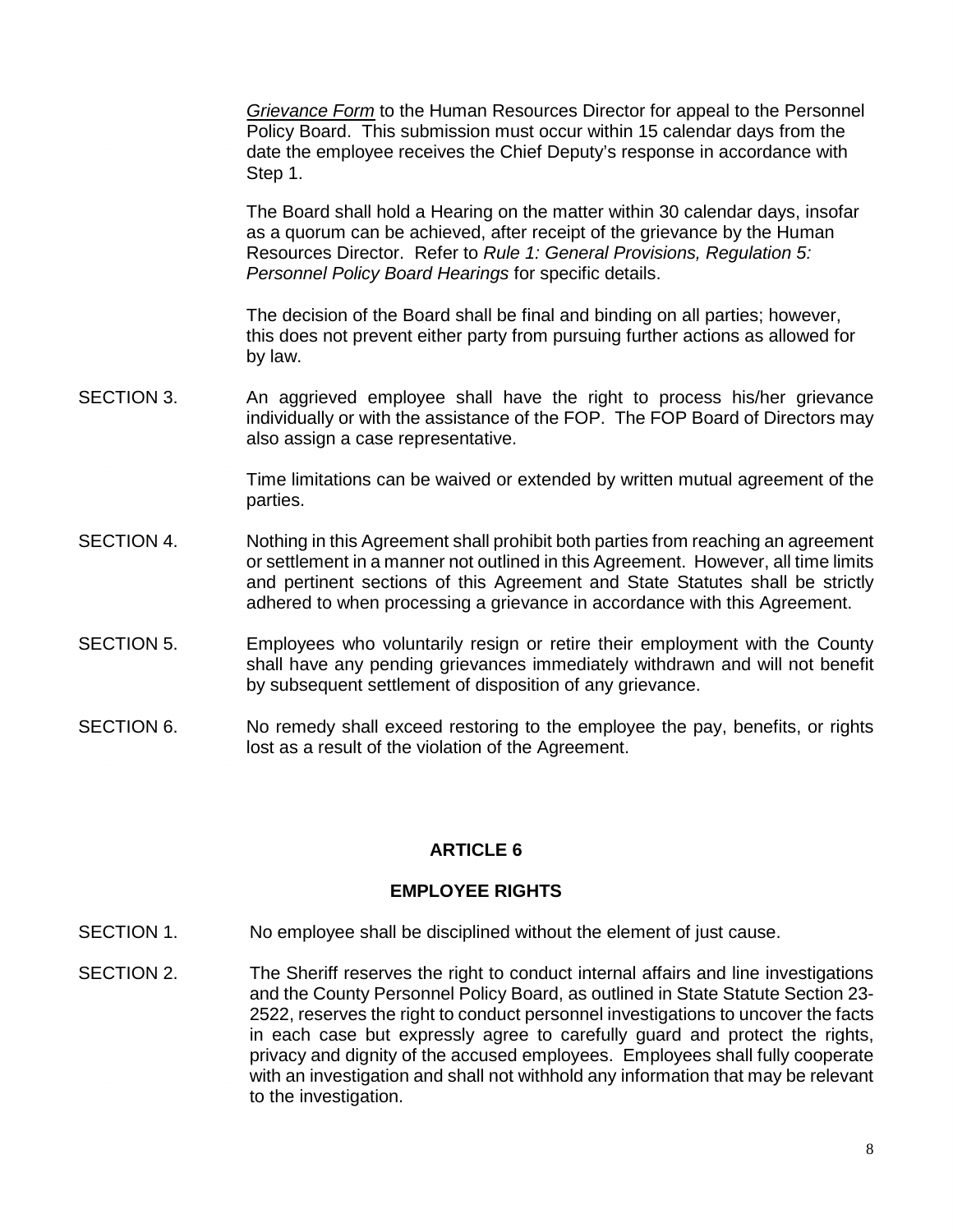- SECTION 3. In conducting investigations the Sheriff and/or the County will not knowingly commit any act that deprives the employee of any statutory or constitutional rights or privileges.
- SECTION 4. Investigations:
	- A. Before an employee is questioned or interviewed concerning an investigation, he/she will be informed about the nature of the investigation in writing, and whether he/she is the subject of the investigation or a witness.
	- B. Interviews and questioning of employees will be conducted in a professional manner. Statements from employees will not be taken in a coercive manner. Departure from the truth during an investigation shall be considered just cause for discharge.
	- C. When an employee is being questioned about possible criminal matters and it has been determined that any self-incriminating statements that the member makes will not be used against him/her in a criminal prosecution, "Garrity" warnings will be given to the employee. "*Garrity v. New Jersey*, 385 U.S. 493 (1967)."
	- D. Employees who are the subject of an investigation shall, upon request, (i) have the right to union representation or, if the employee so chooses, legal counsel, and (ii) receive a copy of their written or recorded statement at no cost to the employee no less than 24 hours prior to their "Loudermill" hearing. "*Loudermill v. Cleveland Board of Education*, 470 U.S. 532 (1985)."
	- E. Upon the conclusion of an investigation against him/her, the accused employee who had prior notification of an investigation shall be notified in writing about the case's outcome**.**
	- F. The County, the F.O.P. or the Sheriff shall not make any press releases regarding on-going internal investigations or those of a non-criminal nature.
- SECTION 5. Employees shall comply with all existing work rules, provided that the rules the employees believe are in conflict with the terms of this Agreement or situations in which the rules are not being uniformly applied may be grieved by the employee; however, the employee will comply with such rules until they are found, through the grievance procedure, to be conflicting or inappropriately applied, except in those situations in which the employee reasonably believes there to be an immediate and substantial safety hazard.

## SECTION 6. Performance Evaluations:

A. If the Sheriff decides to conduct performance evaluations of employees, such evaluations shall be conducted on a regular basis, and fairly and adequately cover the duties and responsibilities of each employee. In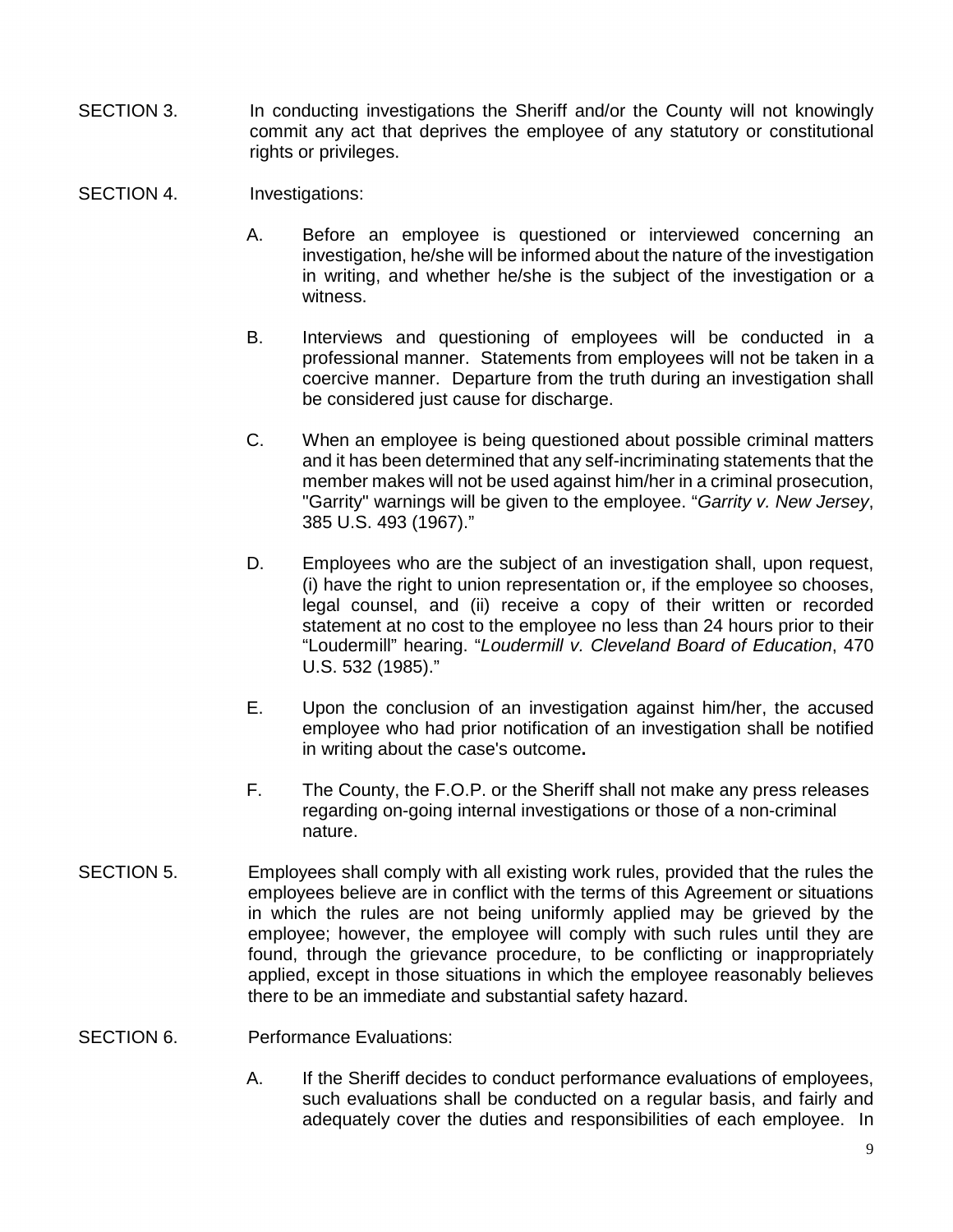that event, the employee will be provided with a copy of the evaluation used and the Sheriff agrees to discuss with the employee all terms contained in such evaluation. The employee shall have the right to add pertinent information or brief comments to any evaluation and to have such comments or information attached to such evaluation within ten (10) calendar days of receipt of said evaluation.

- B. Any investigation with an outcome of Unfounded or Exonerated shall not be referred to in a performance evaluation.
- C. Performance evaluations will be maintained on a confidential basis with access available only to the employee, the employee's supervisors, and authorized members of the Sheriff's Office Command staff. Performance evaluations may be forwarded to authorized members of Human Resources and a Department Head, with the employee's consent, when an employee has applied for a position in a different Department.

## SECTION 7. Personnel Files:

- A. Only one personnel file shall be maintained at the Sheriff's Office for each employee (hereinafter "personnel file") but shall be accessible to authorized members of the Human Resources Department. The Human Resources Department also maintains a file on each employee that contains payroll information. Every employee may, during his/her nonduty hours and during regular office hours of the Sheriff's Office or Human Resources Department, inspect his/her file at such office and shall be allowed to make copies of anything contained therein.
- B. Any employee shall have the right to respond in writing to any adverse comment or incorrect information contained in his or her personnel file. Such comments shall be kept in the employee's personnel file as long as the challenged comment or information remains in the file.
- C. Documentation reflecting disciplinary action or performance assessments shall not be placed in an employee's personnel file without the signature of the employee verifying knowledge of the existence of such information. However, when asked to do so, employees have no right to refuse to verify their knowledge with their signature.
- D. The County agrees that pre-employment background investigations, psychological evaluations, and polygraphs will be kept confidential and will not be deemed part of the employee's personnel file.
- E.If an employee receives a disciplinary action letter, the letter must be inserted into the employee's personnel file.
- F. Any documentation representing disciplinary action shall remain active for progressive discipline and promotion evaluation purposes for the time periods listed below.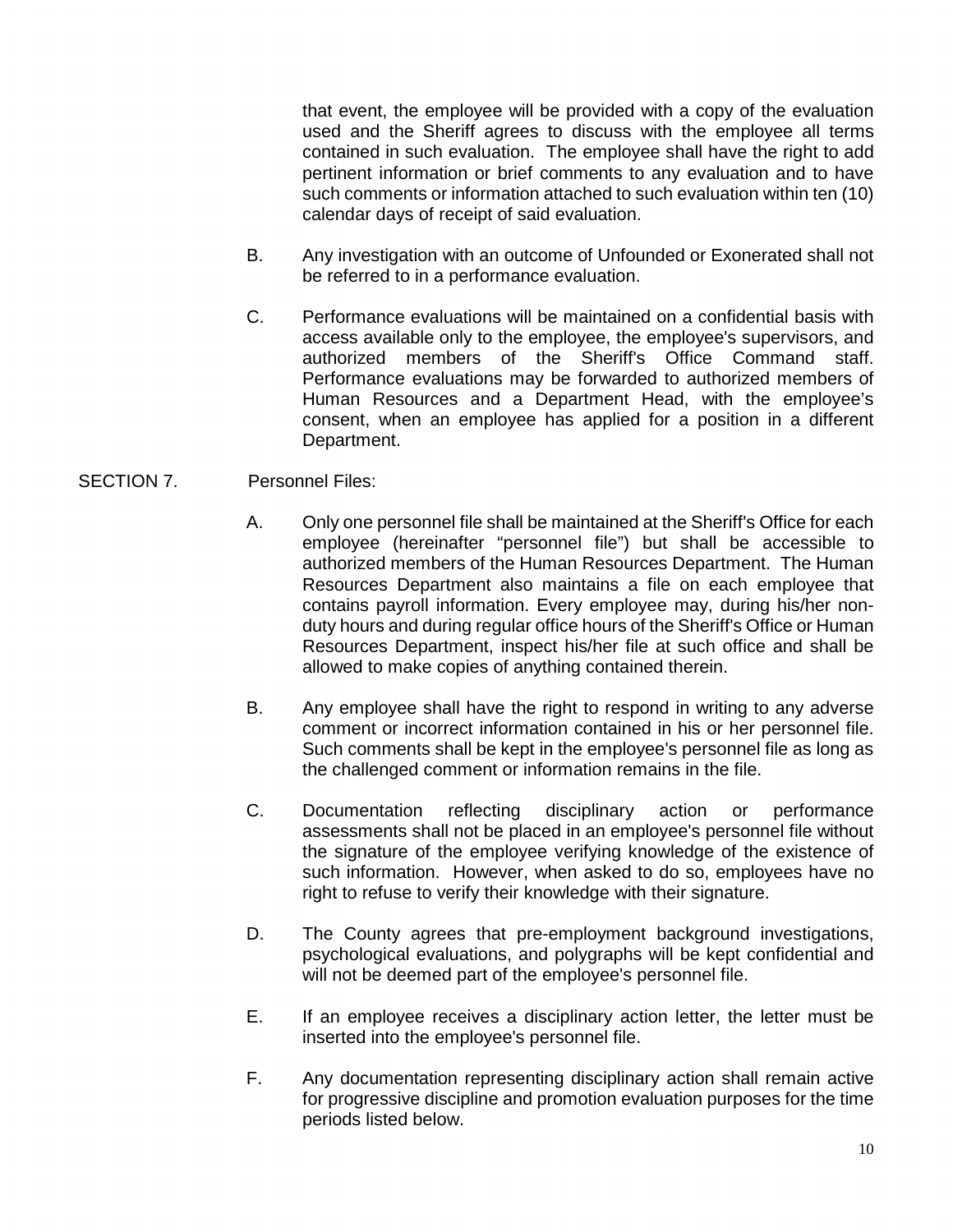| Counseling   | 90 Days   |
|--------------|-----------|
| Admonishment | 180 Days  |
| Reprimand    | 18 months |
| Suspension   | 4 Years   |
| Demotion     | Permanent |
| Termination  | Permanent |

It shall be the employee's responsibility, after the appropriate time, to request the removal of any inactive documentation. Any documentation representing disciplinary action that becomes inactive shall be removed from the employees' personnel file after the time period listed above and placed in the employee's inactive discipline file. In the event of a recommended termination, all previous disciplinary action even if inactive as outlined above may be taken into consideration.

# **ARTICLE 7**

# **DISCIPLINE AND DISCHARGE**

- SECTION 1. Discipline. Disciplinary action by the Sheriff shall be imposed for just cause only. Disciplinary action may include any of the following:
	- A. Counseling
	- B. Admonishment
	- C. Reprimand
	- D. Suspension
	- E. Demotion
	- F. Termination
- SECTION 2. If an employee is facing a suspension, demotion or termination, he/she is entitled to a pre-disciplinary "Loudermill" meeting. "*Loudermill v. Cleveland Board of Education*, 470 U.S. 532 (1985)." The employee must be personally notified about the meeting at least forty-eight (48) hours beforehand. Even if the notification is given verbally, a written notice shall be immediately available at the Sheriff's Office for the employee. If the employee chooses not to pick up the written notice before the pre-disciplinary meeting, it shall be given to him/her at the commencement of the meeting. The following information shall be given to the employee during the notification:
	- A. Charges brought against the employee.
	- B. Description of the act, omission or performance that may result in disciplinary action (A copy of the materials which the recommended disciplinary action is based upon may be attached to the notice).
	- C. Type of disciplinary action recommended.

During the pre-disciplinary meeting, which the employee may waive in writing,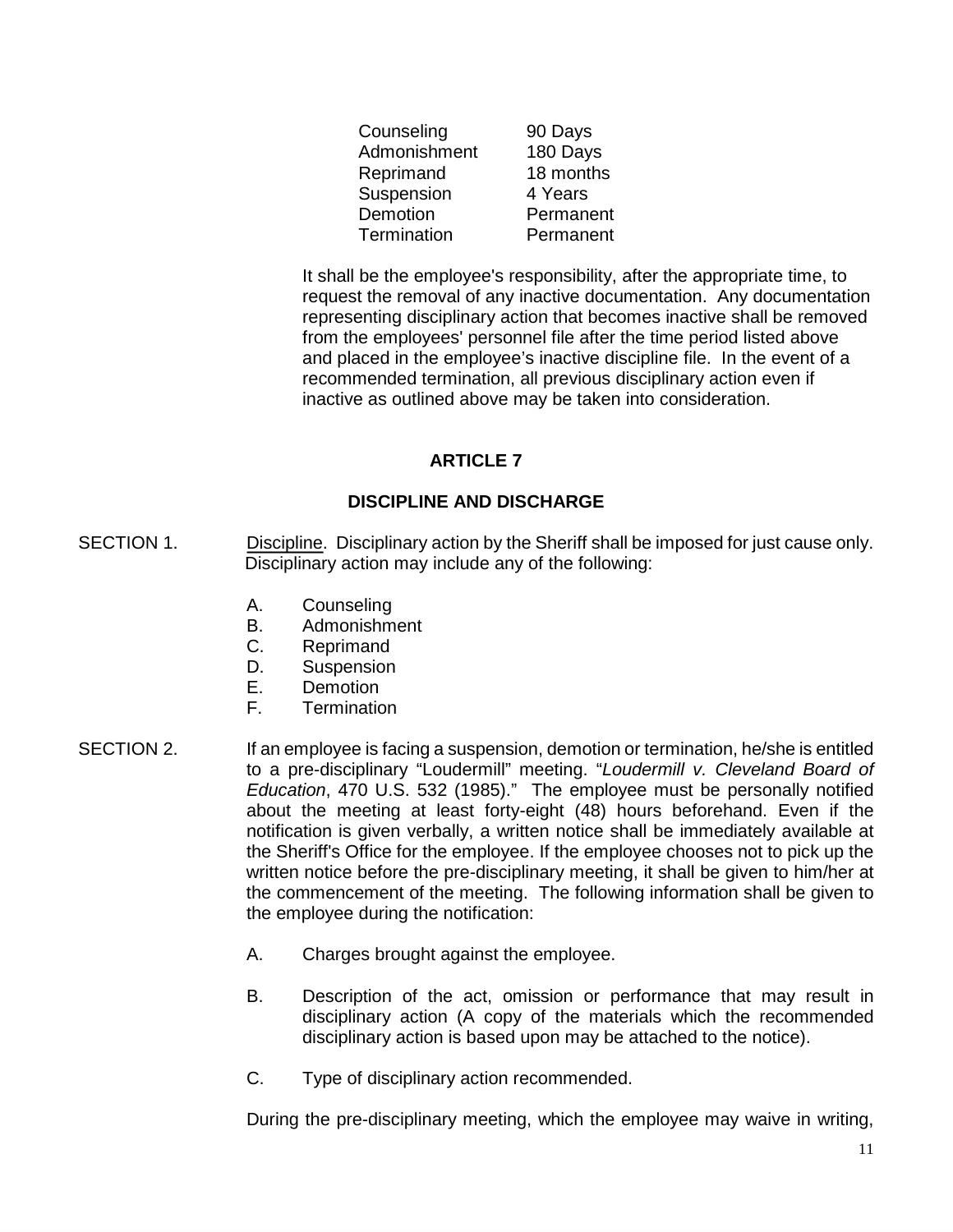he/she shall be given the opportunity to be heard and to respond to the charges.

An employee has the right to be represented by a person of his/her choice or a F.O.P. representative during a pre-disciplinary meeting.

- SECTION 3. An employee shall not have a disciplinary action imposed more than once for a single incident; however, discipline for each additional act of the same or similar nature may be imposed.
- SECTION 4. Unless otherwise specifically provided in this Agreement, both parties shall follow the provisions of the rules and regulations of the Sarpy County Sheriff's Office and the Personnel Rules and Regulations in effect at the time of the signing of this Agreement with regard to any disciplinary action taken against an employee.
- SECTION 5. The Sarpy County Sheriff's Office will impose disciplinary action in accordance with this Agreement and the Personnel Rules and Regulations.
- SECTION 6. Employees will be notified in writing of a disciplinary action through a Disciplinary Action Letter. They will be given the opportunity to read, sign, and be given a copy of the Disciplinary Action Letter before it is placed in their personnel file.
- SECTION 7. Employees may appeal directly to the Personnel Policy Board the following actions:
	- A. Receipt of three (3) written reprimands, involving the same subject matter, within a 12 consecutive-month period,
	- B. Suspension,
	- C. Demotion for cause, and
	- D. Termination.

Employees shall present their *Appeal Form* to the Human Resources Director within 15 calendar days from the date on which they became aware of the disciplinary action decision. The Human Resources Director shall forward the Appeal Form to the Sheriff.

The Personnel Policy Board shall hold a Hearing within 30 calendar days, insofar as a quorum can be established, in accordance with *Rule 1: General Provisions, Regulation 5: Personnel Policy Board Hearings*.

The decision of the Board shall be final and binding on all parties; however, this does not prevent either party from pursuing further actions as allowed for by law.

Any time limitations provided under this Article may be waived or extended in accordance with *Rule 1: General Provisions, Regulation 5: Personnel Policy Board Hearings*.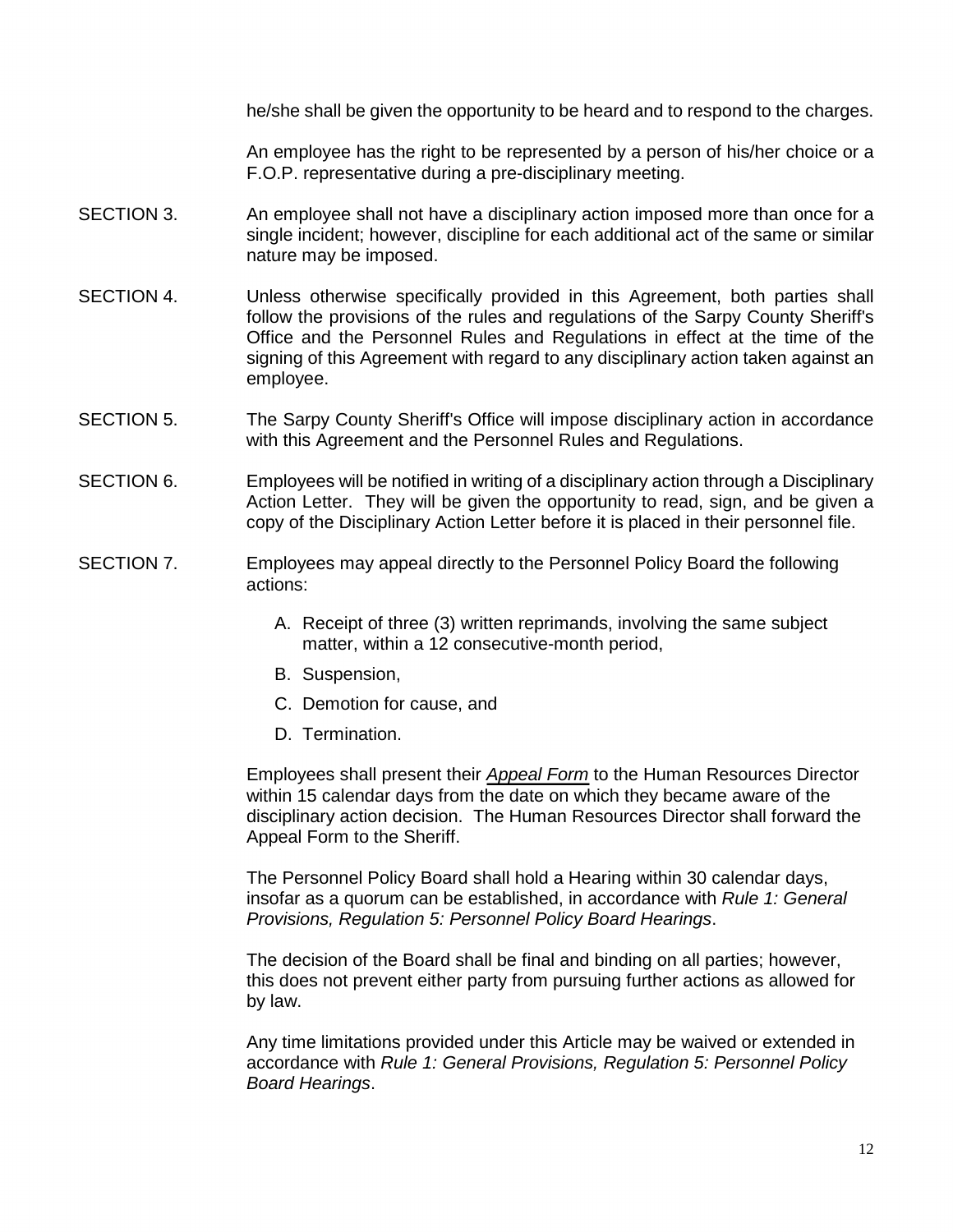SECTION 8. In the event that the outcome of a disciplinary action results in suspension, the employee may elect to use accumulated compensatory time in lieu of a decrease in pay for the number of suspension hours imposed in the discipline.

# **ARTICLE 8**

## **SENIORITY**

- SECTION 1. Continuous length of service shall mean service with the Sheriff's Office without a break or interruption. The following shall constitute a break or interruption and seniority will be frozen for the entire duration of the break or interruption, which will also affect any other provision of seniority:
	- A. Suspension for disciplinary purposes for more than thirty (30) calendar days but less than one year.
	- B. Authorized leave of absence for more than thirty (30) calendar days (with or without pay) but less than one year, except absences while complying with FMLA as described in Article 12, Section 8, or USERRA as described in Article 12, Section 3.
	- C. Layoff for more than thirty (30) calendar days but less than one year.
	- D. Employees who ceased employment and then were rehired within less than ninety (90) days. Employees that have separated from service for more than ninety (90) days will be treated as a new employee if rehired.
- SECTION 2. Seniority, as it applies to full-time employees relative to granting employees preference for holiday and vacation leave, shall be based on continuous length of service with the Sheriff's Office.
- SECTION 3. Seniority, as it applies to full-time employees relative to bidding for duty shifts, shall be based on continuous length of service in that particular classification. All employees will be considered to have continuous length of service in all classifications below his or her present level.
- SECTION 4. A list of employees arranged in order of seniority shall be maintained and made available for examination by employees. The seniority list will be revised and updated at the end of each fiscal year by the Sheriff's Administrative Division.
- SECTION 5. Where two (2) or more employees in the same position classification are appointed or promoted on the same date, their seniority standing shall be determined by the order of ranking of the employees' Assessment Score Certified List from which the employees' appointments or promotions were made.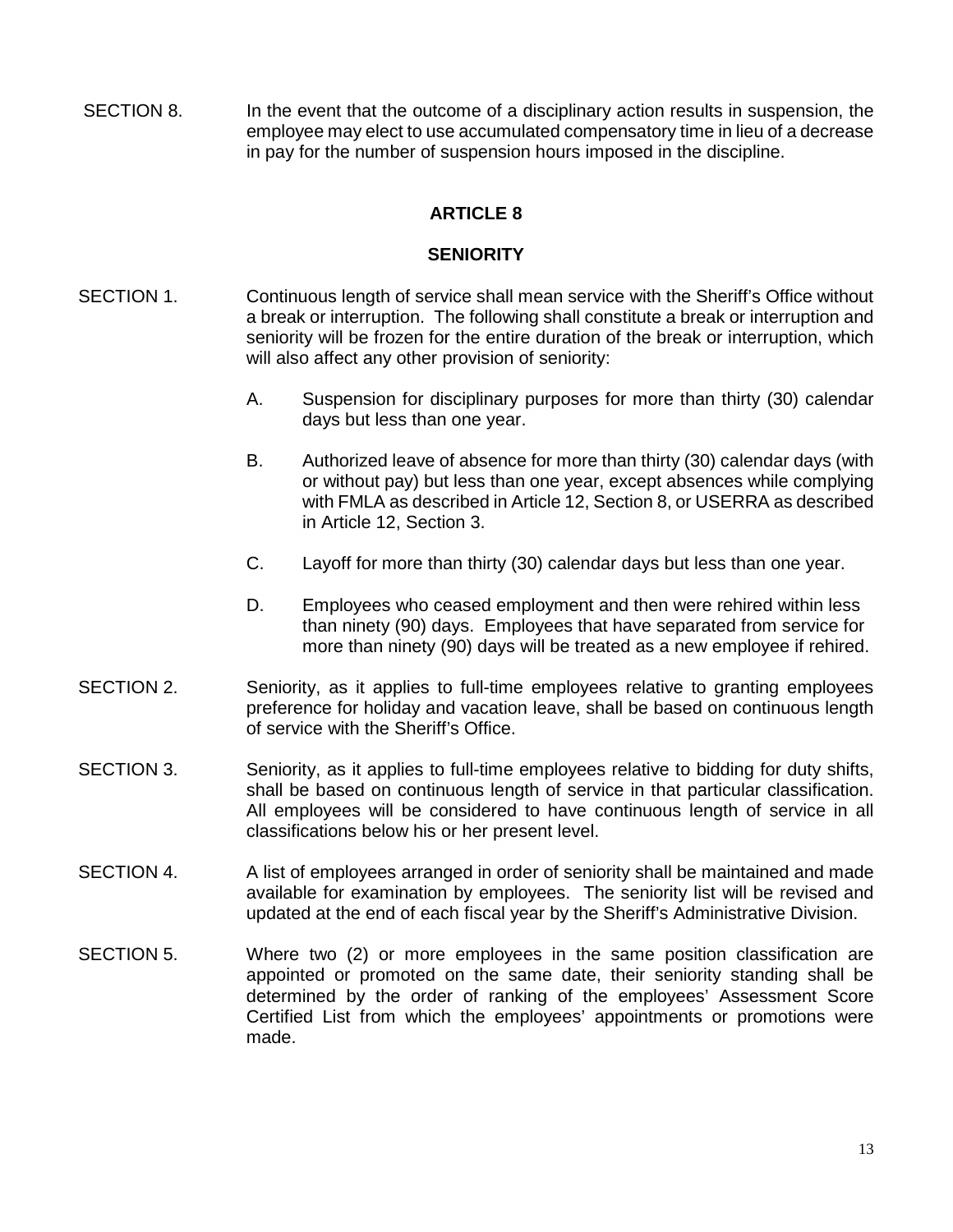# **ARTICLE 9**

# **LAYOFFS**

- SECTION 1. Whenever a reduction in work force becomes necessary, layoffs shall be made on the basis of seniority with the Sheriff's Office. The employee lowest on the seniority list shall be the first laid off and the last to be recalled. The F.O.P. shall be notified in advance of any anticipated lay-off to allow the F.O.P. to work closely with the County and/or Sheriff's Office to correctly align the determining conditions of the lay-off.
- SECTION 2. If employees are to be laid off, a fourteen (14) day written notice shall be given prior to the date when their services shall no longer be required.
- SECTION 3. No full-time employee shall be laid off from any position classification while there are probationary, part-time or temporary employees working in the same position classification**.**
- SECTION 4. In the event that an employee becomes subject to lay-off in his/her particular position classification, and is qualified to perform duties in a lower position classification, he/she shall be permitted to take a position in the next lower position classification at the lower position classification's rate of pay that is closest to the employee's current rate of pay and any employees in the lower position classification subject to lay-off by virtue of the provisions of this Section, shall be laid off in accordance with the provisions of Section 1 hereof.
- SECTION 5. In the event that an employee becomes subject to lay-off in his/her particular position classification and a vacancy exists in a position of lower position classification for which he/she is qualified, he/she may, with the approval of the Sheriff, or his/her designated representative, be appointed to such position in a lower position classification on the basis of his/her seniority.
- SECTION 6. The names of regular employees who have been laid off shall be placed on a lay-off list maintained by the Sheriff. The Sheriff shall rehire in the reverse order of the lay-off, provided such employees are otherwise qualified to perform the duties of the position. No new employees will be hired by the Sheriff as long as there are employees laid off who have seniority who are immediately capable of performing all of the essential functions of the position.
- SECTION 7. Where an employee has accepted a position in a lower position classification by virtue of Sections 4 or 5 hereof, he/she shall be recalled to his/her former position when the same becomes available in the reverse order of reduction.

# **ARTICLE 10**

## **NON-DISCRIMINATION**

SECTION 1. The parties hereby agree not to discriminate on the basis of any protected class under federal, state, and local law.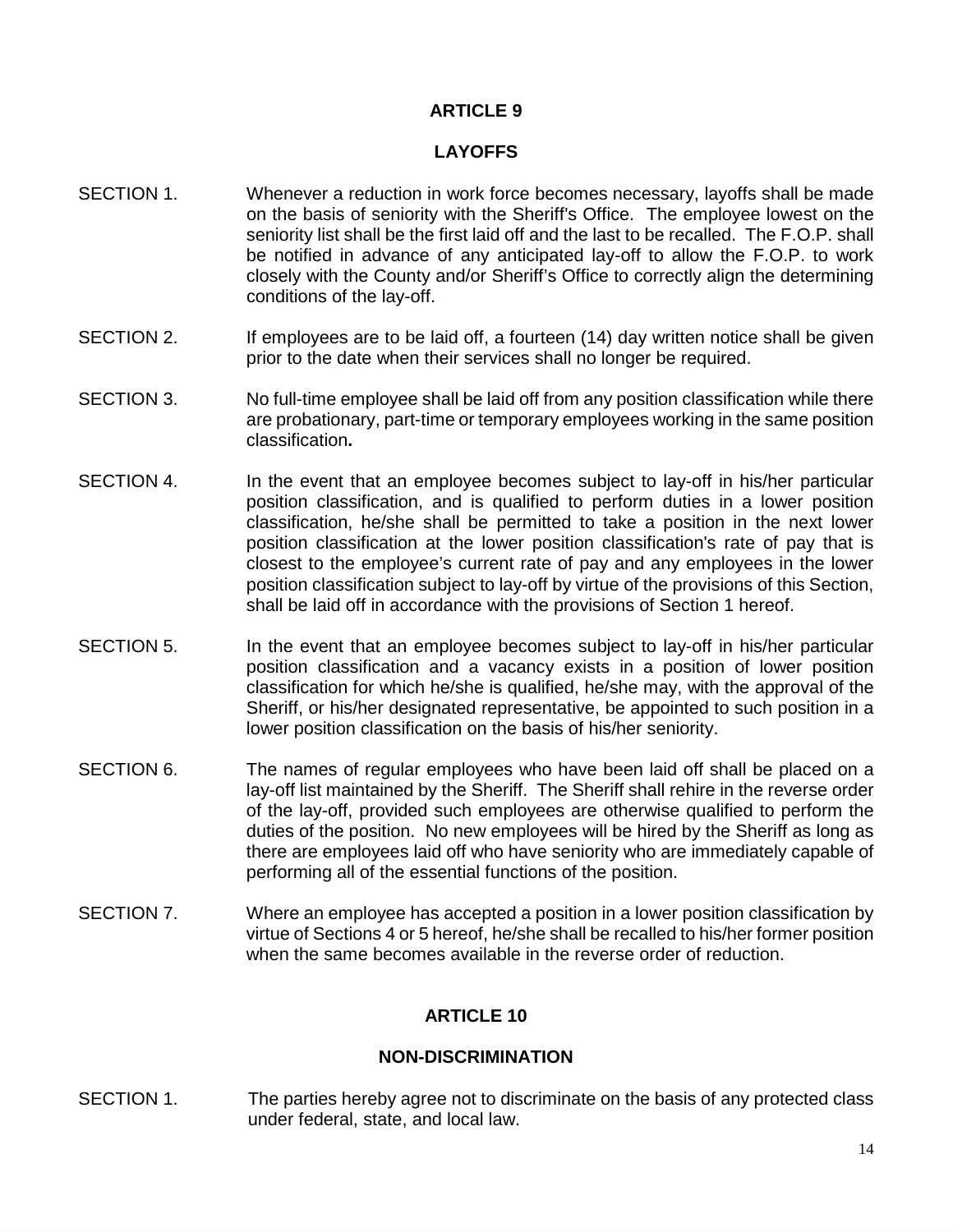SECTION 2. The parties hereby agree that no officers, agents, representatives, members or anyone connected with either party shall in any manner intimidate, coerce, restrain or interfere with the rights of employees to form, join or assist labor organizations, or to refrain from any of these activities, including the right of employees to withdraw, revoke or cancel F.O.P. membership.

# **ARTICLE 11**

# **OUTSIDE EMPLOYMENT AND EMPLOYEE DUTIES**

- SECTION 1. OUTSIDE EMPLOYMENT WITHOUT UNIFORM: Employees shall be entitled to engage in outside employment which does not require the use of the official uniform as defined in the Sheriff's Office Standard Operating Procedures if the outside employment meets the following criteria:
	- a. is neither prohibited by the provisions of this Agreement nor the Sheriff's Office's Standard Operating Procedures
	- b. the duties of the outside employment do not constitute a conflict of interest nor conflict with an employee's performance of his duties with the County
	- c. prior approval is obtained by the employee from the Sheriff using the "Off-Duty Employment Request Form."

# **ARTICLE 12**

## **LEAVE PROVISIONS**

- SECTION 1. All full-time employees shall be granted annual vacation leave earned on a pay period basis with pay in the following amounts based on continuous years of service as defined in Article 8:
	- A. No vacation shall be taken until the employee has completed one (1) year of service. Upon completing one (1) year of service, the employee shall be granted 88 working hours (3.385 hours/pay period).
	- B. Upon completing two (2) through five (5) continuous years, 88 working hours (3.385 hours/pay period).
	- C. Upon completing six (6) through nine (9) continuous years, 128 working hours (4.923 hours/pay period).
	- D. Upon completing ten (10) continuous years, 136 working hours (5.230 hours/pay period).
	- E. Upon completing eleven (11) continuous years, 144 working hours (5.538 hours/pay period).
	- F. Upon completing twelve (12) continuous years, 152 working hours (5.846 hours/pay period).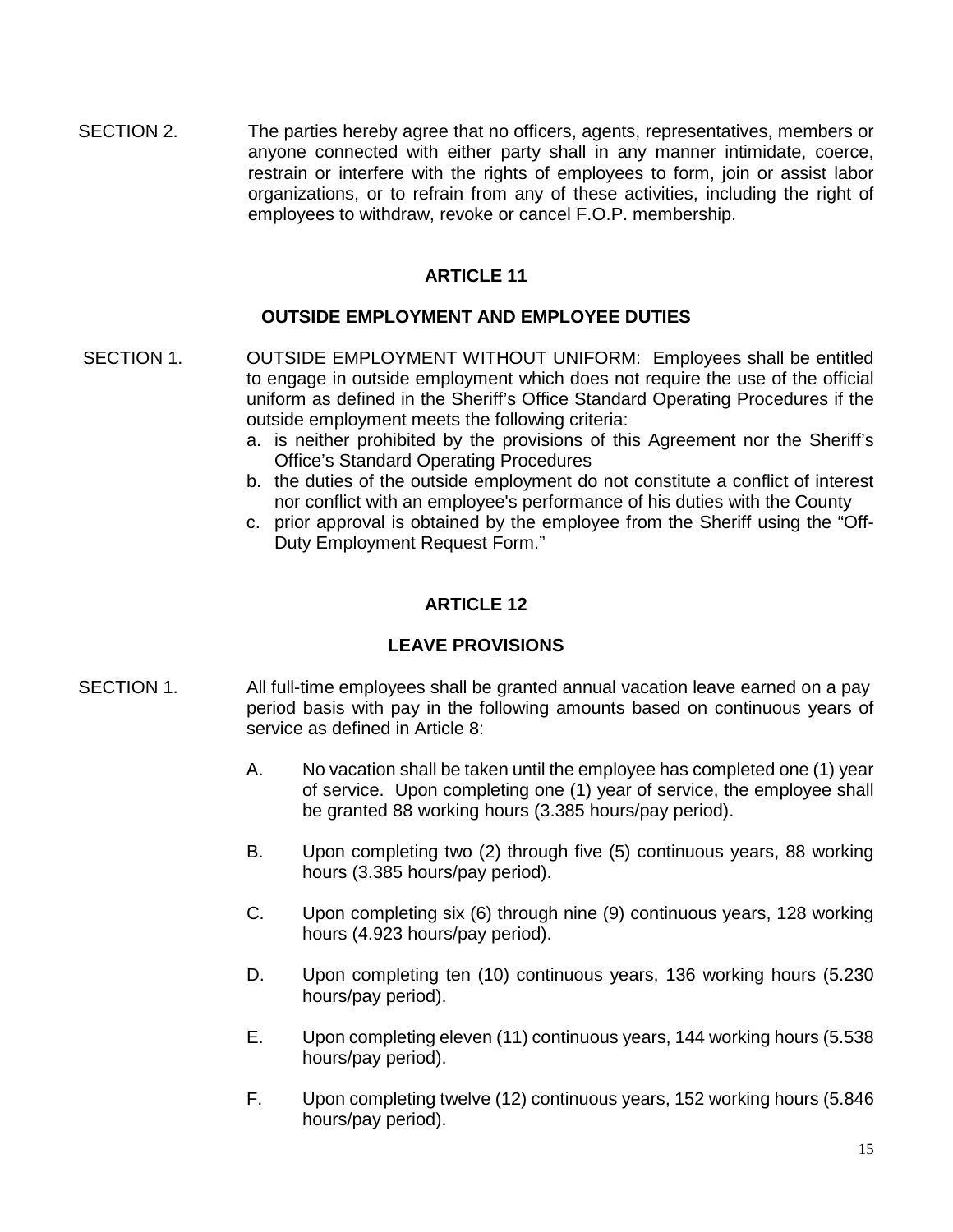- G. Upon completing thirteen (13) continuous years, 160 working hours (6.153 hours/pay period).
- H. Upon completing fourteen (14) continuous years, 168 working hours (6.461 hours/pay period).
- E. Upon completing fifteen (15) through nineteen (19) continuous years, 176 working hours (6.769 hours/pay period).
- F. Upon completing twenty (20) through twenty-four (24) continuous years, -188 working hours (7.231 hours/pay period).
- G. Upon completing twenty-five (25) continuous years, 196 working hours (7.538 hours/pay period).
- H. Upon completing thirty (30) continuous years, two-hundred-four (204) working hours (7.846 hours/pay period).
- I. Part-time employees shall earn vacation leave at the level associated with their years of service for every 80 hours worked.

Any employee who retires, resigns, dies or is dismissed from the Sheriff's Office shall receive all accrued vacation leave at the rate of payment based upon his/her regular pay at the time employment ceases.

Upon approval of the Sheriff, a retiree may choose to use up to eight (8) weeks of accumulated vacation or compensatory time prior to the retiree's date of retirement. During such period, the retiree will be considered an employee exercising the appropriate paid time off. Upon retiree's date of retirement all unused vacation leave, compensatory time and other pay will be paid out in a lump sum payment.

Regularly scheduled days off and holidays occurring during vacation leave shall not be charged against vacation leave.

An employee will cease to accumulate vacation time once the cap of 360 hours is met. Whenever an employee with 360 hours of accumulated vacation drops under 360 hours, they will restart accumulating vacation leave, per the vacation leave schedule, until reaching 360 hours.

Subject to manpower staffing requirements, as may be determined by the Sheriff, no limitations shall be placed on the number of vacation hours which may be taken by an employee. All vacation hours must be approved by the Sheriff or by his/her designee.

Seniority, as it applies to granting employees preference for vacation leave, shall be based on continuous length of service with the Sheriff's Office as defined in Article 8. Seniority will only apply to those requests made more than forty-five (45) calendar days in advance of the requested leave date(s). An employee's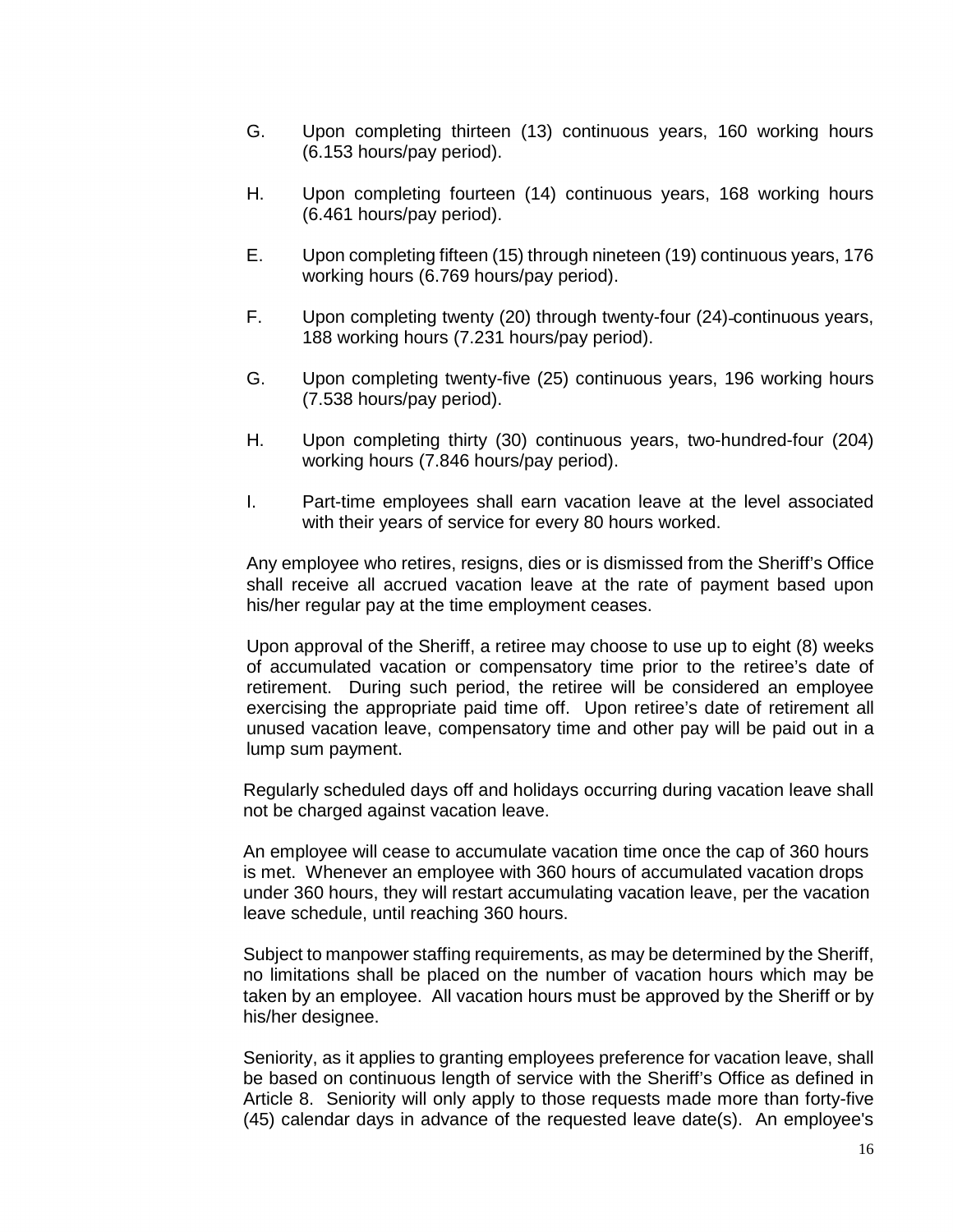leave request may be bumped if the requested leave is more than forty-five (45) calendar days away. Once the employee's request has reached the forty-fifth  $(45<sup>th</sup>)$  calendar day prior to the leave date(s), his/her request may no longer be bumped by seniority.

Should two or more employees request vacation leave for the same date(s) and the requests were made forty-five (45) calendar days or less from the requested leave date(s), the first employee to request vacation leave will have preference. Full-time employees shall take precedence or have seniority over part-time employees regardless of length of service with the Sheriff's Office when it applies to vacation leave.

- SECTION 2. Civil Leave. An employee shall be given time off without loss of any pay if he/she is called to serve on a jury or a County Election Board. The employee may retain fees paid him/her for serving.
- SECTION 3. Military Leave. The department will grant military leave to any employee who is a member of the National Guard or any organized military reserve of the United States who is ordered to attend military training or receives a notification for active duty call-up. Military leave with pay will not exceed one hundred twenty (120) hours in one (1) calendar year**.** During this time, the employee shall receive his/her regular County pay and the compensation received for active duty training. If the amount of military leave requested exceeds one hundred twenty (120) hours in any one (1) calendar year**,** the employee may request to use vacation and/or compensatory time, or a leave of absence without pay.

If an employee chooses to use vacation and/or compensatory time during their military leave, they will be considered an active employee for the purposes of continuing health insurance benefits under the same terms and conditions of other eligible employees. If an employee is on military leave without compensation from the County for more than thirty (30) consecutive days, insurance benefits will be extended according to the provisions of the Consolidated Omnibus Reconciliation Act (COBRA) regulations.

If an employee is on a military leave of absence without pay for more than thirty (30) consecutive calendar days, all accumulated sick, vacation and compensatory time, if any, will be frozen, and the employee will not continue to accrue these benefits. However, the employee will not lose any seniority benefits, regardless of the duration of the military leave.

The employee requesting military leave shall notify their supervisor immediately upon notification of orders to attend training or duty.

- SECTION 4. A. Sick Leave. Each full-time employee shall be entitled to sick leave with full pay computed on the basis of nine and one/third (9.33) hours for each completed month of service. Part-time employees shall earn sick leave on a prorated basis, based upon hours worked within each pay period.
	- B. Sick leave for employees shall be accumulated up to a maximum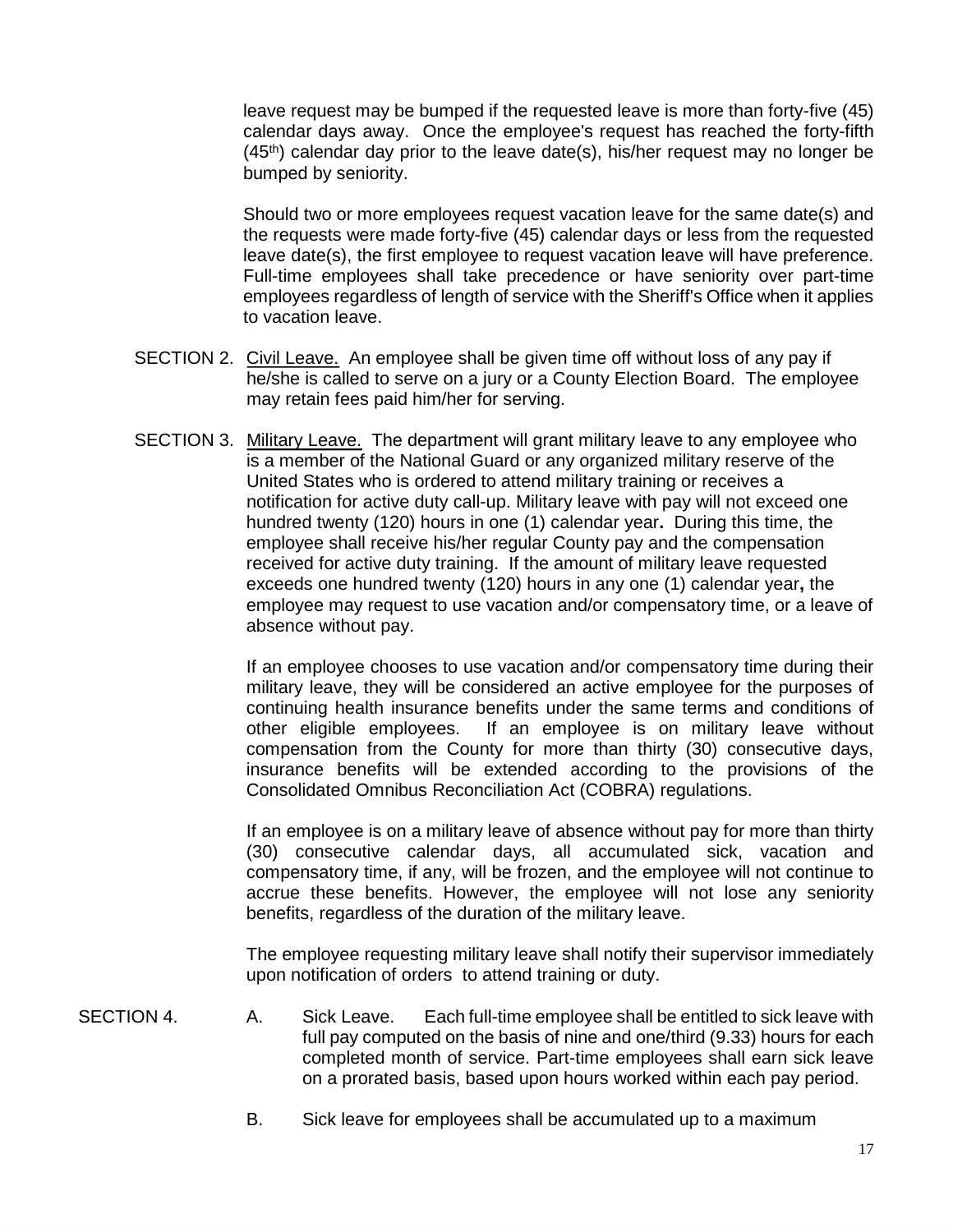amount of 1040 hours. Employees with more than 1040 hours of accumulated sick leave as of July 1, 2015 shall not accrue additional leave in excess of 1,040 hours and shall convert hours in excess of 1,040 to vacation or pay at a ratio of one-half (1/2) for hours earned prior to July 1, 1999 and one-quarter (1/4) for hours earned after July 1, 1999 by June 30, 2017.

- C. Effective July 1, 2015, an employee who has accumulated at least eighthundred (800) hours of sick leave may convert up to one-hundred sixty (160) hours of sick leave at a ratio of one-half (1/2) to a maximum of eighty (80) hours to vacation or pay once per fiscal year.
- D. Each part-time employee shall earn 4 hours of sick leave for each eighty (80) hours worked, not including overtime hours.
- E. When an employee with ten (10) or more years of service separates (except for disciplinary cause) he/she shall be paid one-half (1/2) of his/her accumulated sick leave, with a maximum of four hundred (400) hours pay, with the rate of payment based upon his/her regular pay at the time he/she separates. Employees who are terminated for disciplinary reasons shall not be eligible for any sick leave payment.
- F. Employees with less than ten (10) years of service who separate (except for disciplinary cause) shall be paid one-fourth (1/4) of their accumulated sick leave with a maximum of two hundred (200) hours pay, at their regular rate of pay at the time they separate, in a lump sum payment. Employees who are terminated for disciplinary reasons shall not be eligible for any sick leave payment.
- G. Employees shall advise their supervisors immediately when it is necessary to be absent from work on account of a non-FMLA sickness and they shall keep their supervisors informed of their condition. Failure to fulfill these requirements may result in denial of sick leave. Sick leave may also be granted for illness of the employee's immediate family (spouse, child, parent, and parent-in-law) when the employee's attendance is required.
- H. At the end of each calendar year, an employee may elect to have ten (10) hours of sick leave deducted from the total sick leave accumulation for the employee and is credited to a Sheriff's Employee Sick Leave Bank. The Sick Leave Bank is administered by a committee composed of two (2) representatives appointed by the Sheriff and two (2) representatives appointed by the F.O.P. to permit extension of sick leave benefits for employees who exhaust their sick leave accumulation and compensatory time accumulation in the event of a serious health condition. The Committee so appointed will meet and promulgate policies and procedures for the administration of the fund. Employees are not eligible to participate in Sarpy County's "Illness Leave Donation Policy" outlined in the Sarpy County Personnel Rules and Regulations.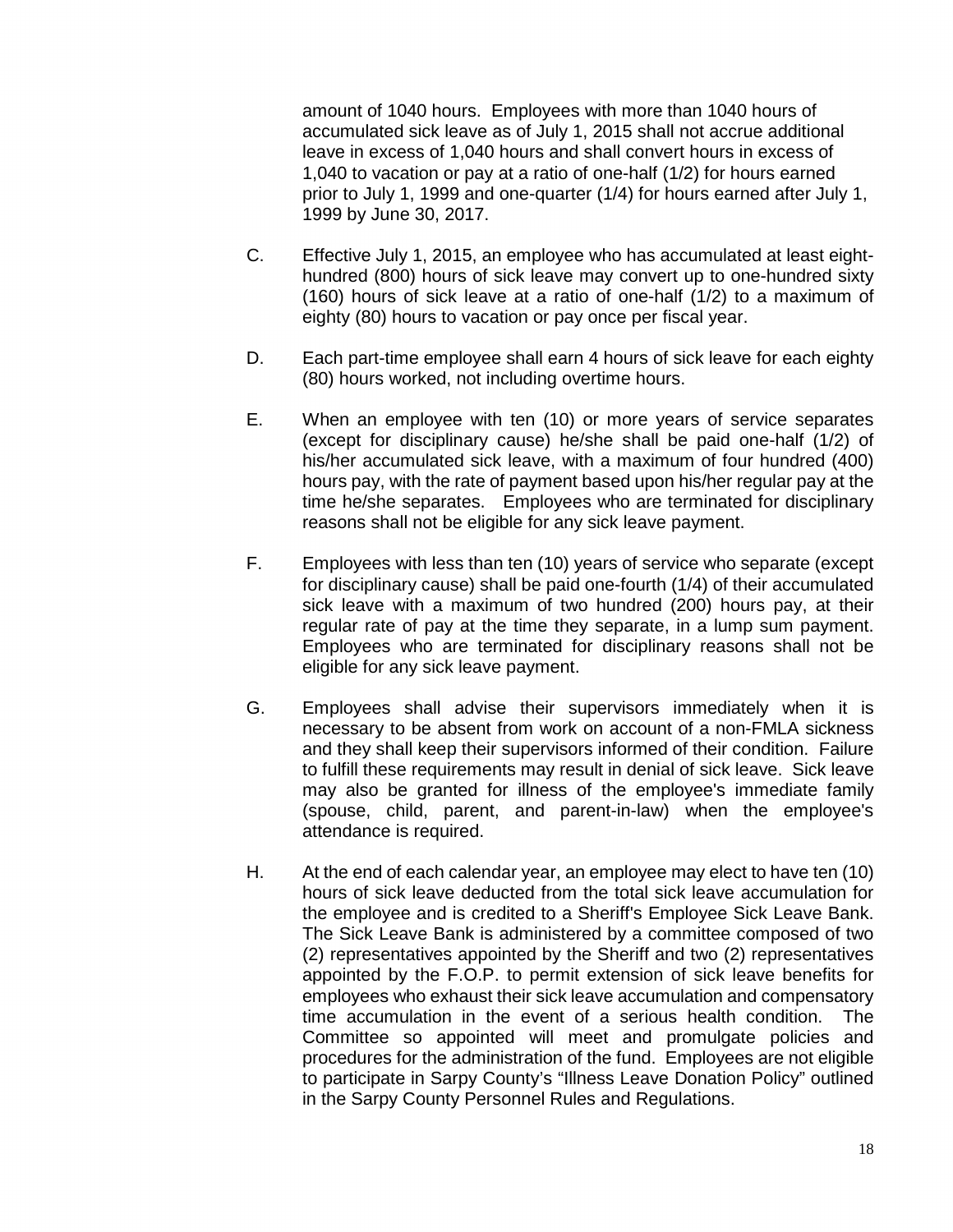SECTION 5. Job-Related Injuries. Employees are covered by Worker's Compensation as provided by the law of the State of Nebraska. Employees shall be eligible for a supplemental payment by the County if they are injured in a violent incident while at work. The supplemental payment shall be in amount equal to the difference between the average weekly wage, as calculated for Worker's Compensation purposes, and the amount of the weekly Worker's Compensation benefit the employee receives. Such compensation shall continue for as long as said employee receives Worker's Compensation, or until a lump-sum payment is agreed upon and approved by order of a court of competent jurisdiction.

> Upon the approval of a lump sum settlement by a court of competent jurisdiction, the County is not obligated to supplement such payment in any way.

> The employee shall not be entitled to a supplemental payment under this section in an amount that, when added to any Worker's Compensation benefit and/or any wage or salary compensation received from Employer, result in the employee receiving total compensation greater than the average weekly wage for the applicable period of time.

SECTION 6. Leave of Absence Without Pay (Non-FMLA). A non-FMLA leave of absence without pay of up to one year, for good cause shown, may be granted at the discretion of the Sheriff. When a leave of absence is granted, all accumulated sick, vacation and compensatory time, if any, will be frozen, and the employee will not continue to accrue these benefits while on leave of absence without pay. If the leave of absence is greater than thirty (30) consecutive calendar days, the effective leave date will be retroactive to the first workday absent and all longevity, step increases and vacation accrual dates will be adjusted based on the hours the employee was absent without pay. If the leave of absence is thirty (30) consecutive calendar days or less, no adjustment will be made. Health and dental insurance may be retained during a leave of absence if the employee pays the full premium rate. Insurance benefits will be maintained according to the provisions outlined by federal COBRA regulations.

> SECTION 7. Funeral Leave. Funeral leave of up to five (5) consecutive calendar days will be granted to employees for the attendance and bereavement at the funeral of the following current family member group: spouse; child related by blood, marriage or adoption; father; mother; brother or sister.

> Funeral leave of up to four (4) consecutive calendar days will be granted to employees for the attendance and bereavement at the funeral of the following current family member group: grandmother, grandfather, grandchildren, fatherin-law, mother-in-law, son-in-law or daughter-in-law.

> Funeral leave of one (1) calendar day will be granted to employees for the attendance and bereavement at the funeral of the following current family member group: aunts, uncles, nephews, nieces and the following in-laws: grandfather, grandmother, sister or brother.

> In addition, at the discretion of the Sheriff, additional calendar days of funeral leave may be granted. If an employee wishes to attend the funeral of a relative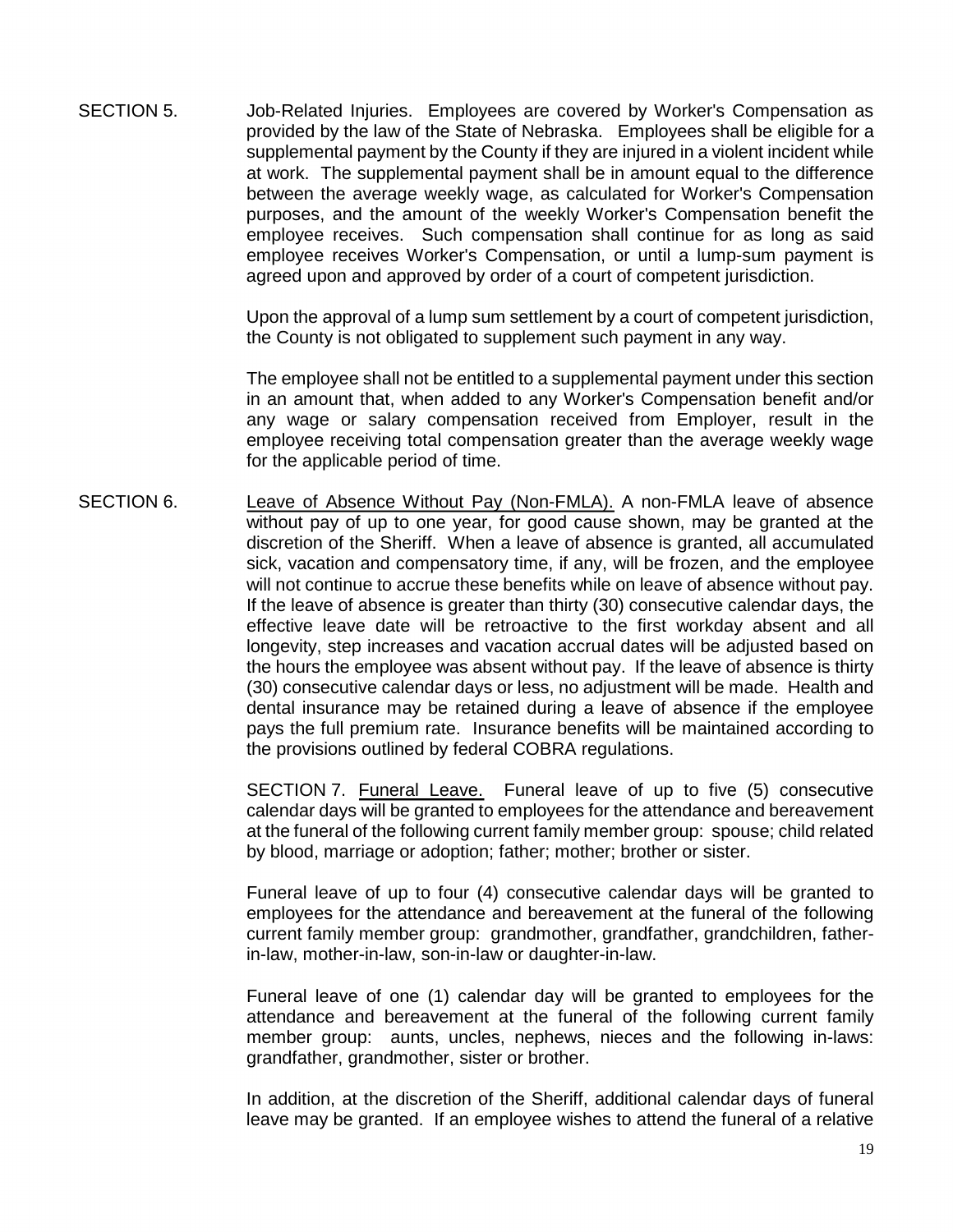not listed above, the employee should request use of vacation and/or compensatory time to be granted at the discretion of the Sheriff pursuant to Article 12 of this Agreement.

Notification to the immediate supervisor, or the Assigned Duty Commander (ADC) in the event the immediate supervisor is not available, shall be given by the employee as soon as possible prior to leave.

SECTION 8. Family Leave. The Family Medical Leave Act (FMLA), 29 U.S.C. Chapter 28 (1993), and Neb. Rev. Stat § 48-234 (Reissue 2000), entitles eligible employees to take paid and/or unpaid, job-protected leave for specified family and medical reasons with continuation of group health insurance coverage under the same terms and conditions as if the employee had not taken leave. For additional information regarding employee FMLA protected rights, refer to the Sarpy County Family and Medical Leave Policy.

## **ARTICLE 13**

## **HOLIDAYS**

SECTION 1. Employees shall be paid for the following holidays, along with any other days designated by the County:

> New Years Day Veterans' Day Martin Luther King Day Thanksgiving Day Presidents' Day **Day after Thanksgiving** Memorial Day **Christmas** Independence Day Floating Holidays (2) Labor Day

Upon the written request of the employee, a floating holiday may be granted by the employee's supervisor only when that request does not create an overtime situation that can be foreseen at that time. The floating holidays shall not be carried over into the subsequent fiscal year.

SECTION 2. Whenever a holiday falls on a Sunday the following Monday shall be observed as the holiday. Whenever a holiday falls on a Saturday the preceding Friday shall be observed as the holiday.

> When Independence Day, Veterans Day, Christmas Day, or New Year's Day fall on a Saturday or Sunday, those employees scheduled to and who actually work on those days shall be entitled to pay in accordance with Section 3 of this Article. Those employees not scheduled to work on the Saturday holiday or Sunday holiday shall be entitled to pay in accordance with Section 4 of this Article. Employees called in to work on those days shall be entitled to pay in accordance with Section 3 of this Article. No additional pay will be paid for the Friday preceding the Saturday holiday or the Monday following the Sunday holiday for these individuals.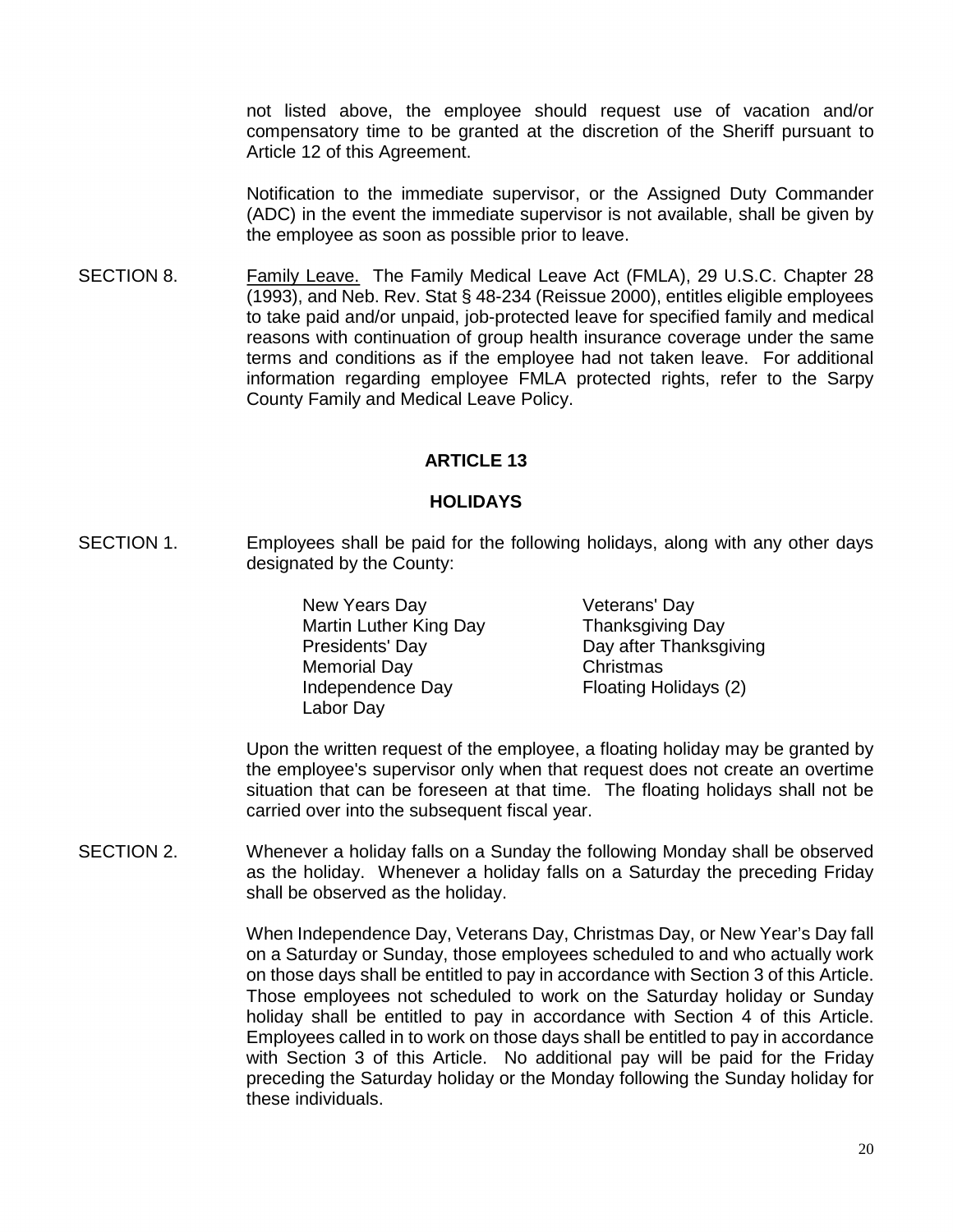- SECTION 3. All work performed on an observed holiday shall be compensated at the rate of two and one-half (2½) times the regular rate of pay for the actual number of hours worked, except in the case of employees in FLSA exempt positions, who are not eligible to receive overtime or additional pay for working on an observed holiday.
- SECTION 4. Whenever a holiday occurs on a full-time employee's regularly scheduled day off, such employee shall receive compensation for the holiday on the basis of eight (8) hours of pay at regular time. A part-time employee who works an average of sixteen (16) hours or more per pay period shall be compensated for a holiday if it occurs on his/her regularly scheduled day off. Compensation for a holiday shall be based on the average daily hours worked in the last six (6) pay periods. A part-time employee who works an average of less than sixteen (16) hours per pay period shall not be entitled to this benefit.
- SECTION 5. Whenever an observed holiday falls during an employee's authorized leave, such observed holiday shall not be charged against the employee's authorized leave.
- SECTION 6. Employees who are absent without leave on the work day immediately preceding or following the observed holiday shall not be entitled to holiday pay or other provisions of this Article.
- SECTION 7. Employees may elect to receive compensatory time off as provided in Article 19, Section 7.
- SECTION 8. Employees electing holiday pay shall be paid no later than the next pay period available following the holiday.
- SECTION 9. An employee who is scheduled to work a four (4) hour shift that falls on a holiday shall be compensated for the four (4) hours worked at the rate applicable to such holiday, plus an additional four (4) hours of regular pay.
- SECTION 10. Holiday pay shall be granted to those employees who begin working on the holiday.

## **ARTICLE 14**

## **PROMOTIONS/DEMOTIONS/VACANCIES**

- SECTION 1. All promotions to fill existing positions within the Sheriff's Office shall be posted and selection shall be made as needed and from the ranks of such employees in strict accordance with the Personnel Rules and Regulations.
- SECTION 2. An employee who is promoted shall receive a minimum of 5% increase in pay and shall go to the pay level that meets this requirement.
- SECTION 3. If an employee is demoted without cause to a position for which he/she is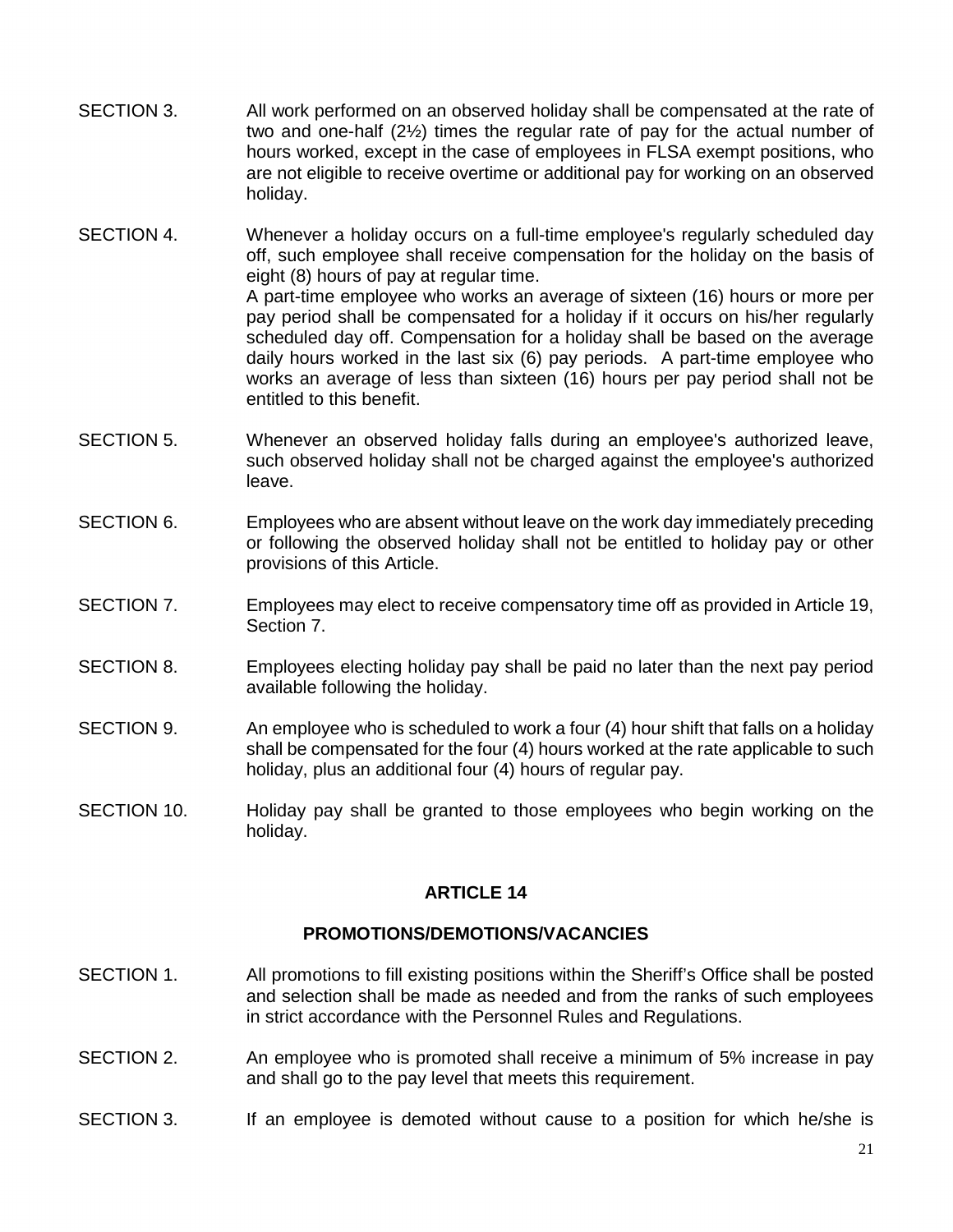qualified, the demoted employee shall receive a pay rate in the lower position classification that provides the smallest decrease in pay. If the demotion is for just cause, the Sheriff may set the demoted employee's pay at any appropriate rate, as designated by the Sheriff, within the lower position classification.

If an employee is demoted upon his/her request, his/her pay rate in the lower position classification scale should be set as though the employee had never been promoted.

SECTION 4. Vacant positions due to resignation, promotion, retirement, death, demotion or discharge shall be filled no later than ninety (90) calendar days from the date the vacancy occurred. The ninety (90) day period may be extended upon a mutual agreement in writing between the Sheriff and the F.O.P.

# **ARTICLE 15**

## **SAFETY COMMITTEE**

- SECTION 1. A committee shall be formed to investigate any complaints by employees relative to their health and safety. Said committee shall consist of three members of the F.O.P.
- SECTION 2. The Safety Committee shall meet with the Sheriff as needed to discuss and make recommendations for improvements of general health and safety of the employees. The County hereby agrees it will provide efficient and safe equipment and material to protect the health and safety of employees. The FOP agrees that employees may be disciplined for failure to comply with the County's safety policies.
- SECTION 3. A record of discussion of the meeting (minutes) shall be kept by the Safety Committee and forwarded to the County Board and the F.O.P. President.
- SECTION 4. Complaints by the employee may be filed with the Committee in writing. The Committee shall make a written recommendation to the Sheriff within seven (7) days relative to a remedy for the complaint. The Sheriff shall review the recommendation and provide a written response to the Committee with seven (7) days from the date he/she received the complaint.

A copy of the employee complaint, Committee recommendation and the remedial action taken by the Sheriff shall be forwarded to the County Board and the F.O.P. President.

## **ARTICLE 16**

## **F.O.P. BUSINESS**

SECTION 1. F.O.P. officials, as determined by the F.O.P. President, shall be granted leave from duty with full pay at their regular hourly rate for the purpose of negotiations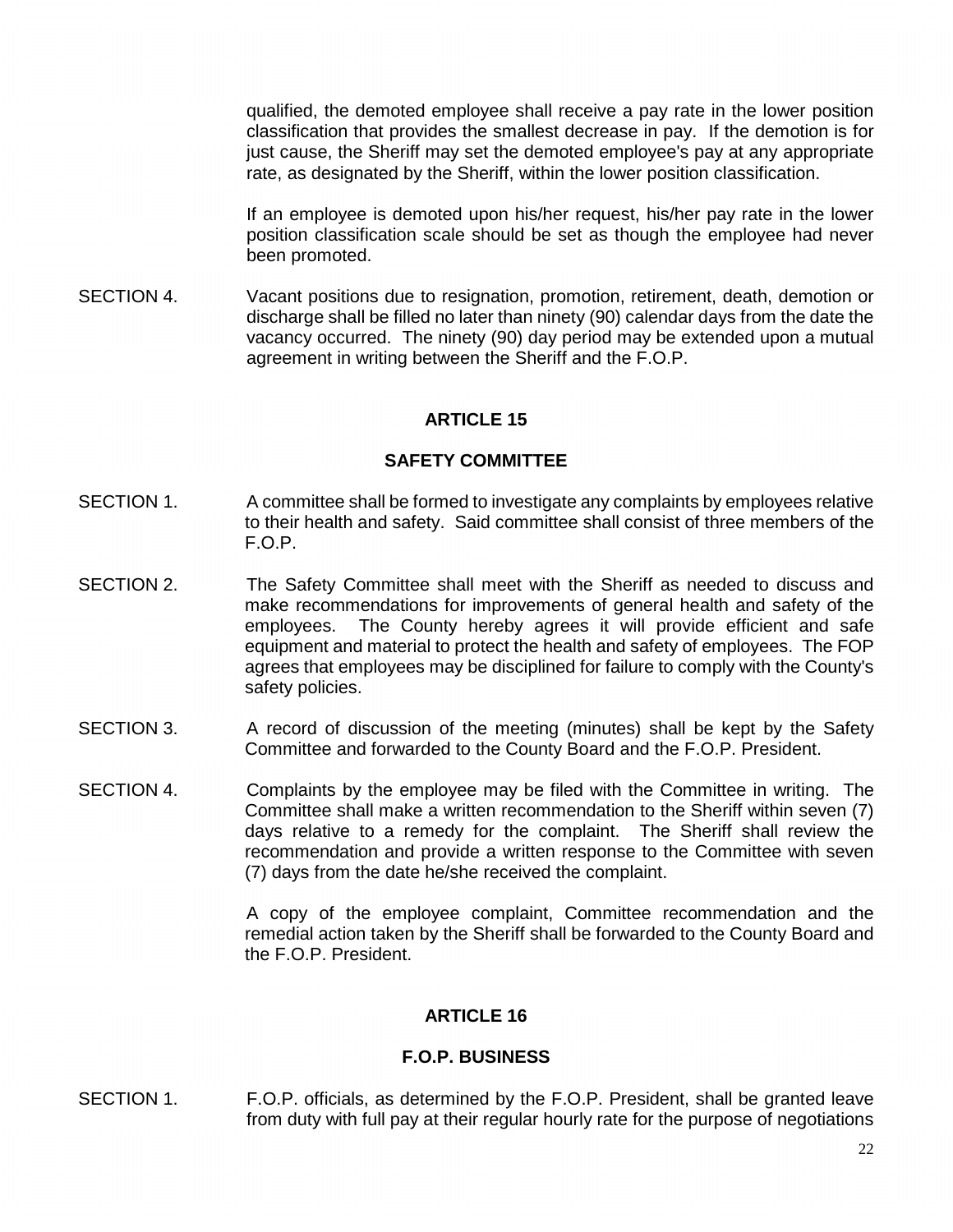and administration of this Agreement. Administration of the Agreement shall be defined as grievance, discipline meetings, language interpretation, meetings with departmental employees, and individuals associated with this Agreement. The Sheriff shall be notified of all leave granted.

SECTION 2. F.O.P. officials may be granted leave with pay for the purpose of attending F.O.P. meetings, conventions, educational conferences or conducting F.O.P. business, when it has been determined by the Sheriff that such absences will not hinder the effective operation of the Sheriff's Office. Such leave shall be contingent upon written request by the F.O.P. and approval by the Sheriff or his/her designee no less than one week in advance of the requested leave dates. Such leave shall not exceed eighty (80) hours per fiscal year for the entire F.O.P.

# **ARTICLE 17**

## **UNIFORMS AND EQUIPMENT**

SECTION 1. The County shall provide replacement articles as necessary for damage to or loss of clothing, equipment or personal items occurring while in the performance of duties and determined to be necessary to the performance of the employee's duties. Requests for reimbursement shall be submitted in writing and accompanied by proper documentation. Personal property claims will be reviewed by the Sheriff and will be paid or denied on the basis of reasonableness.

## SECTION 2. Reimbursement:

- A. Each fiscal year (July 1st), certain position classification of employees are entitled to be reimbursed up to following monetary amounts for substantiated claims pertaining to the purchases and maintenance of clothing and equipment required in the performance of their duties but are not adaptable or acceptable for general use:
	- 1. Full-time non-sworn/non-support employees \$660
	- 2. Newly hired Part-Time non-sworn/non-support employees (maximum amount allowed in the first fiscal year of hire)  $$555$
	- 3. Part-time non-sworn/non-support employees \$330
	- 4. Adult Corrections Officers and Shift Supervisors \$1,000 during first year of hire, \$660 each subsequent fiscal year
- B. Uniform reimbursement shall only be granted to those employees required to wear a uniform by the Sheriff.
- C. The County shall provide Uniform Reimbursement Forms for the purpose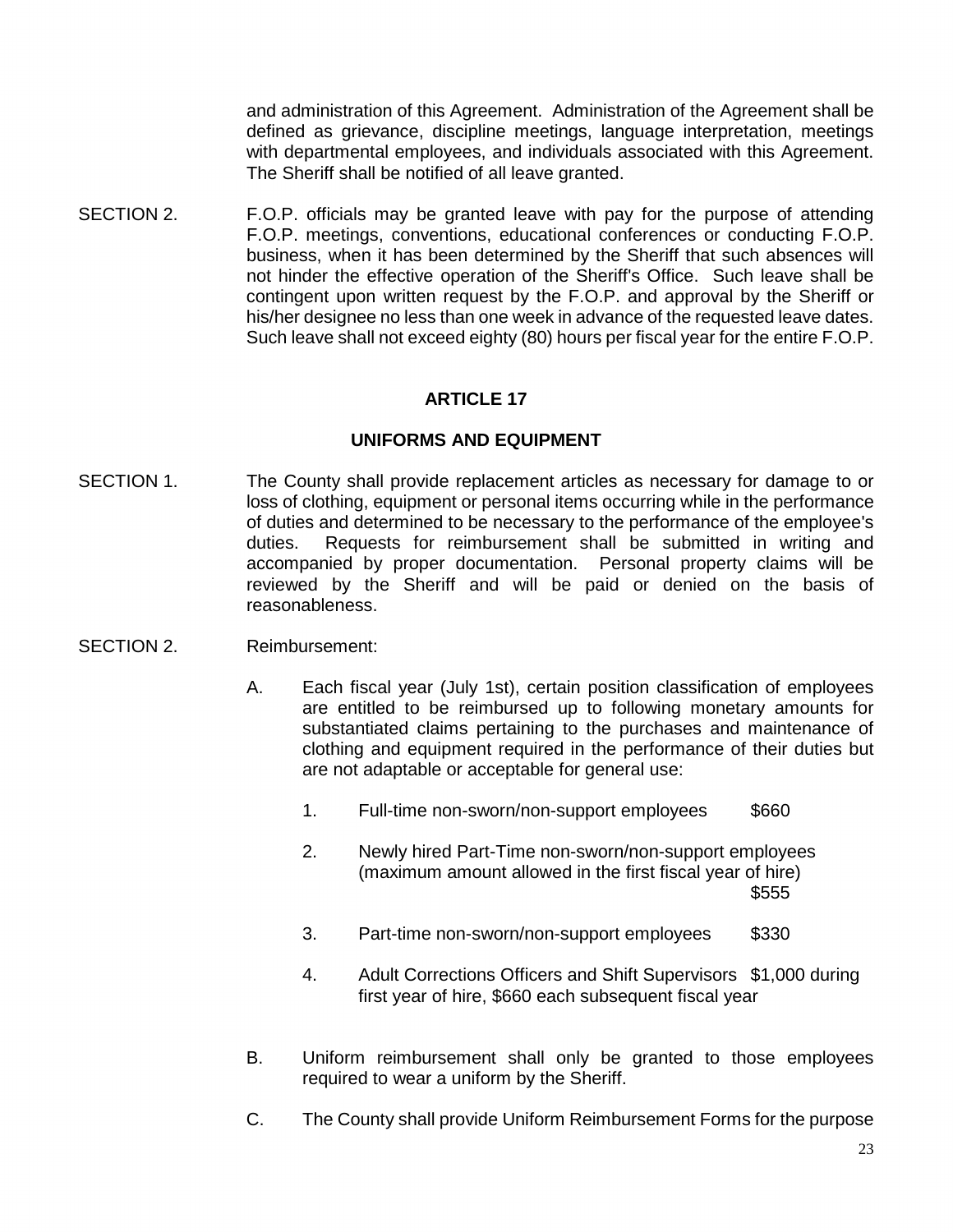of listing all uniform/equipment purchases and maintenance. An employee shall submit receipts for all purchases/maintenance and a Uniform Reimbursement Form once the receipts equal or are greater than fifty dollars (\$50) in accordance with the Sheriff's Office Standard Operating Procedures and the Uniform & Equipment Reimbursable Items current revised list as approved by the Sheriff.

- D.In order to be reimbursed, employees must submit their receipts no later than the second Tuesday in June of each fiscal year. Any substantiated receipts submitted after this date will be carried forward and applied to the employee's uniform and equipment reimbursement funds for the subsequent fiscal year. Employees assigned to Juvenile Services shall submit their receipts to the Juvenile Services Director, and all other employees shall submit their receipts to the Training Sergeant.
- E. After an employee receives the maximum reimbursement, his/her receipts may be carried forward and applied to the subsequent fiscal year's clothing reimbursement funds. These carried over receipts may only be forwarded after the subsequent fiscal year commences.
- SECTION 3. If there is a separation of employment, any final reimbursement shall be issued in accordance with the Sheriff's Office Standard Operating Procedures.

# **ARTICLE 18**

## **HOURS OF WORK**

- SECTION 1. The workweek shall begin at 12:01 AM on Sunday and end at midnight on Saturday.
- SECTION 2. Full-time employees of the Sheriff's Office may be required to attend training time other than scheduled duty time. This time shall be compensated for a minimum of two (2) hours times one and one-half (1½) his/her regular rate of pay or the actual number of hours worked times one and one-half (1½) his/her regular rate of pay, whichever is greater.

Part-time employees who are required to attend training time during a time other than scheduled duty time, and such time does not coincide with the beginning or end of his/her scheduled tour of duty, shall be compensated for a minimum of two (2) hours times one (1) of his or her regular rate of pay. If the training time causes the total number of work hours to exceed 40 hours in a week, then the hours over 40 hours shall be compensated at a rate of time and one-half  $(1 \frac{1}{2})$ of his or her regular rate.

The Sheriff may require an employee to flex his/her hours for training if given a minimum of one (1) calendar week notice. If an employee trains in-house during regular time off, flex time will be compensated at one and one-half (1½) times his/her regular rate of pay for the actual number of hours worked.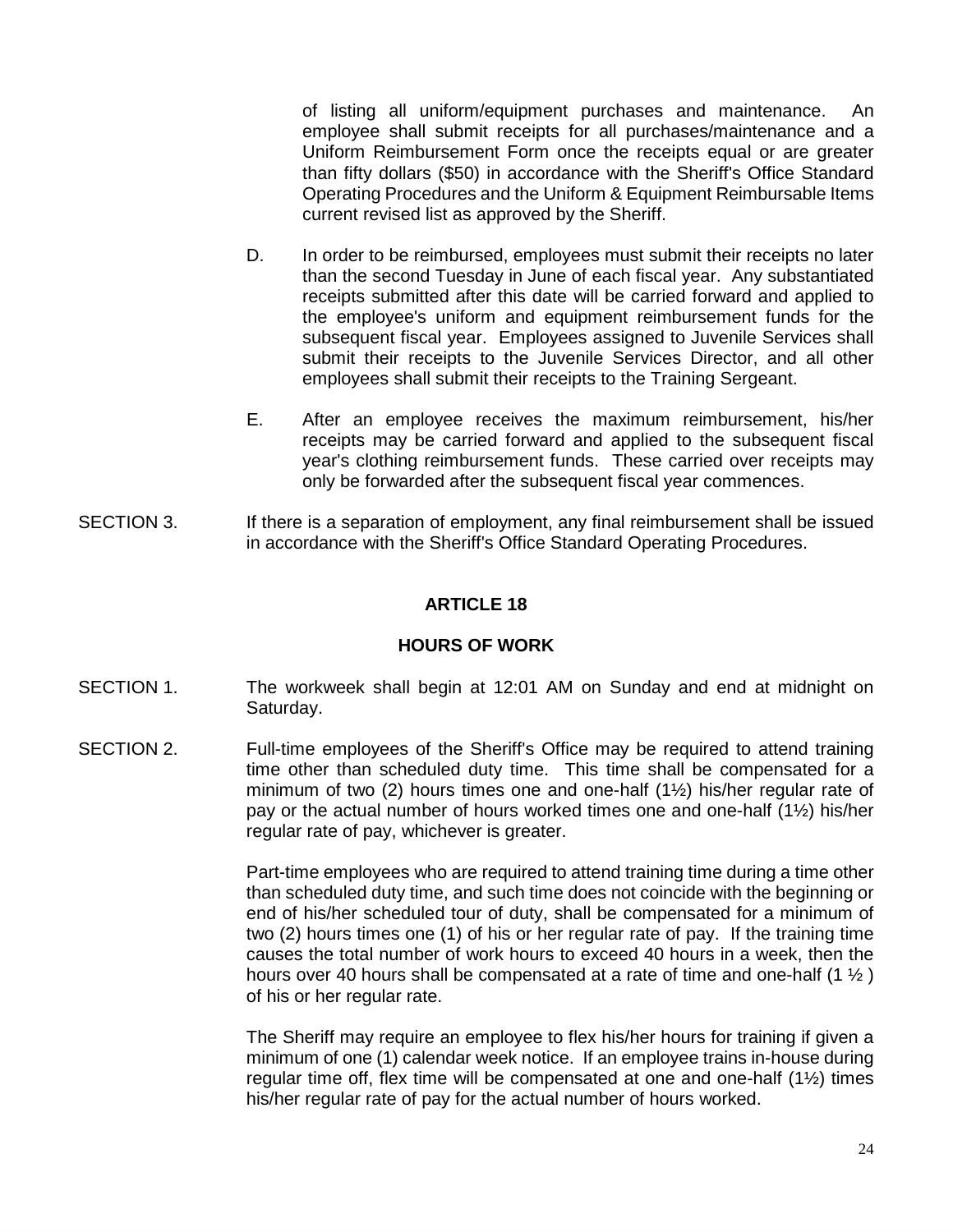- SECTION 3. An employee shall be allowed a sixty (60) minute lunch period during an eight (8) hour shift. When austere manning or duty restrictions prevent an employee from taking a sixty (60) minute lunch period, the employee may receive sixty (60) minutes, or any portion therefore, of overtime pay or compensatory time. An employee who receives a paid lunch, but is required to work through lunch, shall be compensated at regular time. Employees who do not receive a paid lunch, but are required to work through lunch, shall be compensated at the rate of one and one-half (1½) times their regular hourly rate. The Sheriff shall retain the right to impose restrictions and limitations in those periods when an employee's absence for a lunch period would jeopardize or otherwise detract from the efficient operation of a division of the Office.
- SECTION 4. Temporary shift hours are to be determined by the Division Commander, with approval of the Sheriff. Each shift designated may be varied not to exceed two (2) hours, at the sole discretion of the Sheriff, provided the employees affected are given a minimum of twenty-four (24) hours' notice prior to the change of hours for the shift.

The Sheriff may schedule permanent shifts of eight (8), ten (10), or twelve (12) hours.

SECTION 5. The shifts designated in Section 4 of this Article shall be staffed by employees on the basis of bids submitted by such employees to be effective on the first full weekend of May and November of each year on the basis of their seniority in accordance to Article 8. If an employee is scheduled to be transferred, the Administration Division shall notify him/her at least thirty (30) calendar days before shift change**.** 

> Shift bidding only concerns hours of work. Employees do not have the right to bid for assignments or specific shifts, e.g., A, B, C or D shift.

> The Sheriff and the F.O.P. shall establish the time period and procedures for bidding and scheduling days off.

- SECTION 6. Any vacancy or vacancies occurring in a shift or shifts between the scheduled changes in Section 5 of this Article may be filled by assignments of the Division Commander, provided the employees affected are given a minimum of twentyfour (24) hours' notice prior to the change of hours.
- SECTION 7. During an emergency as declared by the Sheriff, employees' shifts, hours, and duties may be established and leave provisions may be cancelled or restricted at the discretion of the Sheriff. This does not include previously approved vacation leave and military orders for active duty.
- SECTION 8. The Sheriff may assign certain employees to standby duty that requires the employee to remain in contact with the Communication Center or A.D.C.
- SECTION 9. Roll Call Pay. Adult Corrections Officers and Adult Corrections Shift Supervisors who may be required to attend roll call fifteen (15) minutes before their shift commences shall be compensated once per pay period with two (2)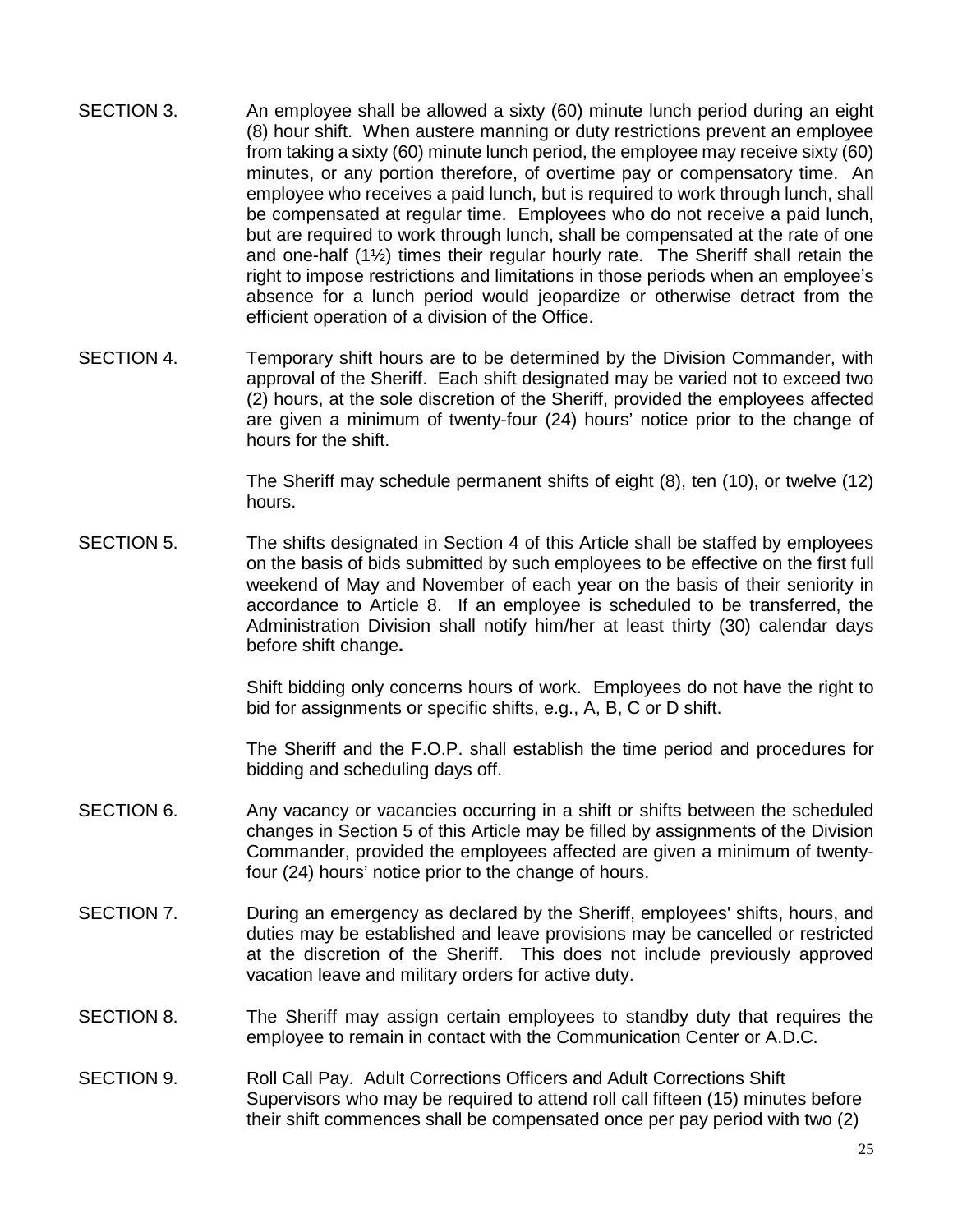hours of Roll Call Early Time Off (ETO) for a 12-hour, 7 day per two-week shift. This shall be taken off in conjunction with the employee's four (4) hours of shift schedule ETO. A shift schedule ETO is assigned once during a pay period by a shift supervisor to bring the number of hours worked by employees to eighty (80). The Roll Call ETO and Shift Schedule ETO will be combined and taken as time off as ETO in one six (6) hour set. In the event Adult Corrections Officers/Adult Corrections Shift Supervisors are unable to take their ETO, the six (6) hour ETO shall be compensated at time and a half  $(1\frac{1}{2})$  their regular rate of pay.

## **ARTICLE 19**

#### **OVERTIME, CALL-BACK AND STANDBY PAY**

SECTION 1. Overtime Pay. Except for FLSA exempt employees, Adult Corrections Officers and Adult Corrections Shift Supervisors, all employees shall be compensated at the rate of one and one-half (1½) times his/her regular rate of pay for the number of hours worked in excess of forty (40) hours per calendar week**.** 

> Adult Corrections Officers and Adult Corrections Shift Supervisors shall be compensated at the rate of one and one half (1½) times his or her regular pay for the number of hours worked in excess of eighty (80) hours per pay period.

Overtime shall not be paid twice for the same hours worked.

SECTION 2. Call Back. If a full-time employee or a nurse, except for an FLSA exempt employee, is called to duty during off-duty time and such time does not coincide with his/her scheduled tour of duty, such employee shall be paid for a minimum of two (2) hours at the rate of time and one-half  $(1\frac{1}{2})$  his/her regular rate of pay, or one and one-half (1½) times his/her regular rate of pay for actual number of hours worked, whichever is greater.

> Part-time employees who are called to duty during off duty time, and such time does not coincide with the beginning or end of his/her scheduled tour of duty, shall be compensated for a minimum of two (2) hours times one (1) of his/her regular rate of pay. If the call back hours causes the total number of work hours to exceed 40 hours in a week, then the hours over 40 hours shall be compensated at a rate of time and one-half  $(1 \frac{1}{2})$  of his/her regular rate.

> If the employee stays after the end of the shift, the time worked is not considered call back and the employee shall only be compensated at his/her regular rate of pay for the actual time worked. This also applies should an employee be called to court before or coinciding with the end of the employee's duty shift.

SECTION 3. Standby and On Call Pay. If an employee is assigned to standby duty pursuant to Article 18, the employee shall be paid for one (1) hour of regular pay or compensatory time for each eight (8) hours of standby duty or any fraction thereof.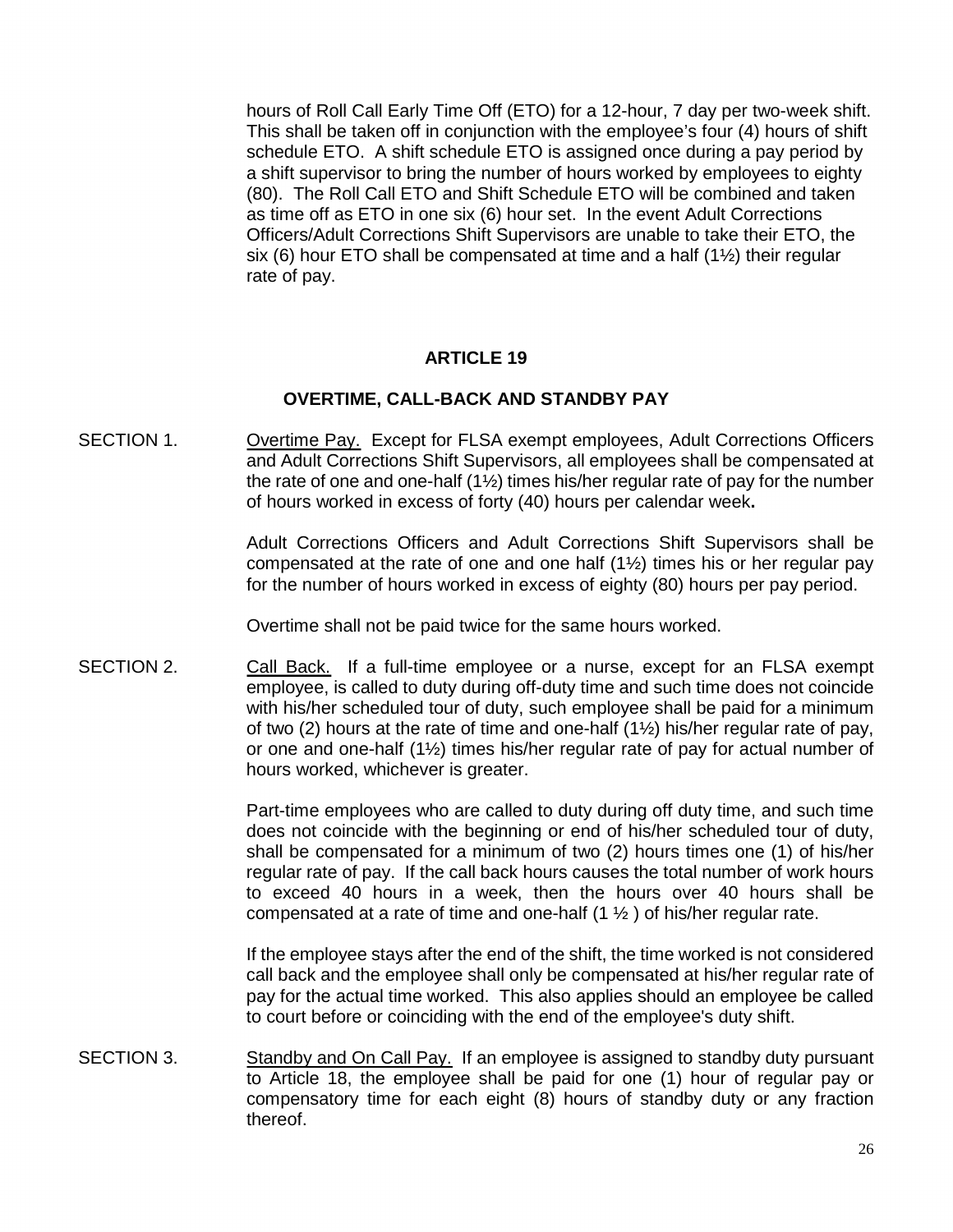An employee assigned to be on-call shall be paid one (1) hour of regular pay or compensatory time for each eight (8) consecutive hours on-call or any fraction thereof. An employee must be on-call a minimum of eight (8) consecutive hours to receive this benefit.

- SECTION 4. Exceptions to the foregoing are contained in Article 18, Section 7.
- SECTION 5. In calculating overtime pay, the following rules shall apply: Overtime compensation will be rounded to the nearest quarter (1/4) of an hour in all situations**.** For example, if an employee works seven (7) minutes past the end of his/her shift, he/she will not receive any compensation. If an employee works eight (8) minutes past the end of his/her shift, he/she will receive a quarter (1/4) of an hour of compensation. If an employee works twenty-two (22) minutes past the end of his/her shift, he/she will receive a quarter (1/4) of an hour of compensation. If an employee works twenty-three (23) minutes past the end of his/her shift, he/she will receive a half (1/2) of an hour of compensation.
- SECTION 6. Overtime opportunities in any Division shall be distributed equally within the Division so far as it is practical and possible. Supervisors shall not monopolize any work hours to the detriment of other employees.
- SECTION 7. Compensatory Time Off. An employee may elect to receive compensatory time off or pay for overtime or holiday hours earned. Non-sworn employees who elect to receive compensatory time shall be allowed to accumulate two hundred forty (240) hours. After reaching and maintaining two hundred forty (240) hours, further overtime shall be compensated as pay. Compensatory time will be at the rate of one and one-half (1½) hours' time off to hours earned.

When an employee's service is separated from the Sheriff's Office he/she shall receive payment of accumulated compensatory time as outlined in the above paragraph.

- SECTION 8. Under no circumstances shall an employee voluntarily work without compensation.
- SECTION 9. Employees working during the time that Daylight Saving Time ends or begins will be paid for actual hours worked. When Daylight Saving Time begins in the spring, employees who lose an hour during their scheduled work time may use one (1) hour of compensatory time or vacation time to make up the difference.
- SECTION 10. Only the Sheriff or his designee has the authority to close the Sheriff's Office during normal business hours. Therefore, the Sheriff's Office may remain open even if the Sarpy County Courthouse is closed.

All Essential Personnel are required to work during their regularly scheduled shift, regardless of weather conditions or emergency situations. If extreme circumstances prohibit Essential Personnel from being able to report to work, and with approval of the Sheriff or his designee, they may be absent from work and will not be required to submit for leave time, nor will their compensation be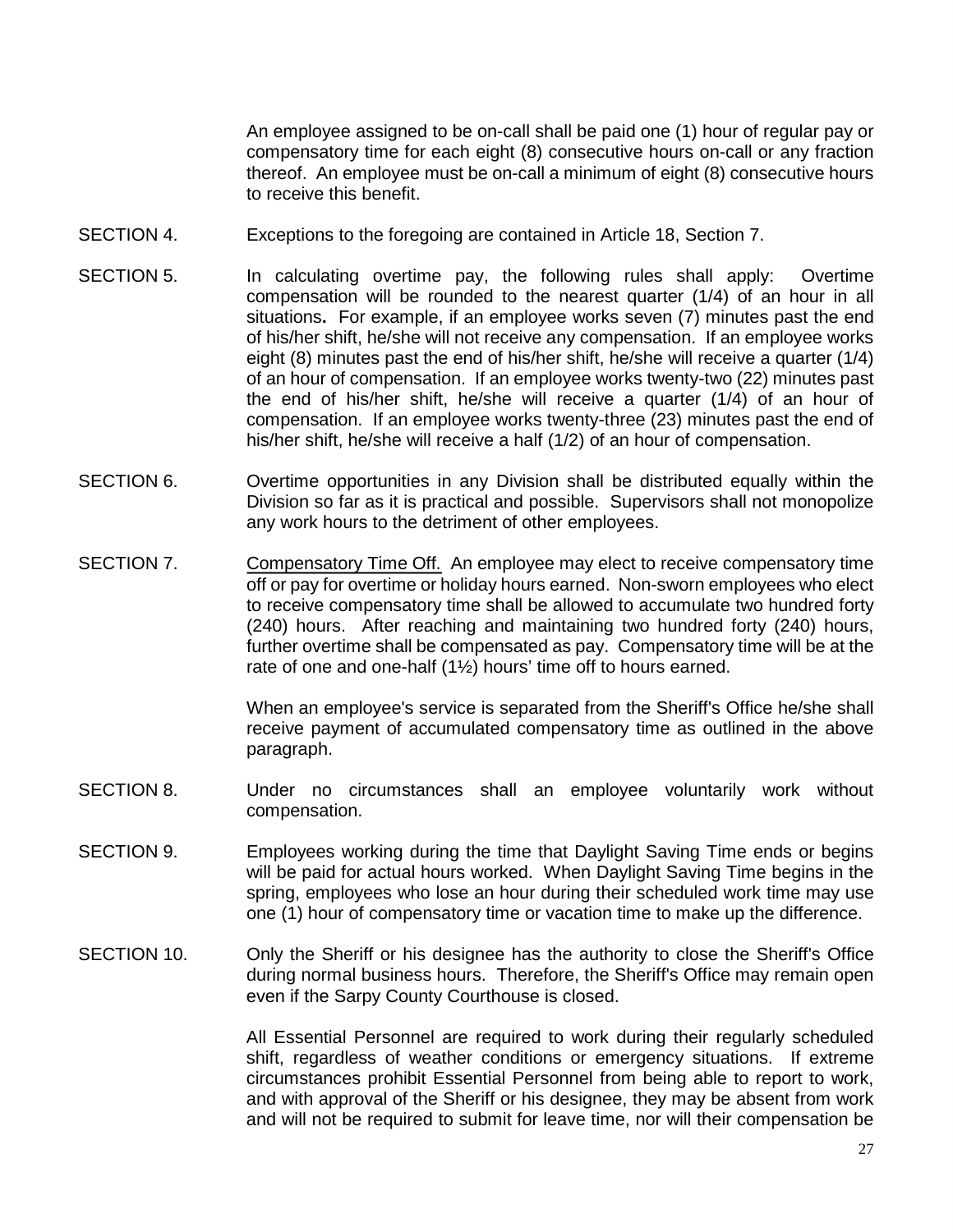reduced.

When extreme weather conditions exist or recognition of a local or national incident occurs where Non-Essential Personnel are not required to report to duty, Essential Personnel who do report for duty will receive regular pay for time worked and additionally will be compensated at 1:1 for every hour worked with compensatory time for each hour they work while Non-Essential Personnel are absent during the adverse weather conditions or local or national incident.

If the hours worked exceed 40 per week compensation will occur as identified in Article 19, Section 1, "Overtime Pay."

Only the Sheriff or his designee has the authority to permit Non-Essential employees to be absent from work because of weather conditions or emergency situations. For these situations, Non-Essential employees are not required to submit for any leave time, nor will their compensation be reduced.

SECTION 11. Because FLSA Exempt employees may be required to periodically work long or irregular hours and to attend various meetings and functions outside the "normal" business hours to fulfill their responsibilities, three (3) days of Administrative Leave may be granted each fiscal year. The leave cannot be accumulated or carried over into a new fiscal year, is not an entitlement nor is it subject to accrual or payment for unused leave. Any leave used must be documented. Use of leave must be granted by the Sheriff or his/her designee.

# **ARTICLE 20**

# **ATTENDANCE IN COURT, CONFERENCES, AND OTHER MEETINGS**

SECTION 1. Any employee required to attend as a witness or in any other capacity directly related to his official duties, any case pending in the Juvenile Court, County Court or District Court, or before any Grand Jury proceedings or in conferences with the County Attorney or their respective Assistants, or at any proceedings by any City, County, State or Federal Government or any of the subdivisions of agencies thereof, during off-duty periods, shall be entitled to overtime compensation at the rate of time and one half (1½) his/her regular rate of pay for a minimum of two (2) hours or one and one half (1½) times his/her regular rate of pay for the actual number of hours worked, whichever is greater.

> When an employee is called as a witness in connection with his/her officially assigned duties and is given witness fees, the employee shall forward the fees to the Sheriff's Office**.**

- SECTION 2. The Sheriff may require employees to attend meetings of the Sheriff's Office; provided that notice of such meetings is given at least three (3) working days in advance of the required reporting time.
- SECTION 3. Employees attending training seminars, workshops, conferences or schooling outside the County shall be paid at his/her regular rate of pay while in attendance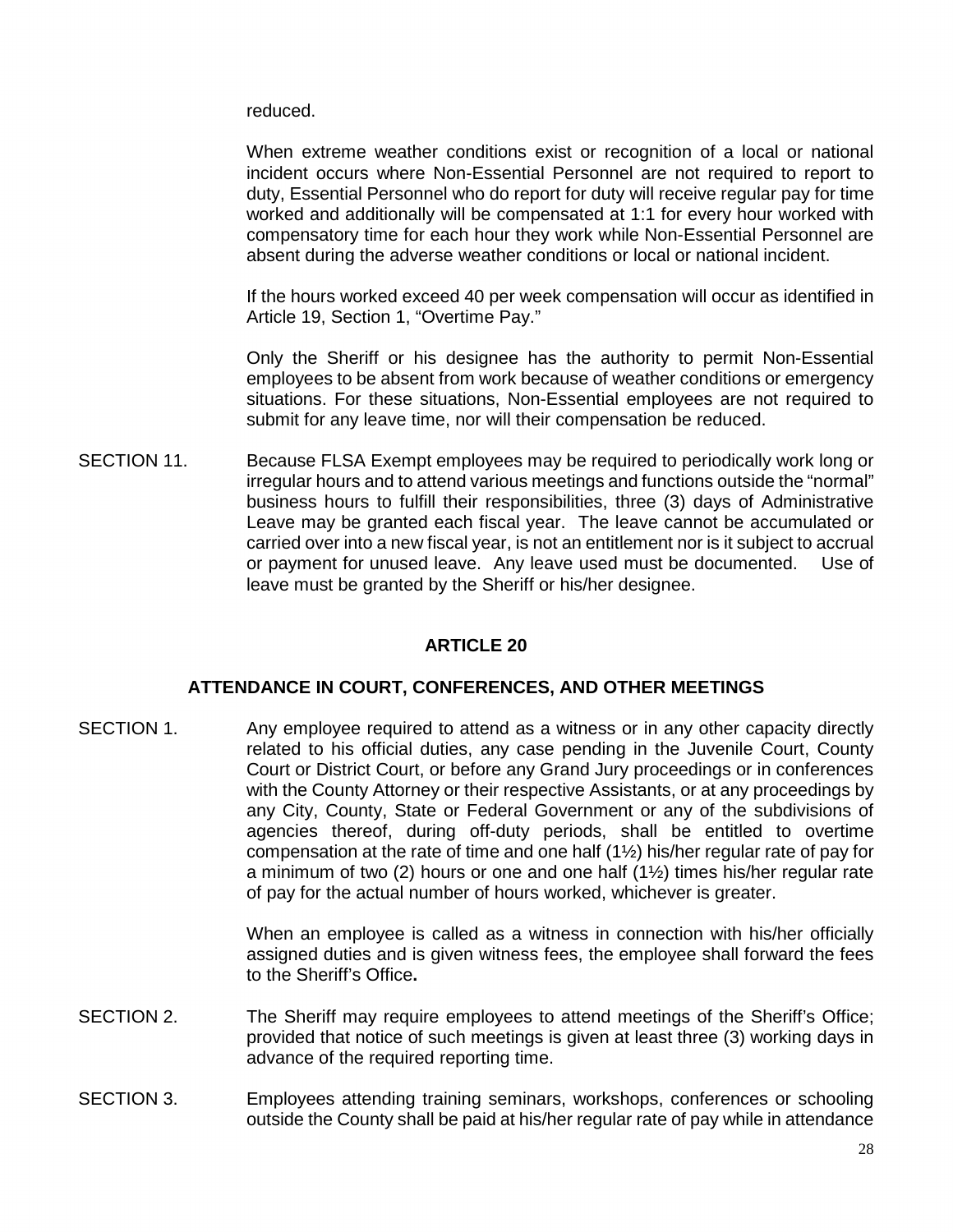at such functions, but shall not be entitled to overtime, call-back or holiday pay. Employees attending such functions within the County shall be entitled to the provisions of Article 13 and 19, except that the employees may voluntarily attend such functions and waive increased compensation under Articles 13 and 19.

- SECTION 4. The Sheriff shall post notice of any schooling or training available.
- SECTION 5. Employees shall be entitled to the compensation as set out in Section 1 of this Article pertaining to Notice of Court Hearing unless such employee is notified twelve (12) hours prior to the set time of said hearing that the hearing has been canceled. The employee shall be responsible to call a predetermined phone number within the Sheriff's Office having knowledge of said Court hearings within the last hour of the last working day when the Courthouse is open to see whether said hearing has been canceled.

# **ARTICLE 21**

#### **WAGES**

- SECTION 1. Employees will be compensated in accordance with the Salary Schedule, effective July 1, 2018, as set forth in Appendix B hereto, which reflects a 2.0% wage increase for 2018-2019, a 2.0% wage increase for 2019-2020, a 2.0% increase for 2020-2021, and a 2.0% wage increase for 2021-2022.
- SECTION 2. Position classification levels shall be as follows:

 Sheriff's Staff Support Sheriff's Account Clerk Supervisor Sheriff's Assistant Office Manager Sheriff's Software Training Manager Sheriff's Office Manager Sheriff's Vehicle Title Inspector Sheriff's Information Systems Manager Sheriff's Information Systems Technical Support Sheriff's Evidence/Property Technician II Sheriff's Evidence/Property Technician I Sheriff's Jail Booking Clerk/Court Services Clerk Sheriff's Entry Security Officer Sheriff's Civil Process Server Sheriff's Towed Vehicle Inspector Sheriff's Registered Nurse Sheriff's Registered Nurse Supervisor Juvenile Services Administrative Assistant Juvenile Services Officer Juvenile Services Senior Officer Juvenile Services Supervisor Juvenile Services Coordinator Juvenile Services Deputy Director Juvenile Services Director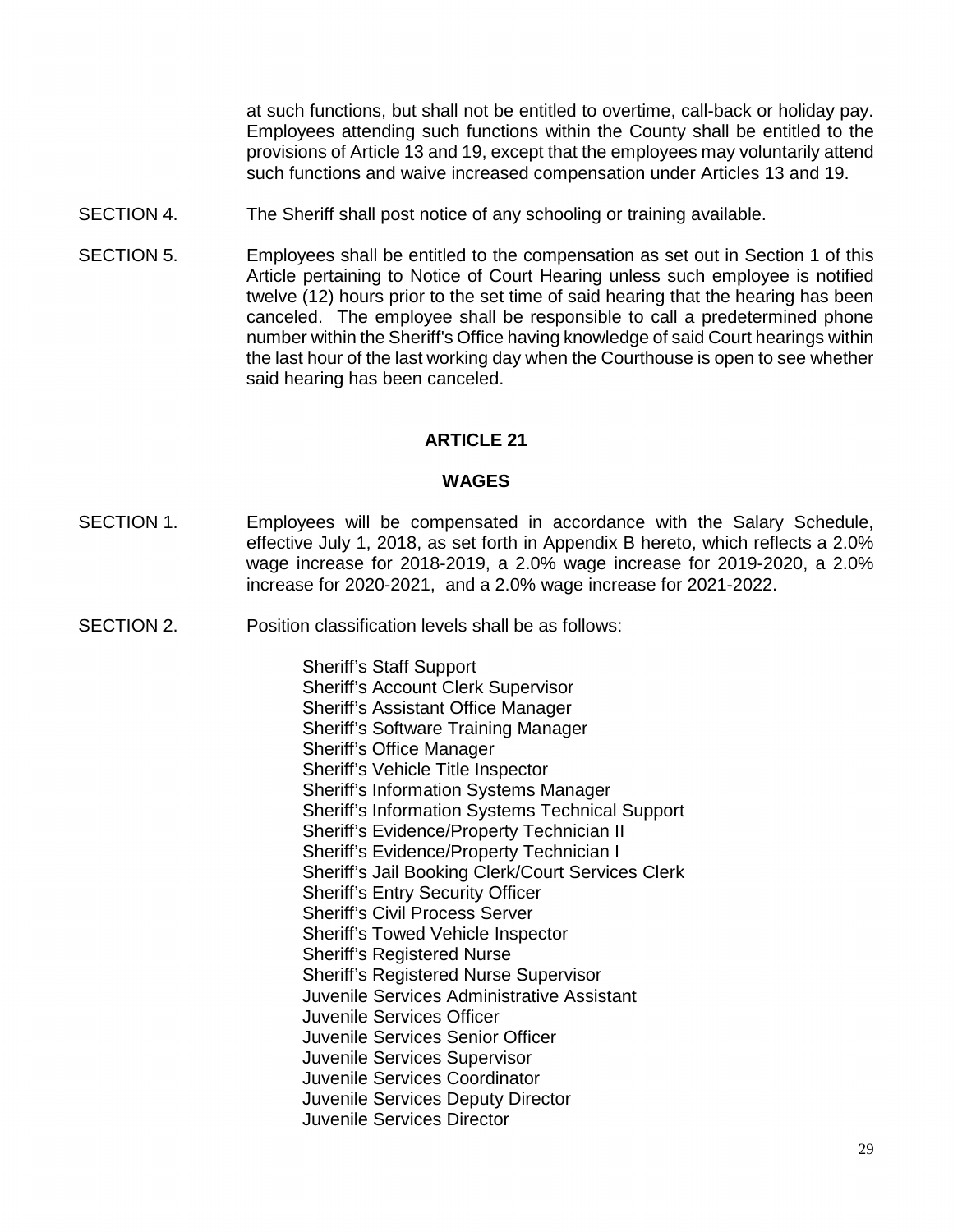Sheriff's Community Relations Coordinator Sheriff's Lead Chaplain Adult Corrections Officer Adult Corrections Shift Supervisor

SECTION 3. Original appointment to any position shall be made at the entrance step of a salary range, excluding registered nurses and the Community Relations Coordinator, unless Article 14, Section 3 is applicable. Advancement from the entrance step to the maximum step within a salary range shall be based on performance and length of service as follows:

| Step 1 - Year 1 | Step 5 - Year 5                     |
|-----------------|-------------------------------------|
| Step 2 - Year 2 | Step 6 - Year 6                     |
| Step 3 - Year 3 | Step 7 - Year 7                     |
| Step 4 - Year 4 | Step 8 - After 7 <sup>th</sup> year |

Effective July 1, 2015, part-time employees, excluding registered nurses, shall progress to the next step upon working 2,080 hours, or upon their two year step anniversary, whichever comes first. Registered nurses shall progress to the next step upon working 1,872 hours, or upon their two year step anniversary, whichever comes first.

- SECTION 4. Voluntary Deferred Compensation Match Program: Beginning July 1, 2019, the County will match up to \$1,040 annually each calendar year of an employee's voluntary contributions to his or her 457(b) deferred compensation account by depositing the matching funds into the employee's 401(a) tax deferred defined contribution account. The employees' eligibility for the employer match is subject to the terms of Section 6 of this Article.
- SECTION 5. Longevity pay shall be as follows for employees hired before July 1, 2015:

| Commencing the 8th year through 14th year      | \$885.00/year   |
|------------------------------------------------|-----------------|
| Commencing the 15th year through 19th year     | \$1,330.00/year |
| Commencing the 20th year through 24th year     | \$1,785.00/year |
| Commencing the 25th year through 28th year     | \$2,165.00/year |
| Commencing the 29 <sup>th</sup> year and after | \$2,400.00/year |

Employees hired by the County after July 1, 2015 shall not be eligible to receive longevity pay.

Part-time employees shall be paid longevity based on a pro-rated basis, computed on the number of hours worked by the part-time employee for the past year in relation to 2,080 hours completed by a full-time employee to receive the amounts described above.

SECTION 6. Employees hired before July 1, 2015 shall have the option to participate in one of the following longevity pay programs beginning July 1, 2019 for the remainder of their employment with the County (the employee shall make their selection in writing by June 30, 2022):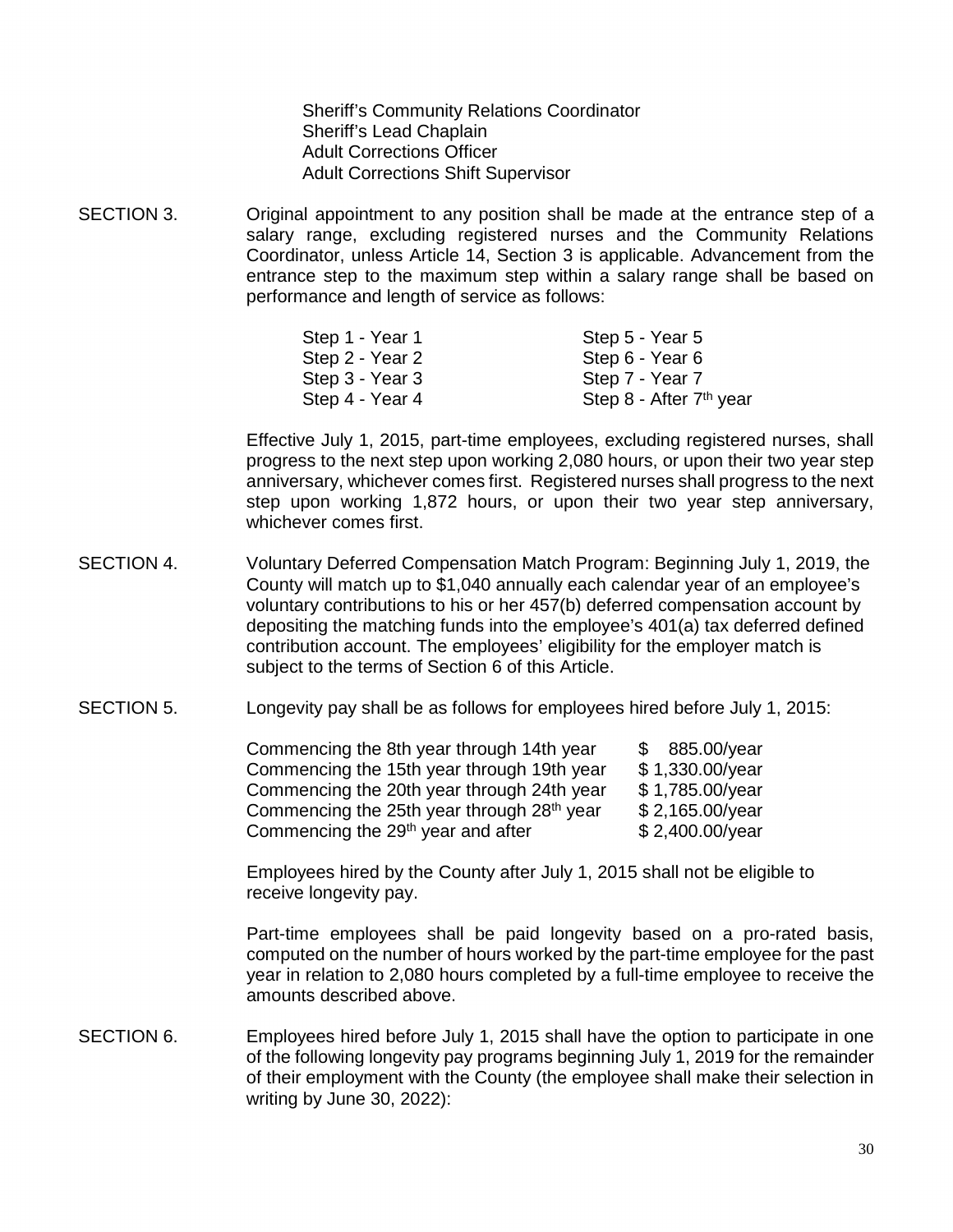Option 1: Employee retains existing longevity pay schedule but is not eligible to participate in the County's deferred compensation matching program.

Commencing the 8th year through 14th year  $$885.00/year$ Commencing the 15th year through 19th year  $$ 1,330.00$ /year Commencing the 20th year through 24th year  $$ 1,785.00/year$ Commencing the 25th year through  $28<sup>th</sup>$  year  $$ 2,165.00/year$ Commencing the 29th year and after\$ 2,400.00/year

Option 2: Beginning July 1, 2019, employee's longevity pay schedule amounts are reduced by three-hundred dollars (\$300) and employee is eligible to participate in the County's deferred compensation match program (Section 4 of this Article).

| Commencing the 8th year through 14th year              | \$585.00/year           |
|--------------------------------------------------------|-------------------------|
| Commencing the 15th year through 19th year             | \$1,030.00/year         |
| Commencing the 20th year through 24th year             | \$1,485.00/year         |
| Commencing the 25th year through 28 <sup>th</sup> year | \$1,865.00/year         |
| Commencing the 29 <sup>th</sup> year and after         | $$2,100.00/\text{year}$ |

Additionally, beginning July 1, 2019 any employee receiving longevity can select to have the County deposit the longevity payment into the employee's 401(a) tax deferred defined contribution plan account. Such selection shall be made by the employee in writing by June 30, 2022 and shall remain in effect for the duration of their employment with the County.

Employees hired by the County after July 1, 2015 shall not be eligible to receive longevity pay but shall be eligible to participate in the County's deferred compensation match program beginning July 1, 2019 (Section 4 of this Article).

SECTION 7. Employees assigned to specialty assignments shall receive three percent (3%) of their regular (non-overtime) earnings per pay period. In order to receive this pay, the employee shall maintain the qualifications for the specialty assignment as directed by the Standard Operating Procedures, and attend and successfully complete all required training. Both the FOP and the Sheriff acknowledge at the current time that "Female Booking Clerk Specialty Assignment" is the only specialty assignment available. This does not prevent agreement on positions that would qualify in the future.

Employees are only eligible to receive pay for one specialty assignment.

The staffing of these specialty assignments has been set by the Sheriff's Administration Division. In June of each year the Sheriff will notify the County Board regarding any changes in the staffing requirements that are necessary.

SECTION 8. If an employee reaches a new step during the first seven days of a pay period, he/she shall be entitled to the higher pay rate for the entire pay period. If the new step is reached during the last seven days of a pay period, the employee shall not receive the higher rate until the subsequent pay period.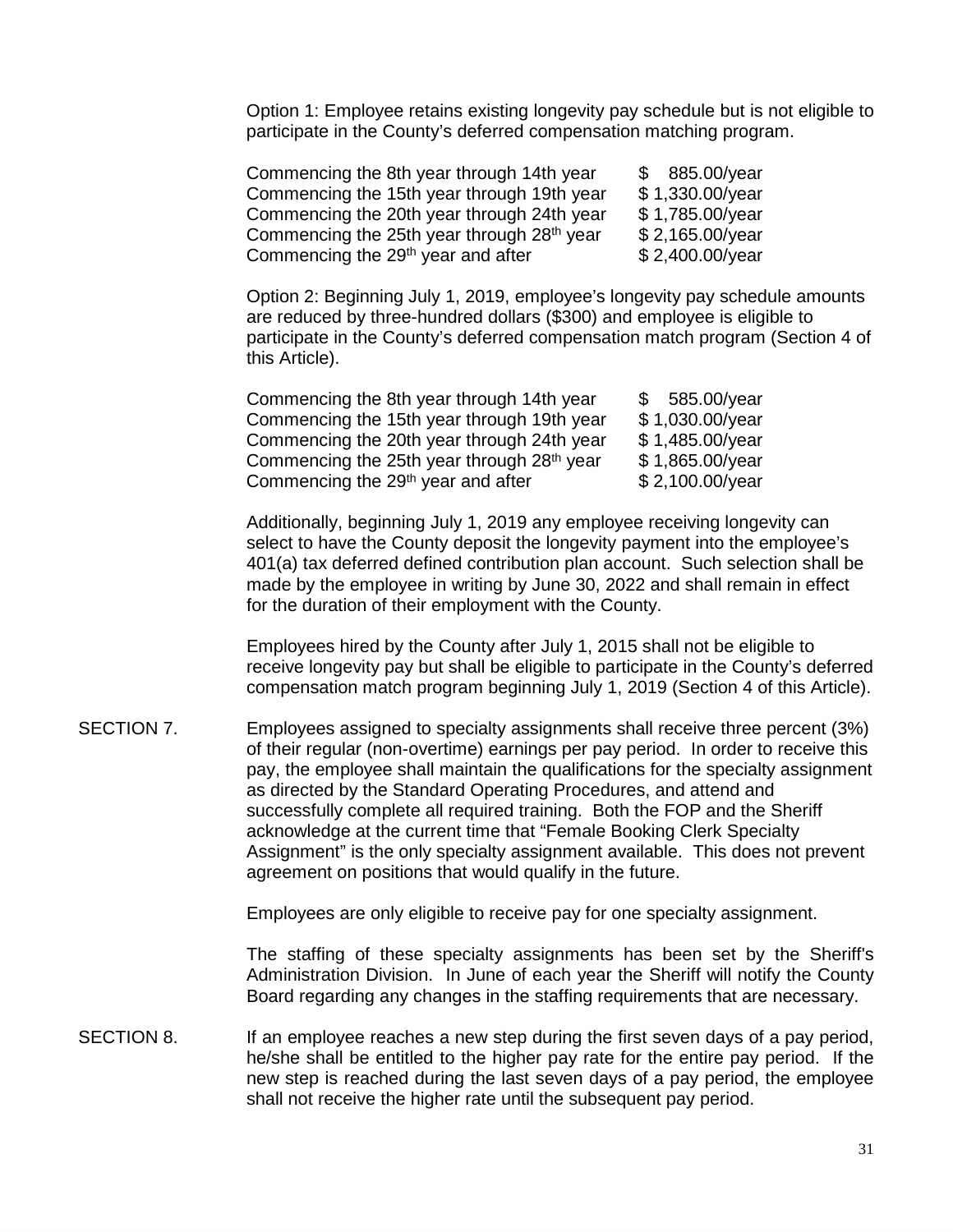If July 1 (date of new pay scales every fiscal year) falls in the first seven days of a pay period, employees shall be entitled to the higher pay rate for the entire pay period. If July 1 falls in the last seven days of a pay period, employees shall not receive the higher pay rate until the subsequent pay period.

SECTION 9. Effective July 1, 2019, all employees assigned to "C", "D", "E" or "F" shift and who work a majority of his or her hours between 1730 hours and 0600 hours shall be paid an additional forty cents (\$0.40) per hour on both regular and overtime hours attached to their shift. Effective July 1, 2019, employees required to work "C", "D", "E" or "F" shift to cover a personnel shortage shall also receive the forty cents (\$0.40) shift differential pay.

## **ARTICLE 22**

## **WORKING OUT OF POSITION CLASSIFICATION**

SECTION 1. Each time an employee is officially designated by the appropriate supervisor to act in a higher position classification, and actually performs said duties for two (2) hours or more and meets the minimum qualifications of said position, the employee shall be compensated for all hours worked in the higher salary grade, retro to the first hour after two hours, unless the rate is lower than the employee's regular rate in which case the employee shall remain at his/her present rate of pay.

> It shall be the responsibility of the supervisor to identify those hours worked out of class for pay purposes.

- SECTION 2. No employee shall be required to work out of his/her position class if such employee does not have the prerequisite qualifications to perform such work nor shall any employee be required to work out of position class for the purpose of avoiding paying someone else a higher salary grade.
- SECTION 3. Employees being paid at a higher rate while temporarily filling a position in a higher position classification will be returned to their regular rate of pay upon the completion of the out-of-class assignment.
- SECTION 4. Employees working out of position classification shall be entitled to all benefits provided by this Agreement to the position to which they are assigned.
- SECTION 5. An employee who is assigned to work out of position classification shall receive a minimum of five percent (5%) increase in compensation, in accordance with the appropriate pay range of the absent employee. At no time shall an employee receive any compensation beyond the top step of the higher pay scale.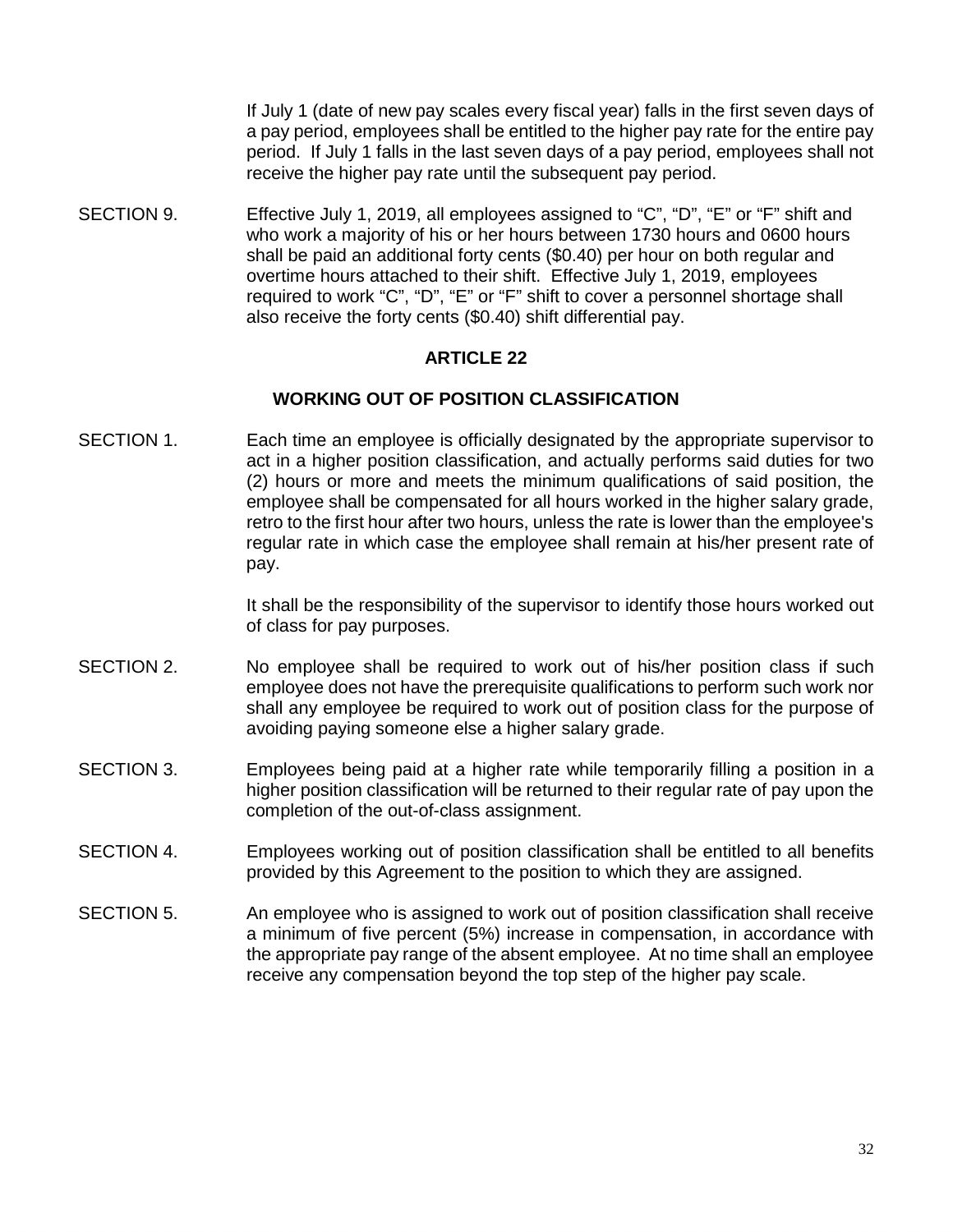# **ARTICLE 23**

#### **INSURANCE**

SECTION 1. The County shall maintain a Comprehensive Major Medical Plan that will include deductibles, copay amounts, coinsurance levels, in-network benefits, out-ofnetwork benefits, and other participant payment responsibilities customarily found in Comprehensive Major Medical Plans. No plan changes will be made until receiving recommendations from the FOP Insurance Benefits Advisory Committee which shall be submitted to the County Administrator by November 1. If no recommendations are received by November 1, the County Board has the right to make necessary plan changes in time to have the health insurance program in place by the January 1 renewal effective date.

> The County shall contribute ninety percent (90%) for individual coverage, eightythree percent (83%) for employee plus coverage, and eighty-three percent (83%) for family coverage. The employer shall also pay eighty (80%) percent of eligible in-network co-insurance costs for family, employee plus and individual coverage.

- SECTION 2. The County shall not pay such premiums referred to in Section 1 of this Article for any employee who, within any calendar month, had not received any compensation from the County for work performed, except as provided in Section 7 of this Article with the exception of FMLA qualified leave.
- SECTION 3. If an employee for whom the County is not paying an insurance premium by virtue of the provisions of Section 2 of this Article desires to continue such coverage the employee shall contact the Human Resources Department to discuss the options available to the employee.
- SECTION 4. The County shall provide and pay the full premium cost for thirty thousand dollars (\$30,000) of group term life and accidental death and dismemberment insurance for each employee who works an average of sixty (60) hours or more per pay period.
- SECTION 5. The County shall provide and pay the full premium cost for long-term disability insurance for each employee who has served the County continuously for at least one (1) year and works an average of sixty (60) hours or more per pay period**.** The long-term disability benefit language is contained in the plan document available through the County Human Resources Department.
- SECTION 6. The County shall provide dental insurance coverage for each employee who works an average of sixty (60) hours or more per pay period and elects to carry this coverage. Employees must apply for insurance through the Human Resources Department within thirty (30) days of their employment eligibility date. Enrollment will be held once annually. Employee premiums will be zero dollars (\$0) for single and nineteen dollars (\$19) per family.

The annual maximum coverage per plan year (July 1 - June 30) will be fifteen hundred dollars (\$1,500) per covered person per covered year. Also included is a fifteen hundred dollars (\$1,500) lifetime Orthodontic coverage per dependent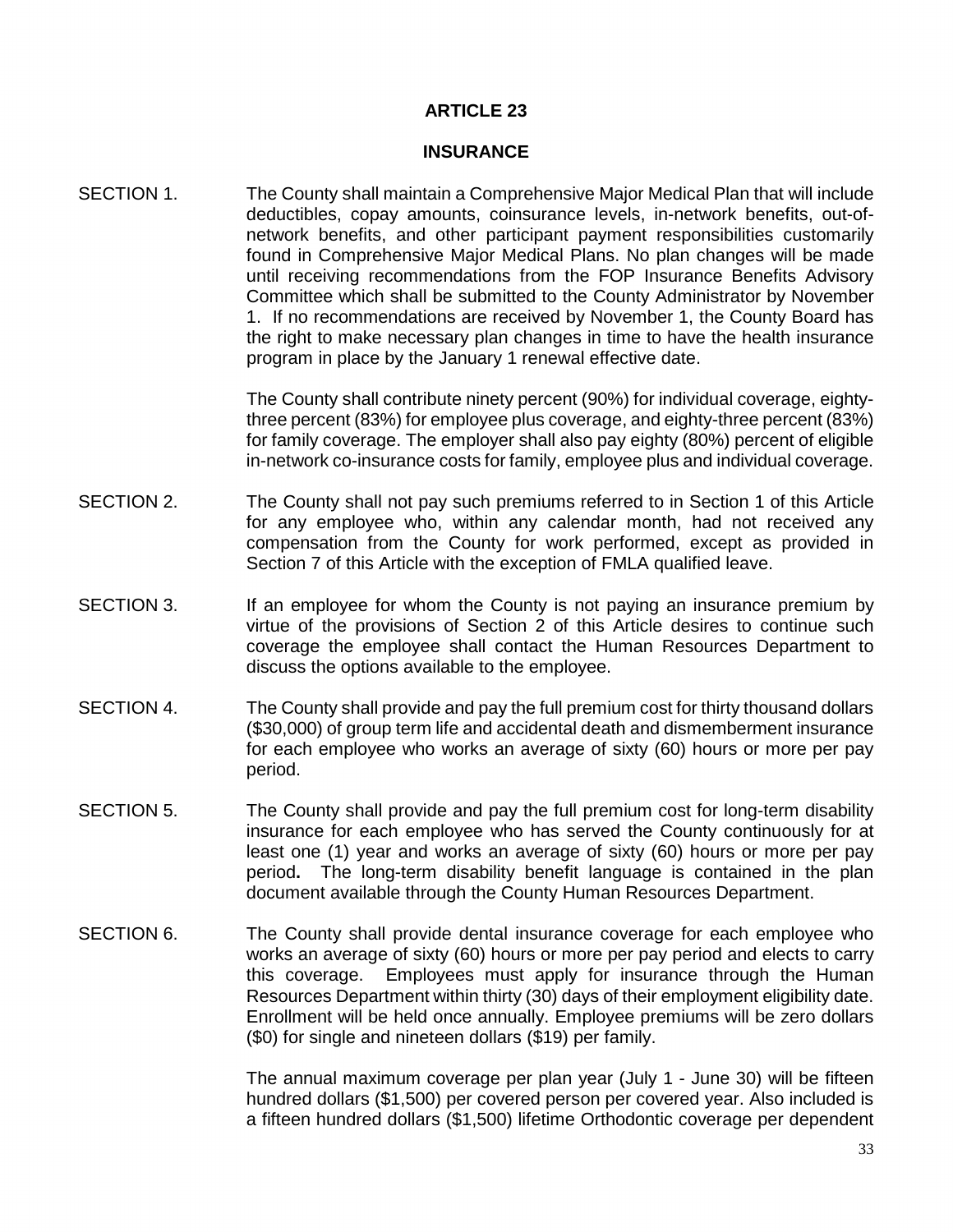child. Orthodontic coverage is limited to persons up to age nineteen (19) or unmarried children twenty-three (23) years of age or less who are chiefly dependent upon the employee for support and maintenance and are in full-time attendance at an education institution.

SECTION 7. An employee, who retires with a minimum of fifteen (15) years of continuous service and is at least age sixty (60) years of age, until reaching his/her sixtyfifth (65) birthday, may continue to participate in the County's health insurance program and receive coverage as provided for retirees. From age 60 through age 61, the entire premium shall be paid by the retiree. From age 62 until age 65, the County shall pay 75% of single coverage, and 50% of employee/spouse, employee/children or family coverage. Should the County discontinue Blue Cross Blue Shield Health insurance coverage, retirees shall be provided coverage under the primary carrier selected by the County.

> Eligible employees must be enrolled in a County insurance program prior to retirement.

SECTION 8. For the purpose of Section 7 of this Article, it will be necessary in defining "continuous service as an employee" to provide that a layoff of one year or less, any suspension for disciplinary purposes, absence on authorized leave (with or without pay), absence while receiving temporary total disability benefits under the Nebraska Workers Compensation Act, or absence while on disability, shall not constitute a break or interruption in service. In other words, an employee will be considered to have fifteen (15) years of continuous service for this Section unless the employee experiences a layoff of over one year.

# **ARTICLE 24**

# **MAINTENANCE OF STANDARDS**

SECTION 1. Nothing contained in this Agreement shall be construed as repealing any lawfully recognized benefit provided through the County for employees of the Sheriff's Office, and no employee shall inadvertently suffer any loss of wages, hours or working conditions by reason of the signing of this Agreement.

# **ARTICLE 25**

## **SAVINGS CLAUSE**

SECTION 1. If any provision of this Agreement is subsequently declared by the proper legislative or judicial authority to be unlawful or unenforceable, all other provisions of this Agreement shall remain in full force and effect for the duration of this Agreement.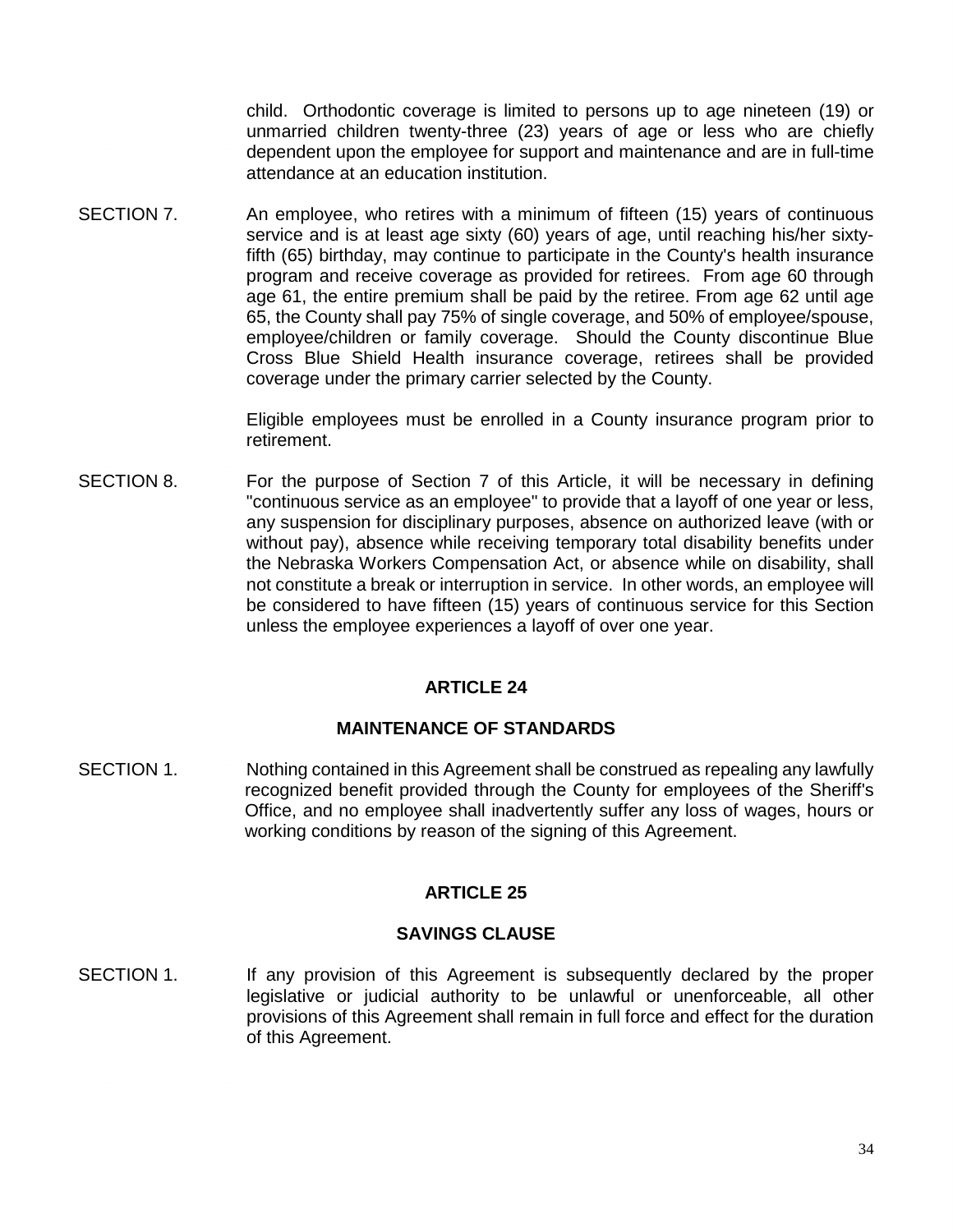# **ARTICLE 26**

#### **DUES CHECK-OFF**

- SECTION 1. The County shall deduct regularly monthly F.O.P dues from the pay of each employee covered by the Agreement provided that, at the time of such deduction, there is in the possession of the County a current un-revoked written assignment, executed by the employee, in the form and according to the terms of the authorization form, attached hereto, marked as Appendix "A", and made a part hereof. Such authorization may be revoked by the employee at any time by giving written notice thereof to the County.
- SECTION 2. Previously signed and un-revoked written authorizations shall continue to be effective as to employees reinstated following layoff, leave of absence, or suspension not exceeding sixty (60) days; previous authorizations of other employees rehired or reinstated shall not be considered to be effective.
- SECTION 3. Such authorization deductions shall be made from every other payroll period and will within ten (10) days be remitted to the duly designated F.O.P. official. The F.O.P. shall advise the County in writing of the name of such official.
- SECTION 4. If an employee has no pay coming for the pay period in question, or if such pay period is the first pay period of a new employee, or if the employee has signed an authorization form during such pay period of the subsequent month, such deductions shall be limited to the amount of the current regular monthly F.O.P. dues, and shall not include dues for the prior months or any portion thereof.
- SECTION 5. If the County receives an employee revocation of authorization on or before the eighth day of the first payroll period of the calendar month, no deductions will be made from that payroll period or subsequent payroll periods. If such revocation is received after the eighth day of the first payroll period, a deduction will be made from such payroll but shall not be made from subsequent payroll periods.
- SECTION 6. At the time of the execution of the Agreement, the F.O.P. shall advise the County in writing of the exact amount of regular monthly F.O.P. dues. If subsequently, the F.O.P. requests the County to deduct additional monthly F.O.P. dues, such request shall be effective only upon written assurance by the F.O.P. to the County that amounts are regular monthly F.O.P. dues duly approved in accordance with the F.O.P.'s constitution and bylaws.
- SECTION 7. The County agrees to provide this service without charge to the F.O.P.
- SECTION 8. The County shall not be liable for the remittance payment of any sums other than those constituting actual deductions made. If for any reason, it fails to make a deduction for any employee as above provided, it shall make a deduction from the employee's next pay period in which F.O.P. dues are normally deducted after written notification from the F.O.P. to the County of the error. If the County makes an overpayment to the F.O.P., the County will deduct that amount from the next remittance to the F.O.P. The F.O.P. agrees to indemnify and hold the County harmless against any and all claims, suits, orders or judgments brought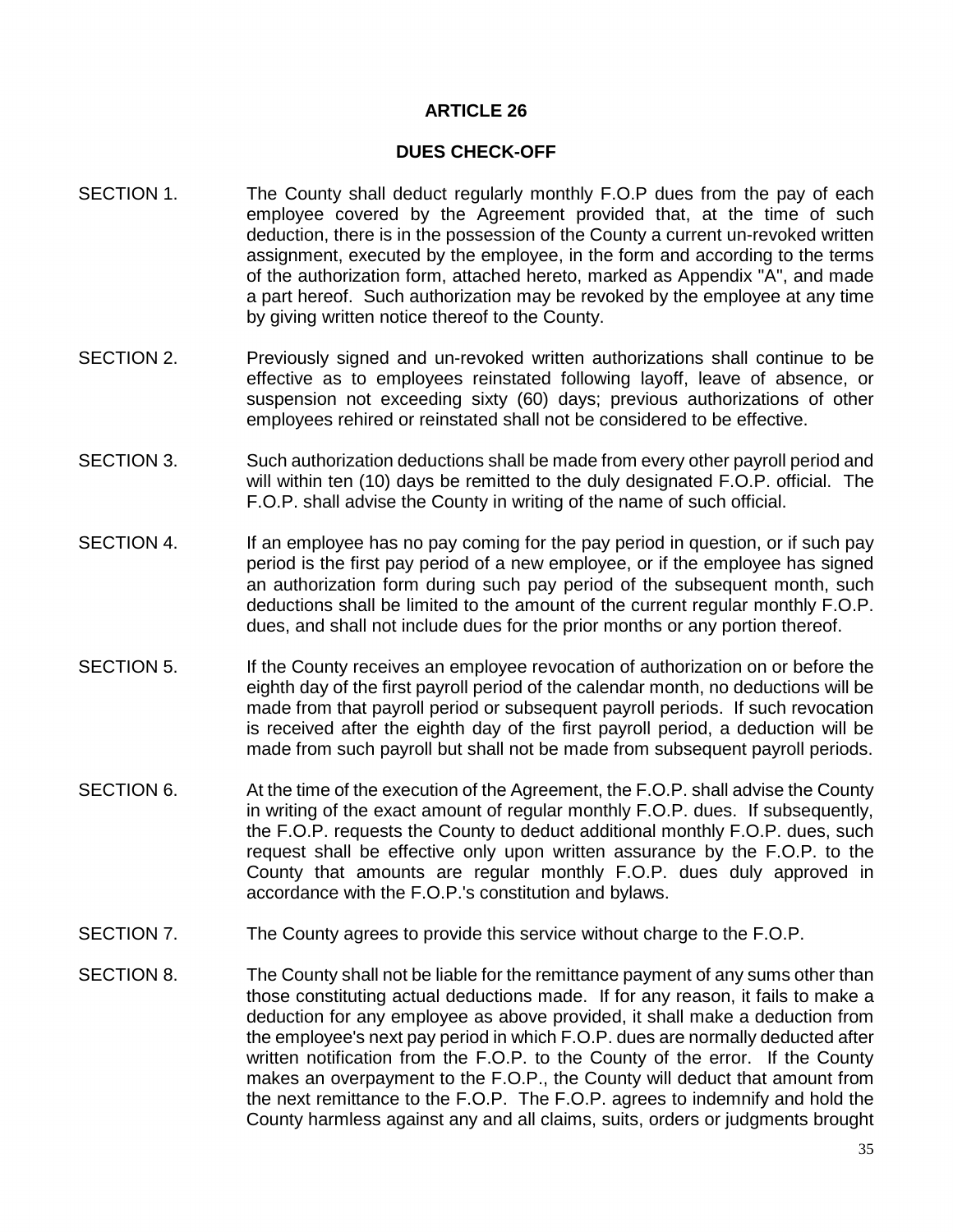or issued against the County as a result of any action taken or not taken by the County under the provisions of this Article.

## **ARTICLE 27**

#### **TRAINING OFFICER**

SECTION 1. Any Juvenile Services Officer, Adult Corrections Officer, or Booking Clerk who has successfully completed the Sarpy County FTO/JTO training class and is appointed to be a Training Officer (TO) for new employees, shall receive TO Pay, which is one-quarter (1/4) hour of regular pay or compensatory time for each two (2) hours of training during a shift. If an employee is working out of classification at the time of the training, he or she shall not be entitled to TO Pay.

> The Supervisor will give the TO written documentation which includes the specific dates of the training assignment; those dates in which the TO is expected to train. The length of the training assignment shall not exceed seven (7) calendar days.

> In order to receive TO Pay, the TO is required to submit the administrative Pay/Comp Request/OT Utilization form to the employee's supervisor at the end of the training assignment.

If a TO utilizes any vacation, compensatory time or personal leave, not including sick leave, during a training assignment, the TO shall forfeit any TO Pay for the entire training assignment.

If use of a substitute TO is required, the replacement TO shall be entitled to receive one quarter (1/4) hour of regular pay for each two (2) hours of substitute instruction.

## **ARTICLE 28**

## **EDUCATIONAL REIMBURSEMENT**

SECTION 1. The purpose of this Article is to foster a learning environment and provide educational opportunities that are mutually beneficial to the employees and the County and will encourage eligible employees to participate in education programs which will further their skills and knowledge for use in their current position or for use in a possible future position of greater responsibility.

> The Educational Reimbursement Program shall be a plan as provided for in Section 127 of the Internal Revenue Code of 1986, as amended (the "Code") and shall be construed consistently with the requirements of Section 127. Amounts paid for tuition reimbursement meeting the requirements of Section 127 of the IRS Tax Code are not included in an Employee's income or subject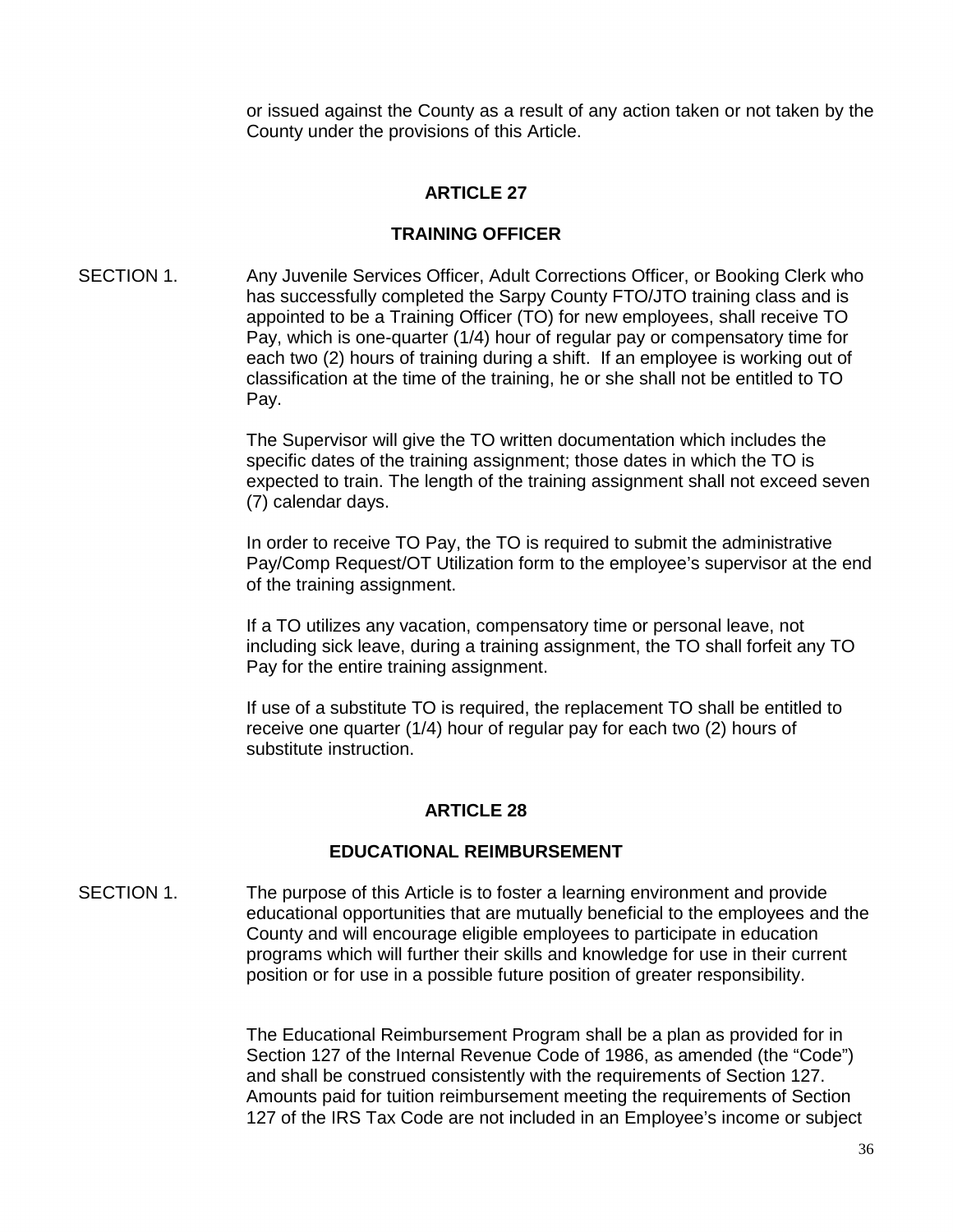to income tax withholding up to a maximum of \$5,250 annually. If subsequent tax law changes fail to continue the tax-free treatment, or in any way modify its treatment, appropriate adjustments in tax withholding will be made from the effective date of the change.

This Article does not apply to training seminars, conferences, workshops, etc.

- SECTION 2. A. Eligibility
	- 1. Employees must be a full-time tenured employee as of the date the course begins.
	- 2. Employees must be actively working for the County as of the date the course is completed.
	- 3. The course schedule and study time must not be in conflict with the Employee work schedule.
	- 4. Employees must take the course at one of the following types of accredited institutions:
		- Technical Institutes (trade schools)
		- **Colleges or Universities**
		- **•** On-line courses

The County reserves the right in the sole discretion of the Board of Commissioners to exclude any school or subject from eligibility under the Program. Any exclusion shall be effective as to courses beginning after the date the exclusion is imposed.

- 5. For employees taking graduate level courses, the course for which reimbursement is sought must be on leading to a graduate degree in a course of study in which the Employee is enrolled.
- B. Reimbursement Terms

The County will reimburse employees as follows:

- 1. Up to 90% of the cost of tuition, required books, and class-associated fees for:
	- **Approved technical or undergraduate level courses up to a** maximum of \$2,000 per fiscal year, or
	- Approved graduate level courses up to a maximum of \$2,500 per fiscal year.
- 2. Supplies and other fees and charges will not be reimbursed.
- 3. Employees shall be entitled to reimbursement if they have complied with all provisions of this Regulation and receive a letter grade of A, B, or C, or a "Pass" grade for "Pass/Fail" courses.
- 4. Only tuition, required books, and class-associated fees actually incurred by employees are eligible for reimbursement. For example, funds received through grants, scholarships, or other waivers for these expenses will not be eligible for reimbursement.
- 5. The annual reimbursement shall continue for employees who remain employed until such time as they are reimbursed 90% of the cumulative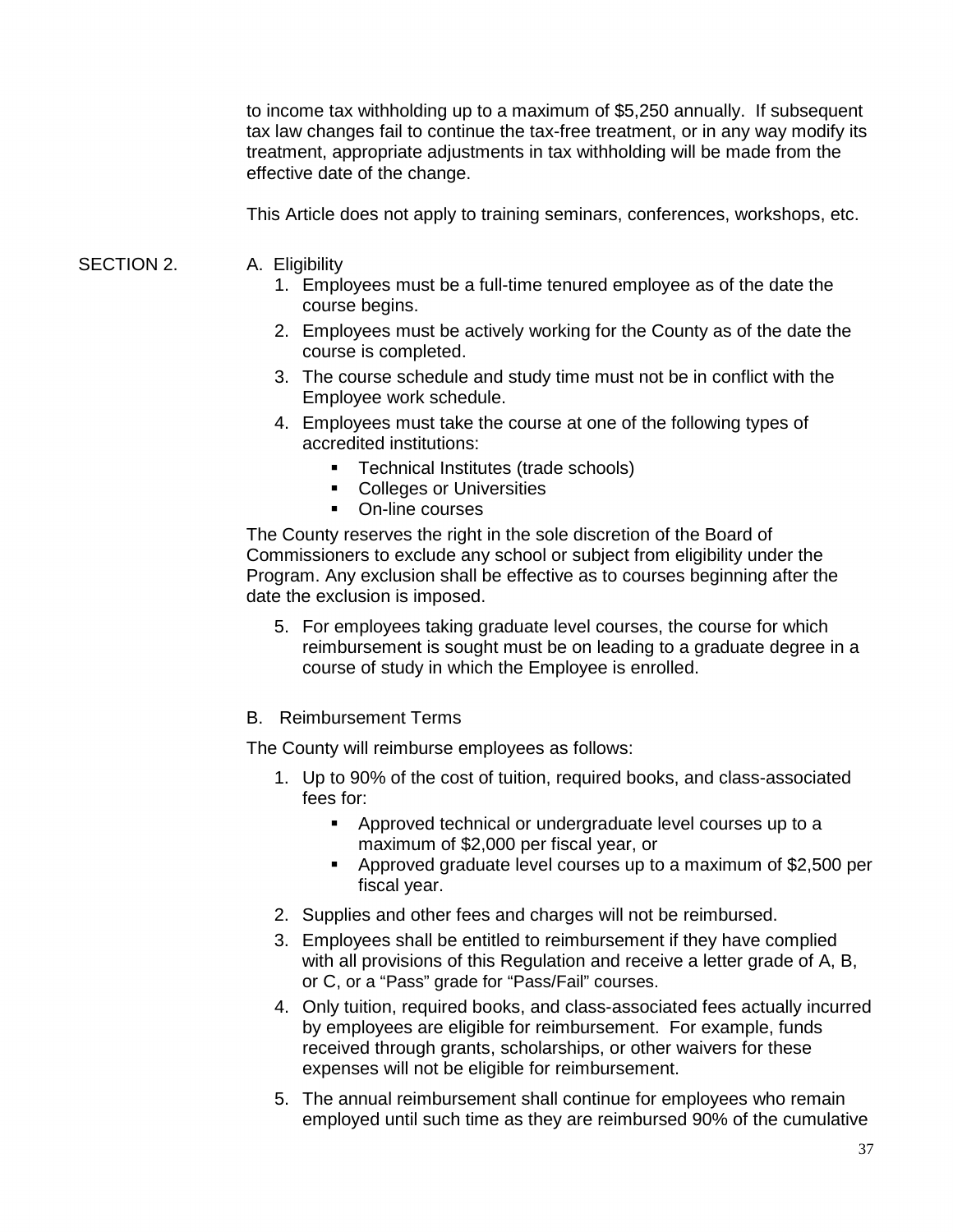tuition, books, and class-associated fees incurred by the employee. For example, employees who incur covered educational expenses in the cumulative amount of \$10,000 shall be reimbursed \$9,000 (90% of the total covered educational expenses) in annual increments of \$2,000, over a five year period, provided they remain employed for five years.

- C. Application and Reimbursement Procedures
	- 1. Before enrollment in a course, employees must submit to their Department Head a completed *Education Reimbursement Application*.
	- 2. The completed and authorized application needs to be transmitted to the Human Resources Department for processing and determination if the application satisfies the eligibility criteria.
		- If the application is denied, the Human Resources Department shall notify the applicant in writing as to the reasons.
		- If the application is approved, the Human Resources Department will return the application form to the employee indicating approval. This application must be retained by employees and resubmitted to receive reimbursement.
	- 3. To receive reimbursement, employees must submit within 60 calendar days of the course completion date to the Human Resources Department their:
		- Grades.
		- **Proof of payment of tuition and course-related fees,**
		- Receipts for required books, and
		- The application.
	- 4. Employees who voluntarily separate service or are dismissed within 12 months after receiving reimbursement, shall repay the County for reimbursements received in the prior 12 months. By accepting the reimbursement under this Regulation, employees authorize the deduction of reimbursements, which must be repaid from their final paycheck. If repayment is not fully paid from their final paycheck, employees shall immediately pay the County the remaining reimbursement.

# **ARTICLE 29**

# **LINE OF DUTY DEATH**

SECTION 1: In the event of a Line of Duty Death, defined as when an employee sustains a fatal injury arising out of and in the course of his or her employment, the County shall pay the cost of funeral expenses up to a maximum of ten thousand dollars (\$10,000).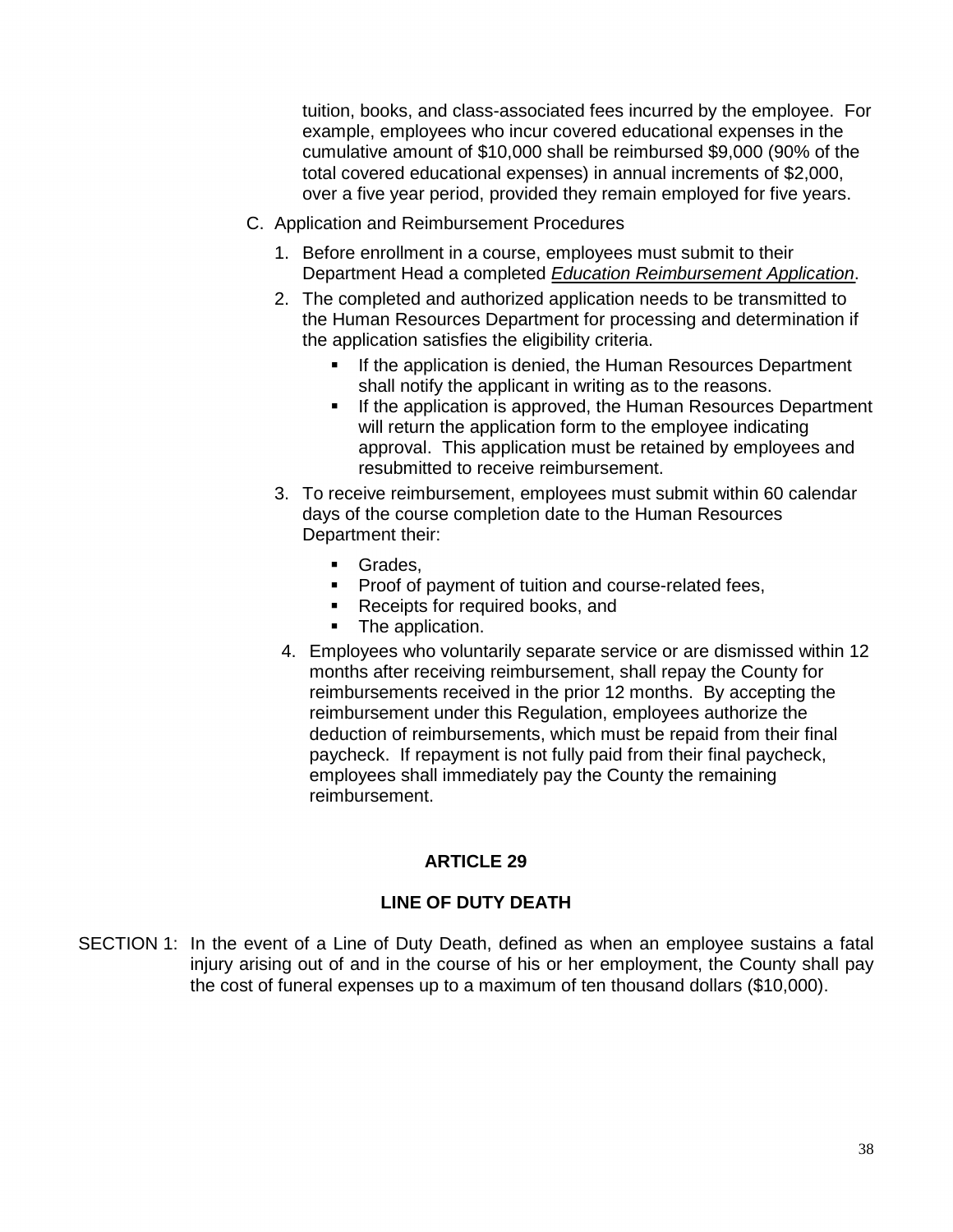#### ARTICLE 30

#### DURATION OF AGREEMENT

This Agreement shall be effective July 1, 2018, and shall remain in full force and effect until June 30, 2022. This Agreement shall automatically renew from year to year thereafter unless one of the parties notifies the others in writing that a modification of this Agreement is desired. The written notification must be presented no later than thirty (30) days before this Agreement expires. ln the event such notice is given, negotiations shall begin immediately.

IN WITNESS WHEREOF, the parties hereto have set their hands this 11th day of September , 2018.

This contract is approved as to form and content.

By: MOP Lodge #3 President

HOL By Sarpy ontv

By: **Sarpy County** 

Chairperson Board of Commissioners

Reviewed and Approved as to Form:

By Kathamic & Clatewood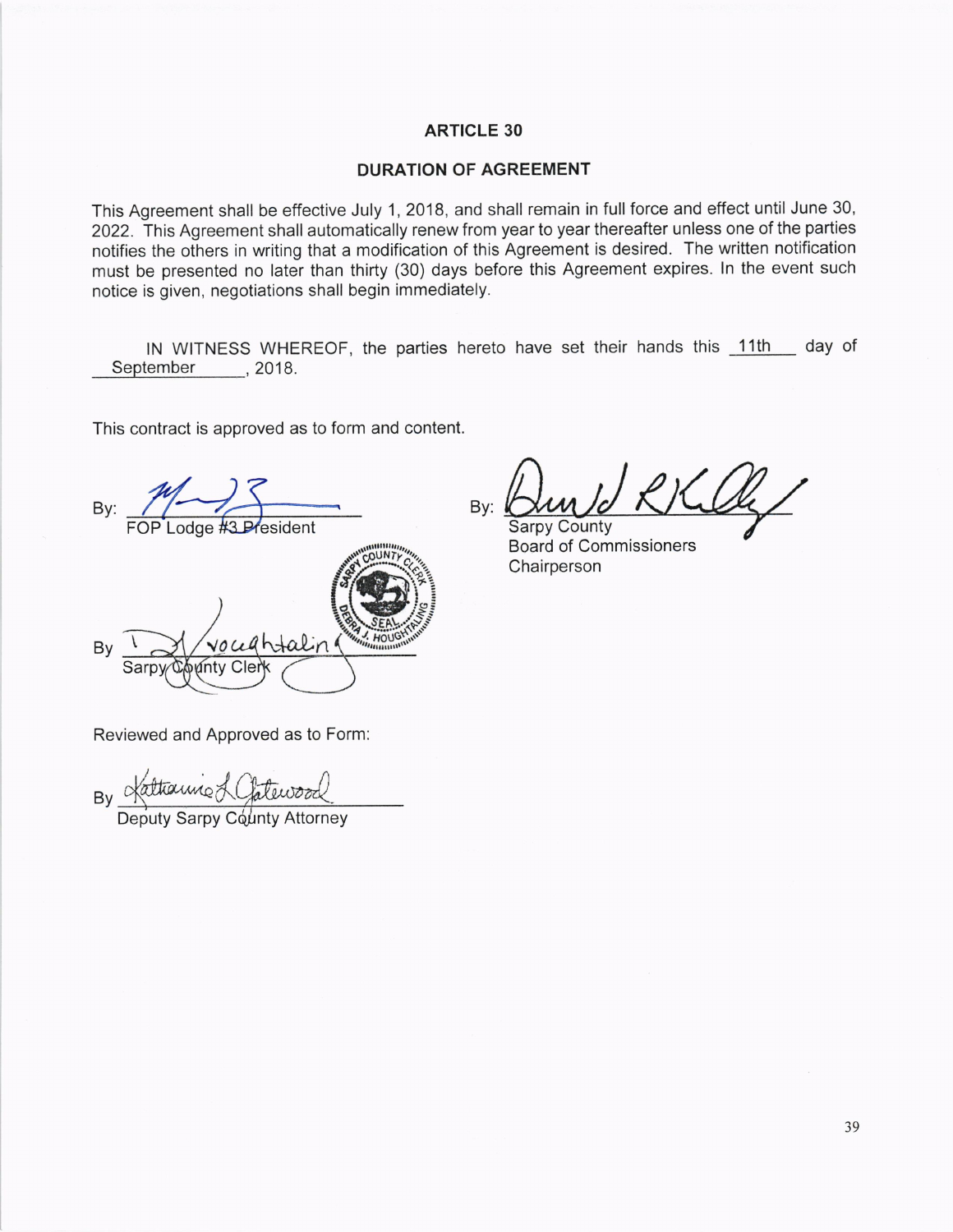# **APPENDIX A**

# **AUTHORIZATION FOR PAYROLL DEDUCTION**

By: \_\_\_\_\_\_\_\_\_\_\_\_\_\_\_\_\_\_\_\_\_\_\_\_\_\_\_\_\_\_\_\_\_\_\_\_\_\_\_\_\_\_\_\_\_\_\_\_\_\_\_\_\_\_\_\_\_\_\_\_\_\_\_\_ (Please print last name, first name, middle name) CLASSIFICATION: \_\_\_\_\_\_\_\_\_\_\_\_\_\_\_\_\_\_\_\_\_\_\_\_\_\_\_\_\_\_\_\_\_\_\_\_\_\_\_\_\_\_\_\_\_

SOCIAL SECURITY NUMBER: \_\_\_\_\_\_\_\_\_\_\_\_\_\_\_\_\_\_\_\_\_\_\_\_\_\_\_\_\_\_\_\_\_\_\_

TO THE COUNTY OF SARPY:

Effective the \_\_\_\_\_\_\_\_ day of \_\_\_\_\_\_\_\_\_\_\_\_\_\_\_\_\_, 20 \_\_\_\_\_\_, I hereby request and authorize you to deduct from my earnings a sufficient amount to provide for the regular payment of the current rate of monthly F.O.P. dues as certified by the F.O.P. The amount deducted shall be paid to the Treasurer of the Fraternal Order of Police, Sarpy Lodge #3. This authorization shall remain effective unless terminated by me by written notice to the County.

| DATE: _________________________                             |                                                                                   |  |
|-------------------------------------------------------------|-----------------------------------------------------------------------------------|--|
|                                                             |                                                                                   |  |
|                                                             | CITY: ___________________________________STATE: _________________________________ |  |
|                                                             |                                                                                   |  |
|                                                             |                                                                                   |  |
| FOR INSURANCE PURPOSES: Married or have Dependent Children? |                                                                                   |  |
|                                                             | Yes No                                                                            |  |
|                                                             |                                                                                   |  |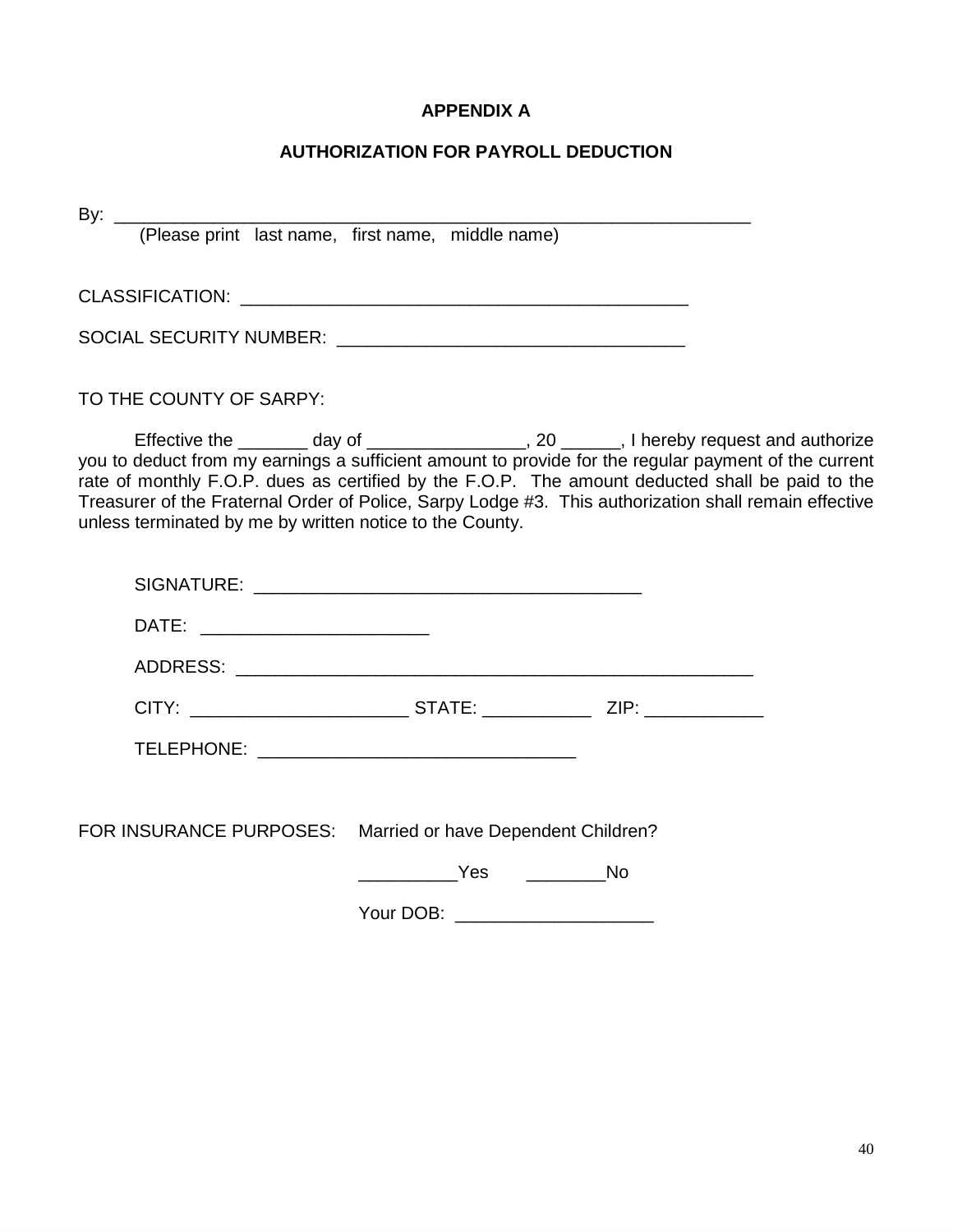| 2.00%                                       |                     |                     | FISCAL YEAR 2018 - 2019 |                     |                     |                     |                     |                     |
|---------------------------------------------|---------------------|---------------------|-------------------------|---------------------|---------------------|---------------------|---------------------|---------------------|
| <b>APPENDIX B</b>                           |                     |                     | FOP LODGE 3 NON-SWORN   |                     |                     |                     |                     |                     |
|                                             | STEP <sub>1</sub>   | STEP <sub>2</sub>   | STEP <sub>3</sub>       | STEP 4              | STEP <sub>5</sub>   | STEP <sub>6</sub>   | STEP <sub>7</sub>   | STEP 8              |
| STAFF SUPPORT/STOP PROGRAM                  | 37,582.06           | 39,427.86           | 41,282.18               | 43,134.21           | 44,984.37           | 46,834.32           | 48,684.27           | 50,534.43           |
| <b>COORDINATOR</b>                          | 1,445.46<br>18.0683 | 1,516.46<br>18.9557 | 1,587.78<br>19.8472     | 1,659.01<br>20.7376 | 1,730.17<br>21.6271 | 1,801.32<br>22.5165 | 1,872.47<br>23.4059 | 1,943.63<br>24.2954 |
| ACCOUNT CLERK SUPERVISOR                    |                     |                     |                         |                     | 54,419.04           | 59,366.53           | 64,761.84           | 70,649.28           |
|                                             |                     |                     |                         |                     | 2,093.04<br>26.1630 | 2,283.33<br>28.5416 | 2,490.84<br>31.1355 | 2,717.28<br>33.9660 |
| <b>ASSISTANT OFFICE</b>                     |                     |                     |                         |                     | 63,478.27           | 69,246.94           | 75,539.57           | 82,402.94           |
| MANAGER/SOFTWARE<br><b>TRAINING MANAGER</b> |                     |                     |                         |                     | 2,441.47<br>30.5184 | 2,663.34<br>33.2918 | 2,905.37<br>36.3171 | 3,169.34<br>39.6168 |
| <b>OFFICE</b>                               |                     |                     |                         |                     | 68,548.90           | 74,782.24           | 81,581.97           | 89,001.12           |
| MANAGER                                     |                     |                     |                         |                     | 2,636.50<br>32.9562 | 2,876.24<br>35.9530 | 3,137.77<br>39.2221 | 3,423.12<br>42.7890 |
| <b>COMMUNITY RELATIONS</b>                  | 54,501.82           | 57,226.00           | 60,083.71               | 63,087.86           | 66,242.80           | 69,556.66           | 73,034.00           | 77,202.94           |
| <b>COORDINATOR</b>                          | 2,096.22<br>26.2028 | 2,201.00<br>27.5125 | 2,310.91<br>28.8864     | 2,426.46<br>30.3307 | 2,547.80<br>31.8475 | 2,675.26<br>33.4407 | 2,809.00<br>35.1125 | 2,969.34<br>37.1168 |
| <b>VEHICLE INSPECTOR</b>                    | 41,316.08           | 42,627.10           | 43,946.86               | 45,257.89           | 46,575.57           | 47,886.59           | 49,206.35           | 50,517.38           |
|                                             | 1,589.08<br>19.8635 | 1,639.50<br>20.4938 | 1,690.26<br>21.1283     | 1,740.69<br>21.7586 | 1,791.37<br>22.3921 | 1,841.79<br>23.0224 | 1,892.55<br>23.6569 | 1,942.98<br>24.2872 |
| <b>INFORMATION</b>                          | 64,804.27           | 67,903.89           | 71,007.87               | 74,120.18           | 77,228.32           | 80,332.30           | 83,438.37           | 86,546.51           |
| <b>SYSTEMS MANAGER</b>                      | 2,492.47<br>31.1559 | 2,611.69<br>32.6461 | 2,731.07<br>34.1384     | 2,850.78<br>35.6347 | 2,970.32<br>37.1290 | 3,089.70<br>38.6213 | 3,209.17<br>40.1146 | 3,328.71<br>41.6089 |
| IS IT TECHNICAL SUPPORT                     | 58,664.32           | 61,471.28           | 64,284.48               | 67,095.60           | 69,910.88           | 72,719.92           | 75,531.04           | 78,344.24           |
|                                             | 2,256.32<br>28.2040 | 2,364.28<br>29.5535 | 2,472.48<br>30.9060     | 2,580.60<br>32.2575 | 2,688.88<br>33.6110 | 2,796.92<br>34.9615 | 2,905.04<br>36.3130 | 3,013.24<br>37.6655 |
| <b>EVIDENCE / PROPERTY</b>                  | 42,134.98           | 44,396.56           | 46,664.59               | 49,042.86           | 51,187.76           | 53,453.71           | 55,715.30           | 57,974.80           |
| <b>TECHNICIAN II</b>                        | 1,620.58<br>20.2572 | 1,707.56<br>21.3445 | 1,794.79<br>22.4349     | 1,886.26<br>23.5783 | 1,968.76<br>24.6095 | 2,055.91<br>25.6989 | 2,142.90<br>26.7862 | 2,229.80<br>27.8725 |
| <b>EVIDENCE / PROPERTY</b>                  | 37,410.26           | 39,132.91           | 40,855.57               | 42,574.06           | 44,288.40           | 46,015.42           | 47,736.00           | 49,458.66           |
| <b>TECHNICIAN I</b>                         | 1,438.86<br>17.9857 | 1,505.11<br>18.8139 | 1,571.37<br>19.6421     | 1,637.46<br>20.4683 | 1,703.40<br>21.2925 | 1,769.82<br>22.1228 | 1,836.00<br>22.9500 | 1,902.26<br>23.7782 |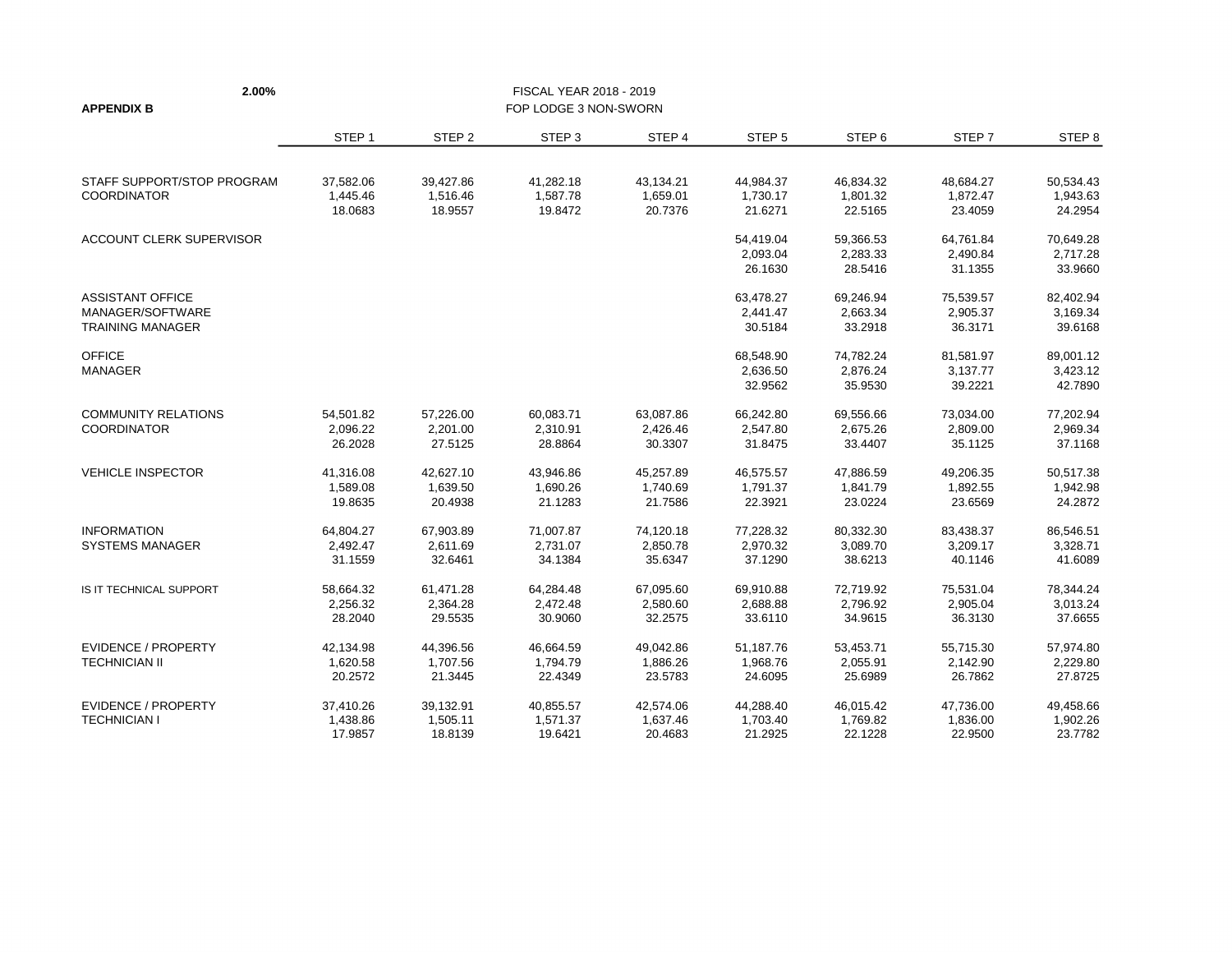#### FISCAL YEAR 2018 - 2019 FOP LODGE 3 NON-SWORN

|                          | STEP <sub>1</sub> | STEP <sub>2</sub> | STEP <sub>3</sub> | STEP 4    | STEP 5    | STEP 6    | STEP <sub>7</sub> | STEP <sub>8</sub> |
|--------------------------|-------------------|-------------------|-------------------|-----------|-----------|-----------|-------------------|-------------------|
|                          |                   |                   |                   |           |           |           |                   |                   |
| NON-SWORN CIVIL PROCESS  | 37,738.27         | 39,478.82         | 41,301.10         | 43,204.30 | 45,198.61 | 47,281.94 | 49,463.02         | 51,743.74         |
| <b>SERVER</b>            | 1,451.47          | 1,518.42          | 1,588.50          | 1,661.70  | 1,738.41  | 1,818.54  | 1,902.42          | 1,990.14          |
|                          | 18.1434           | 18.9802           | 19.8563           | 20.7713   | 21.7301   | 22.7317   | 23.7803           | 24.8768           |
| <b>REGISTERED</b>        |                   |                   |                   |           | 60,196.24 | 67,432.98 | 74,635.81         | 81,870.46         |
| <b>NURSE</b>             |                   |                   |                   |           | 2,315.24  | 2,593.58  | 2,870.61          | 3,148.86          |
|                          |                   |                   |                   |           | 28.9405   | 32.4197   | 35.8826           | 39.3608           |
| <b>R.N.</b>              |                   |                   |                   |           | 69,314.75 | 79,774.24 | 90,218.96         | 100,678.45        |
| <b>SUPERVISOR</b>        |                   |                   |                   |           | 2,665.95  | 3,068.24  | 3,469.96          | 3,872.25          |
|                          |                   |                   |                   |           | 33.3244   | 38.3530   | 43.3745           | 48.4031           |
| <b>JUVENILE SERVICES</b> |                   | 82,621.55         | 86,304.61         | 89,983.50 | 93,664.48 | 97,345.46 | 101,022.06        | 104,703.04        |
| <b>DIRECTOR</b>          |                   | 3,177.75          | 3,319.41          | 3,460.90  | 3,602.48  | 3,744.06  | 3,885.46          | 4,027.04          |
|                          |                   | 39.7219           | 41.4926           | 43.2613   | 45.0310   | 46.8007   | 48.5683           | 50.3380           |
| <b>JUVENILE SERVICES</b> | 69,601.17         | 72,323.26         | 75,045.15         | 77,769.33 | 80,376.82 | 83,213.31 | 85,926.88         | 88,655.22         |
| <b>DEPUTY DIRECTOR</b>   | 2,676.97          | 2,781.66          | 2,886.35          | 2,991.13  | 3,091.42  | 3,200.51  | 3,304.88          | 3,409.82          |
|                          | 33.4621           | 34.7708           | 36.0794           | 37.3891   | 38.6427   | 40.0064   | 41.3110           | 42.6227           |
| <b>JUVENILE SERVICES</b> | 59,211.78         | 61,040.51         | 62,928.74         | 64,876.45 | 66,881.36 | 68,947.84 | 71,084.21         | 73,216.42         |
| <b>COORDINATOR</b>       | 2,277.38          | 2,347.71          | 2,420.34          | 2,495.25  | 2,572.36  | 2,651.84  | 2,734.01          | 2,816.02          |
|                          | 28.4672           | 29.3464           | 30.2542           | 31.1906   | 32.1545   | 33.1480   | 34.1751           | 35.2002           |
| <b>JUVENILE SERVICES</b> |                   |                   |                   | 52,125.63 | 55,855.28 | 59,589.30 | 63,312.70         | 67,061.70         |
| <b>SUPERVISOR</b>        |                   |                   |                   | 2,004.83  | 2,148.28  | 2,291.90  | 2,435.10          | 2,579.30          |
|                          |                   |                   |                   | 25.0604   | 26.8535   | 28.6487   | 30.4388           | 32.2412           |
| <b>JUVENILE SERVICES</b> | 45,292.00         | 47,188.54         | 49,081.14         | 50,973.52 | 52,874.43 | 54,760.58 | 56,657.33         | 58,552.00         |
| <b>SENIOR OFFICER</b>    | 1,742.00          | 1,814.94          | 1,887.74          | 1,960.52  | 2,033.63  | 2,106.18  | 2,179.13          | 2,252.00          |
|                          | 21.7750           | 22.6868           | 23.5967           | 24.5065   | 25.4204   | 26.3272   | 27.2391           | 28.1500           |
| <b>JUVENILE SERVICES</b> | 44,144.05         | 45,695.10         | 47,441.06         | 49,679.34 | 51,533.66 | 53,377.38 | 55,223.17         | 57,066.88         |
| ADMINISTRATIVE OFFICE    | 1,697.85          | 1,757.50          | 1,824.66          | 1,910.74  | 1,982.06  | 2,052.98  | 2,123.97          | 2,194.88          |
| <b>COORDINATOR</b>       | 21.2231           | 21.9688           | 22.8082           | 23.8843   | 24.7758   | 25.6622   | 26.5496           | 27.4360           |
| <b>JUVENILE SERVICES</b> | 42,196.34         | 43,923.57         | 45,722.56         | 47,593.94 | 49,541.44 | 51,569.65 | 53,680.64         | 55,878.37         |
| <b>OFFICER</b>           | 1,622.94          | 1,689.37          | 1,758.56          | 1,830.54  | 1,905.44  | 1,983.45  | 2,064.64          | 2,149.17          |
|                          | 20.2867           | 21.1171           | 21.9820           | 22.8817   | 23.8180   | 24.7931   | 25.8080           | 26.8646           |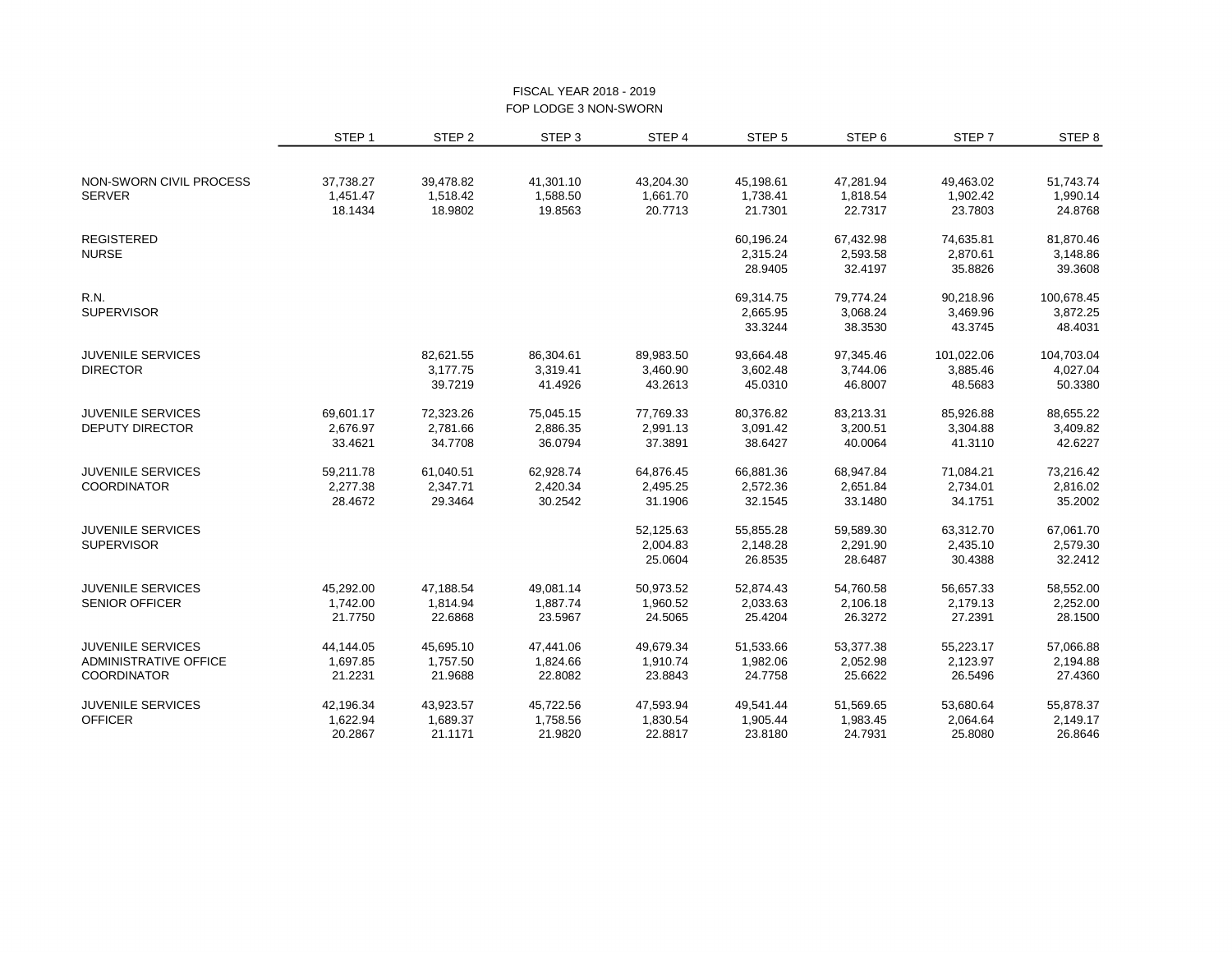|                             | STEP <sub>1</sub> | STEP <sub>2</sub> | STEP <sub>3</sub> | STEP 4    | STEP <sub>5</sub> | STEP 6    | STEP 7    | STEP <sub>8</sub> |
|-----------------------------|-------------------|-------------------|-------------------|-----------|-------------------|-----------|-----------|-------------------|
|                             |                   |                   |                   |           |                   |           |           |                   |
| <b>BOOKING CLERK/</b>       | 39,041.60         | 40,836.64         | 42,633.55         | 44,432.75 | 46,223.22         | 48,018.26 | 49,813.09 | 51,616.45         |
| <b>COURT SERVICES CLERK</b> | 1,501.60          | 1,570.64          | 1,639.75          | 1,708.95  | 1,777.82          | 1,846.86  | 1,915.89  | 1,985.25          |
|                             | 18.7700           | 19.6330           | 20.4969           | 21.3619   | 22.2227           | 23.0857   | 23.9486   | 24.8156           |
| <b>ENTRY SECURITY</b>       | 32,931.39         | 34,074.98         | 35,485.84         | 36,907.31 | 38,324.62         | 39,744.02 | 41,165.49 | 42,803.28         |
| <b>OFFICER</b>              | 1,266.59          | 1,310.58          | 1,364.84          | 1,419.51  | 1,474.02          | 1,528.62  | 1,583.29  | 1,646.28          |
|                             | 15.8324           | 16.3822           | 17.0605           | 17.7439   | 18.4253           | 19.1077   | 19.7911   | 20.5785           |
| <b>TOW LOT OPERATOR</b>     | 36,092.58         | 37,469.54         | 38,899.54         | 40,382.58 | 41,922.82         | 43,522.54 | 45,183.63 | 46,906.50         |
|                             | 1,388.18          | 1,441.14          | 1,496.14          | 1,553.18  | 1,612.42          | 1,673.94  | 1,737.83  | 1,804.10          |
|                             | 17.3522           | 18.0142           | 18.7017           | 19.4147   | 20.1552           | 20.9243   | 21.7229   | 22.5512           |
| <b>LEAD CHAPLAIN</b>        | 44,146.34         |                   |                   |           |                   |           |           |                   |
|                             | 1,697.94          |                   |                   |           |                   |           |           |                   |
|                             | 21.2242           |                   |                   |           |                   |           |           |                   |
| ADULT CORRECTIONS OFFICER   | 43,238.21         | 45,296.16         | 47,451.66         | 49,711.17 | 52,076.75         | 54,554.86 | 57,151.74 | 59,871.55         |
|                             | 1,663.01          | 1,742.16          | 1,825.06          | 1,911.97  | 2,002.95          | 2,098.26  | 2,198.14  | 2,302.75          |
|                             | 20.7876           | 21.7770           | 22.8133           | 23.8996   | 25.0369           | 26.2283   | 27.4768   | 28.7844           |
| ADULT CORRECTIONS SHIFT     | 56,222.40         | 58,882.93         | 61,670.54         | 64,589.20 | 67,646.18         | 70,847.86 | 74,206.29 | 77,713.17         |
| <b>SUPERVISOR</b>           | 2,162.40          | 2,264.73          | 2,371.94          | 2,484.20  | 2,601.78          | 2,724.92  | 2,854.09  | 2,988.97          |
|                             | 27.0300           | 28.3091           | 29.6493           | 31.0525   | 32.5222           | 34.0615   | 35.6761   | 37.3621           |

#### FISCAL YEAR 2018 - 2019 FOP LODGE 3 NON-SWORN

\*Rounding may occur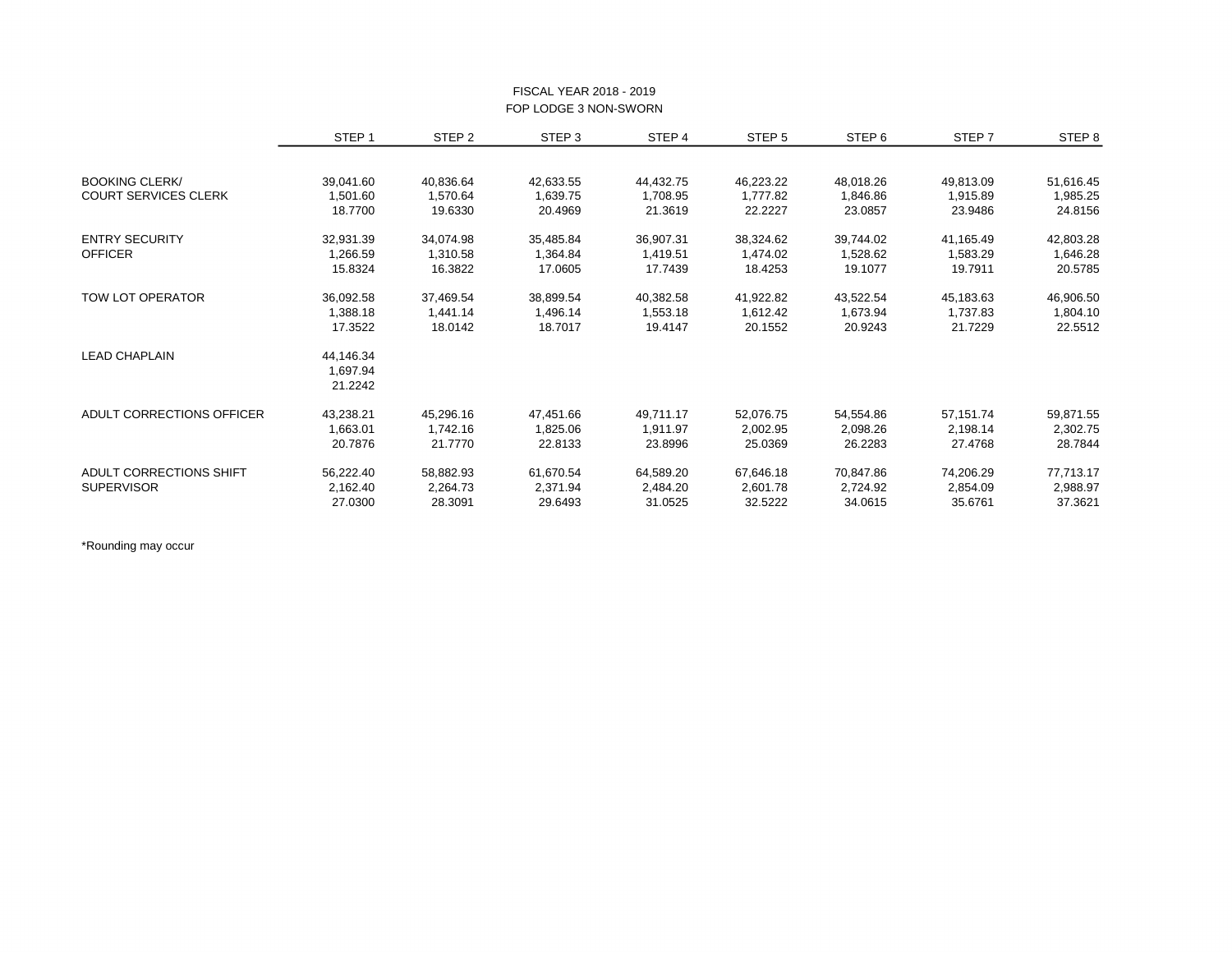| 2.00%                      |                   |                   | FISCAL YEAR 2019 - 2020 |           |                   |                   |           |                   |
|----------------------------|-------------------|-------------------|-------------------------|-----------|-------------------|-------------------|-----------|-------------------|
| <b>APPENDIX B</b>          |                   |                   | FOP LODGE 3 NON-SWORN   |           |                   |                   |           |                   |
|                            | STEP <sub>1</sub> | STEP <sub>2</sub> | STEP <sub>3</sub>       | STEP 4    | STEP <sub>5</sub> | STEP <sub>6</sub> | STEP 7    | STEP <sub>8</sub> |
| STAFF SUPPORT/STOP PROGRAM | 38,333.71         | 40,216.41         | 42,107.82               | 43,996.89 | 45,884.06         | 47,771.01         | 49,657.96 | 51,545.12         |
| <b>COORDINATOR</b>         | 1,474.37          | 1,546.79          | 1,619.53                | 1,692.19  | 1,764.77          | 1,837.35          | 1,909.92  | 1,982.50          |
|                            | 18.4297           | 19.3348           | 20.2441                 | 21.1524   | 22.0596           | 22.9668           | 23.8740   | 24.7813           |
| ACCOUNT CLERK SUPERVISOR   |                   |                   |                         |           | 55,507.42         | 60,553.86         | 66,057.08 | 72,062.27         |
|                            |                   |                   |                         |           | 2,134.90          | 2,328.99          | 2,540.66  | 2,771.63          |
|                            |                   |                   |                         |           | 26.6863           | 29.1124           | 31.7582   | 34.6453           |
| <b>ASSISTANT OFFICE</b>    |                   |                   |                         |           | 64,747.84         | 70,631.88         | 77,050.36 | 84,051.00         |
| MANAGER/SOFTWARE           |                   |                   |                         |           | 2,490.30          | 2,716.61          | 2,963.48  | 3,232.73          |
| <b>TRAINING MANAGER</b>    |                   |                   |                         |           | 31.1288           | 33.9576           | 37.0434   | 40.4091           |
| <b>OFFICE</b>              |                   |                   |                         |           | 69,919.87         | 76,277.88         | 83,213.61 | 90,781.14         |
| <b>MANAGER</b>             |                   |                   |                         |           | 2,689.23          | 2,933.76          | 3,200.52  | 3,491.58          |
|                            |                   |                   |                         |           | 33.6153           | 36.6721           | 40.0065   | 43.6448           |
| <b>COMMUNITY RELATIONS</b> | 55,591.86         | 58,370.52         | 61,285.39               | 64,349.61 | 67,567.66         | 70,947.79         | 74,494.68 | 78.747.00         |
| <b>COORDINATOR</b>         | 2,138.15          | 2,245.02          | 2,357.13                | 2,474.99  | 2,598.76          | 2,728.76          | 2,865.18  | 3,028.73          |
|                            | 26.7269           | 28.0628           | 29.4641                 | 30.9373   | 32.4845           | 34.1095           | 35.8148   | 37.8591           |
| <b>VEHICLE INSPECTOR</b>   | 42,142.40         | 43,479.65         | 44,825.80               | 46,163.05 | 47,507.08         | 48,844.32         | 50,190.48 | 51,527.72         |
|                            | 1,620.86          | 1,672.29          | 1,724.07                | 1,775.50  | 1,827.20          | 1,878.63          | 1,930.40  | 1,981.84          |
|                            | 20.2608           | 20.9037           | 21.5509                 | 22.1938   | 22.8399           | 23.4828           | 24.1300   | 24.7729           |
| <b>INFORMATION</b>         | 66,100.36         | 69,261.97         | 72,428.03               | 75,602.58 | 78,772.89         | 81,938.95         | 85,107.14 | 88,277.44         |
| <b>SYSTEMS MANAGER</b>     | 2,542.32          | 2,663.92          | 2,785.69                | 2,907.79  | 3,029.73          | 3,151.50          | 3,273.35  | 3,395.29          |
|                            | 31.7790           | 33.2990           | 34.8212                 | 36.3474   | 37.8716           | 39.3937           | 40.9169   | 42.4411           |
| IS IT TECHNICAL SUPPORT    | 59,837.61         | 62,700.71         | 65,570.17               | 68,437.51 | 71,309.10         | 74,174.32         | 77,041.66 | 79,911.12         |
|                            | 2,301.45          | 2,411.57          | 2,521.93                | 2,632.21  | 2,742.66          | 2,852.86          | 2,963.14  | 3,073.50          |
|                            | 28.7681           | 30.1446           | 31.5241                 | 32.9027   | 34.2832           | 35.6607           | 37.0393   | 38.4188           |
| <b>EVIDENCE / PROPERTY</b> | 42,977.68         | 45,284.49         | 47,597.88               | 50,023.72 | 52,211.52         | 54,522.79         | 56,829.60 | 59,134.30         |
| <b>TECHNICIAN II</b>       | 1,652.99          | 1,741.71          | 1,830.69                | 1,923.99  | 2,008.14          | 2,097.03          | 2,185.75  | 2,274.40          |
|                            | 20.6623           | 21.7714           | 22.8836                 | 24.0499   | 25.1017           | 26.2129           | 27.3219   | 28.4300           |
| <b>EVIDENCE / PROPERTY</b> | 38,158.46         | 39,915.57         | 41,672.68               | 43,425.55 | 45,174.17         | 46,935.73         | 48,690.72 | 50,447.83         |
| <b>TECHNICIAN I</b>        | 1,467.63          | 1,535.21          | 1,602.80                | 1,670.21  | 1,737.47          | 1,805.22          | 1,872.72  | 1,940.30          |
|                            | 18.3454           | 19.1902           | 20.0349                 | 20.8777   | 21.7184           | 22.5653           | 23.4090   | 24.2538           |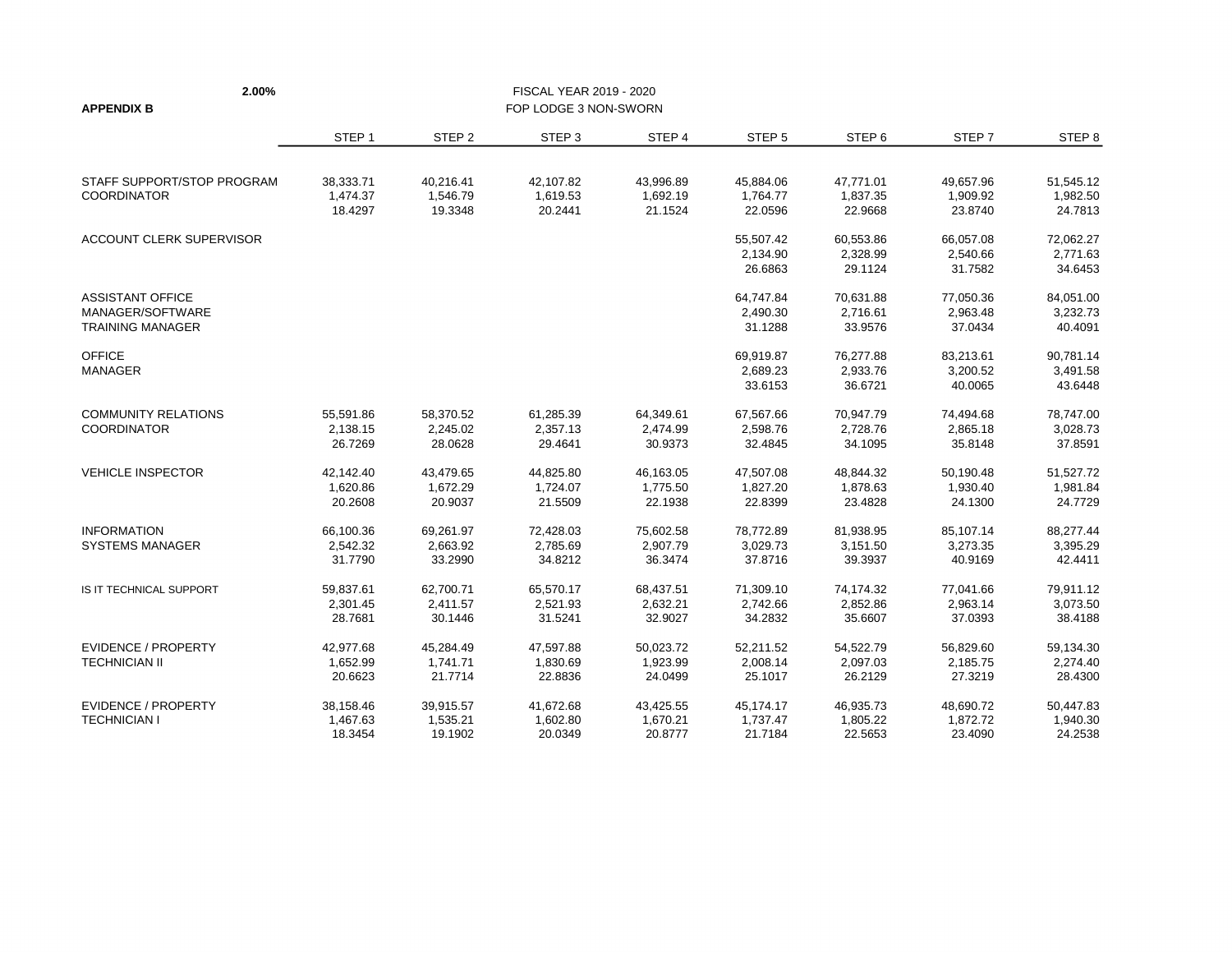#### FISCAL YEAR 2019 - 2020 FOP LODGE 3 NON-SWORN

|                          | STEP <sub>1</sub> | STEP <sub>2</sub> | STEP <sub>3</sub> | STEP 4    | STEP <sub>5</sub> | STEP <sub>6</sub> | STEP <sub>7</sub> | STEP <sub>8</sub> |
|--------------------------|-------------------|-------------------|-------------------|-----------|-------------------|-------------------|-------------------|-------------------|
|                          |                   |                   |                   |           |                   |                   |                   |                   |
| NON-SWORN CIVIL PROCESS  | 38,493.04         | 40,268.39         | 42,127.13         | 44,068.39 | 46,102.58         | 48,227.57         | 50,452.28         | 52,778.62         |
| <b>SERVER</b>            | 1,480.50          | 1,548.78          | 1,620.27          | 1,694.94  | 1,773.18          | 1,854.91          | 1,940.47          | 2,029.95          |
|                          | 18.5063           | 19.3598           | 20.2534           | 21.1867   | 22.1647           | 23.1863           | 24.2559           | 25.3743           |
| <b>REGISTERED</b>        |                   |                   |                   |           | 61,400.16         | 68,781.64         | 76,128.52         | 83,507.87         |
| <b>NURSE</b>             |                   |                   |                   |           | 2,361.54          | 2,645.45          | 2,928.02          | 3,211.84          |
|                          |                   |                   |                   |           | 29.5193           | 33.0681           | 36.6003           | 40.1480           |
| R.N.                     |                   |                   |                   |           | 70,701.05         | 81,369.72         | 92,023.34         | 102,692.02        |
| <b>SUPERVISOR</b>        |                   |                   |                   |           | 2,719.27          | 3,129.60          | 3,539.36          | 3,949.69          |
|                          |                   |                   |                   |           | 33.9909           | 39.1201           | 44.2420           | 49.3712           |
| <b>JUVENILE SERVICES</b> |                   | 84,273.98         | 88,030.70         | 91,783.17 | 95,537.77         | 99,292.37         | 103,042.51        | 106,797.10        |
| <b>DIRECTOR</b>          |                   | 3,241.31          | 3,385.80          | 3,530.12  | 3,674.53          | 3,818.94          | 3,963.17          | 4,107.58          |
|                          |                   | 40.5163           | 42.3225           | 44.1265   | 45.9316           | 47.7367           | 49.5397           | 51.3448           |
| <b>JUVENILE SERVICES</b> | 70,993.19         | 73,769.73         | 76,546.06         | 79,324.71 | 81,984.35         | 84,877.58         | 87,645.42         | 90,428.32         |
| <b>DEPUTY DIRECTOR</b>   | 2,730.51          | 2,837.30          | 2,944.08          | 3,050.95  | 3,153.24          | 3,264.52          | 3,370.98          | 3,478.01          |
|                          | 34.1313           | 35.4662           | 36.8010           | 38.1369   | 39.4156           | 40.8065           | 42.1372           | 43.4752           |
| <b>JUVENILE SERVICES</b> | 60,396.01         | 62,261.32         | 64,187.31         | 66,173.98 | 68,218.99         | 70,326.80         | 72,505.89         | 74,680.74         |
| <b>COORDINATOR</b>       | 2,322.92          | 2,394.67          | 2,468.74          | 2,545.15  | 2,623.81          | 2,704.88          | 2,788.69          | 2,872.34          |
|                          | 29.0365           | 29.9333           | 30.8593           | 31.8144   | 32.7976           | 33.8110           | 34.8586           | 35.9042           |
| <b>JUVENILE SERVICES</b> |                   |                   |                   | 53,168.14 | 56,972.39         | 60,781.08         | 64,578.96         | 68,402.93         |
| <b>SUPERVISOR</b>        |                   |                   |                   | 2,044.93  | 2,191.25          | 2,337.73          | 2,483.81          | 2,630.88          |
|                          |                   |                   |                   | 25.5616   | 27.3906           | 29.2217           | 31.0476           | 32.8860           |
| <b>JUVENILE SERVICES</b> | 46,197.84         | 48,132.31         | 50,062.76         | 51,992.99 | 53,931.92         | 55,855.79         | 57,790.47         | 59,723.04         |
| <b>SENIOR OFFICER</b>    | 1,776.84          | 1,851.24          | 1,925.49          | 1,999.73  | 2,074.30          | 2,148.30          | 2,222.71          | 2,297.04          |
|                          | 22.2105           | 23.1405           | 24.0686           | 24.9966   | 25.9288           | 26.8537           | 27.7839           | 28.7130           |
| <b>JUVENILE SERVICES</b> | 45,026.93         | 46,609.01         | 48,389.88         | 50,672.93 | 52,564.34         | 54,444.92         | 56,327.63         | 58,208.22         |
| ADMINISTRATIVE OFFICE    | 1,731.80          | 1,792.65          | 1,861.15          | 1,948.96  | 2,021.71          | 2,094.04          | 2,166.45          | 2,238.78          |
| <b>COORDINATOR</b>       | 21.6476           | 22.4082           | 23.2644           | 24.3620   | 25.2713           | 26.1754           | 27.0806           | 27.9847           |
| <b>JUVENILE SERVICES</b> | 43,040.26         | 44,802.04         | 46,637.01         | 48,545.81 | 50,532.27         | 52,601.04         | 54,754.25         | 56,995.94         |
| <b>OFFICER</b>           | 1,655.39          | 1,723.16          | 1,793.73          | 1,867.15  | 1,943.55          | 2,023.12          | 2,105.93          | 2,192.15          |
|                          | 20.6924           | 21.5394           | 22.4216           | 23.3393   | 24.2944           | 25.2890           | 26.3242           | 27.4019           |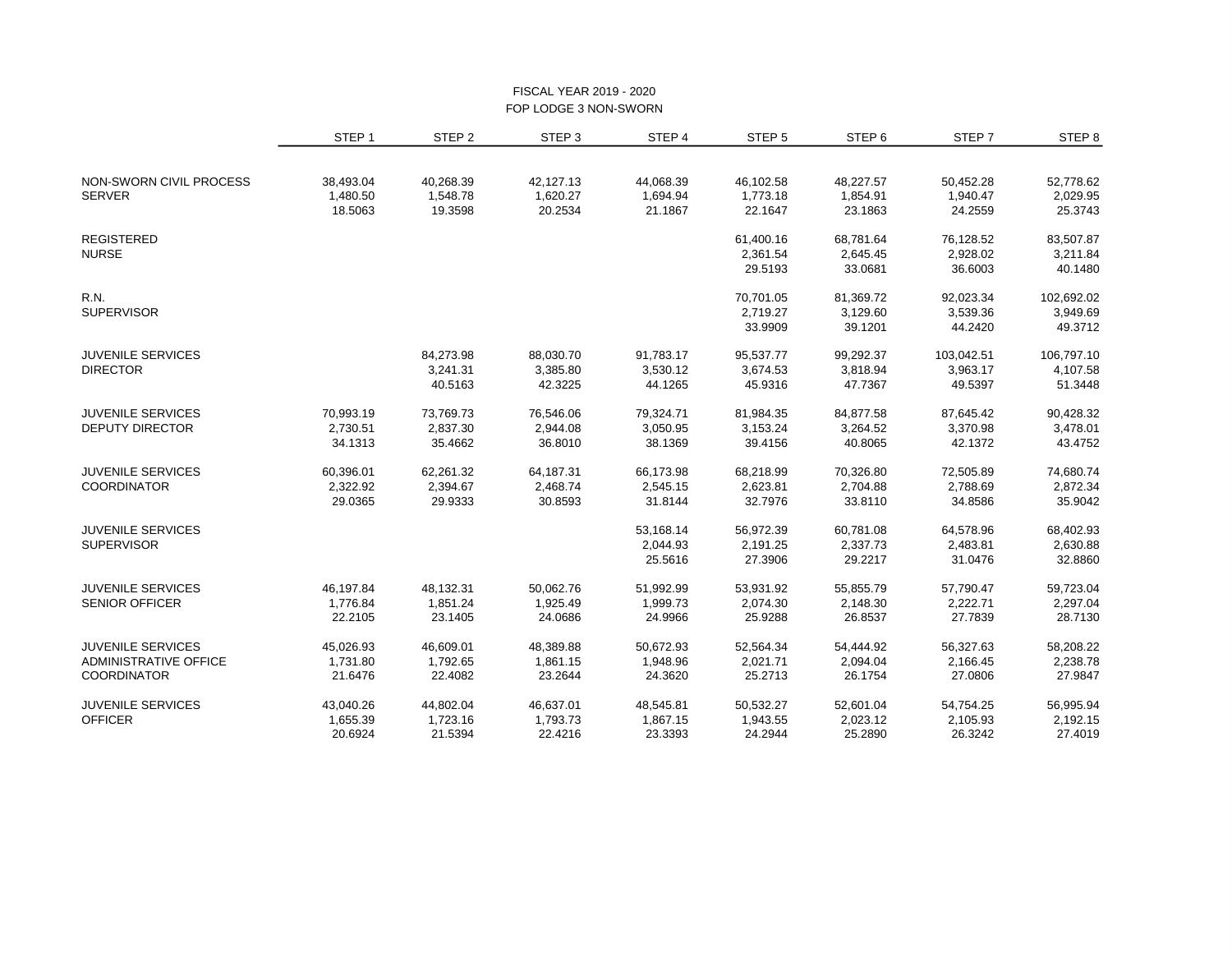|                             | STEP <sub>1</sub> | STEP <sub>2</sub> | STEP <sub>3</sub> | STEP 4    | STEP 5    | STEP <sub>6</sub> | STEP 7                                                                                                                                       | STEP <sub>8</sub> |
|-----------------------------|-------------------|-------------------|-------------------|-----------|-----------|-------------------|----------------------------------------------------------------------------------------------------------------------------------------------|-------------------|
|                             |                   |                   |                   |           |           |                   |                                                                                                                                              |                   |
| <b>BOOKING CLERK/</b>       | 39,822.43         | 41,653.37         | 43,486.22         | 45,321.41 | 47,147.68 | 48,978.62         | 50,809.35                                                                                                                                    | 52,648.78         |
| <b>COURT SERVICES CLERK</b> | 1,531.63          | 1,602.05          | 1,672.55          | 1,743.13  | 1.813.37  | 1,883.79          | 1,954.21                                                                                                                                     | 2,024.95          |
|                             | 19.1454           | 20.0257           | 20.9068           | 21.7891   | 22.6672   | 23.5474           | 24.4276<br>41,988.80<br>1,614.95<br>20.1869<br>46,087.30<br>1,772.59<br>22.1574<br>58,294.78<br>2,242.11<br>28.0263<br>75,690.41<br>2,911.17 | 25.3119           |
| <b>ENTRY SECURITY</b>       | 33,590.02         | 34,756.48         | 36,195.56         | 37,645.46 | 39,091.12 | 40,538.90         |                                                                                                                                              | 43,659.35         |
| <b>OFFICER</b>              | 1,291.92          | 1,336.79          | 1,392.14          | 1,447.90  | 1,503.50  | 1,559.19          |                                                                                                                                              | 1,679.21          |
|                             | 16.1490           | 16.7098           | 17.4017           | 18.0988   | 18.7938   | 19.4899           |                                                                                                                                              | 20.9901           |
| <b>TOW LOT OPERATOR</b>     | 36,814.43         | 38,218.93         | 39,677.53         | 41,190.23 | 42,761.27 | 44,392.99         |                                                                                                                                              | 47,844.63         |
|                             | 1,415.94          | 1,469.96          | 1,526.06          | 1,584.24  | 1,644.66  | 1,707.42          |                                                                                                                                              | 1,840.18          |
|                             | 17.6992           | 18.3745           | 19.0757           | 19.8030   | 20.5583   | 21.3428           |                                                                                                                                              | 23.0022           |
| <b>LEAD CHAPLAIN</b>        | 45,029.26         |                   |                   |           |           |                   |                                                                                                                                              |                   |
|                             | 1,731.89          |                   |                   |           |           |                   |                                                                                                                                              |                   |
|                             | 21.6487           |                   |                   |           |           |                   |                                                                                                                                              |                   |
| ADULT CORRECTIONS OFFICER   | 44,102.97         | 46,202.08         | 48,400.70         | 50,705.39 | 53,118.29 | 55,645.96         |                                                                                                                                              | 61,068.98         |
|                             | 1,696.27          | 1,777.00          | 1,861.57          | 1,950.21  | 2,043.01  | 2,140.23          |                                                                                                                                              | 2,348.81          |
|                             | 21.2034           | 22.2125           | 23.2696           | 24.3776   | 25.5376   | 26.7529           |                                                                                                                                              | 29.3601           |
| ADULT CORRECTIONS SHIFT     | 57,346.85         | 60,060.59         | 62,903.95         | 65,880.98 | 68,999.10 | 72,264.81         |                                                                                                                                              | 79,267.43         |
| <b>SUPERVISOR</b>           | 2,205.65          | 2,310.02          | 2,419.38          | 2,533.88  | 2,653.81  | 2,779.42          |                                                                                                                                              | 3,048.75          |
|                             | 27.5706           | 28.8753           | 30.2423           | 31.6736   | 33.1726   | 34.7427           | 36.3896                                                                                                                                      | 38.1093           |

#### FISCAL YEAR 2019 - 2020 FOP LODGE 3 NON-SWORN

\*Rounding may occur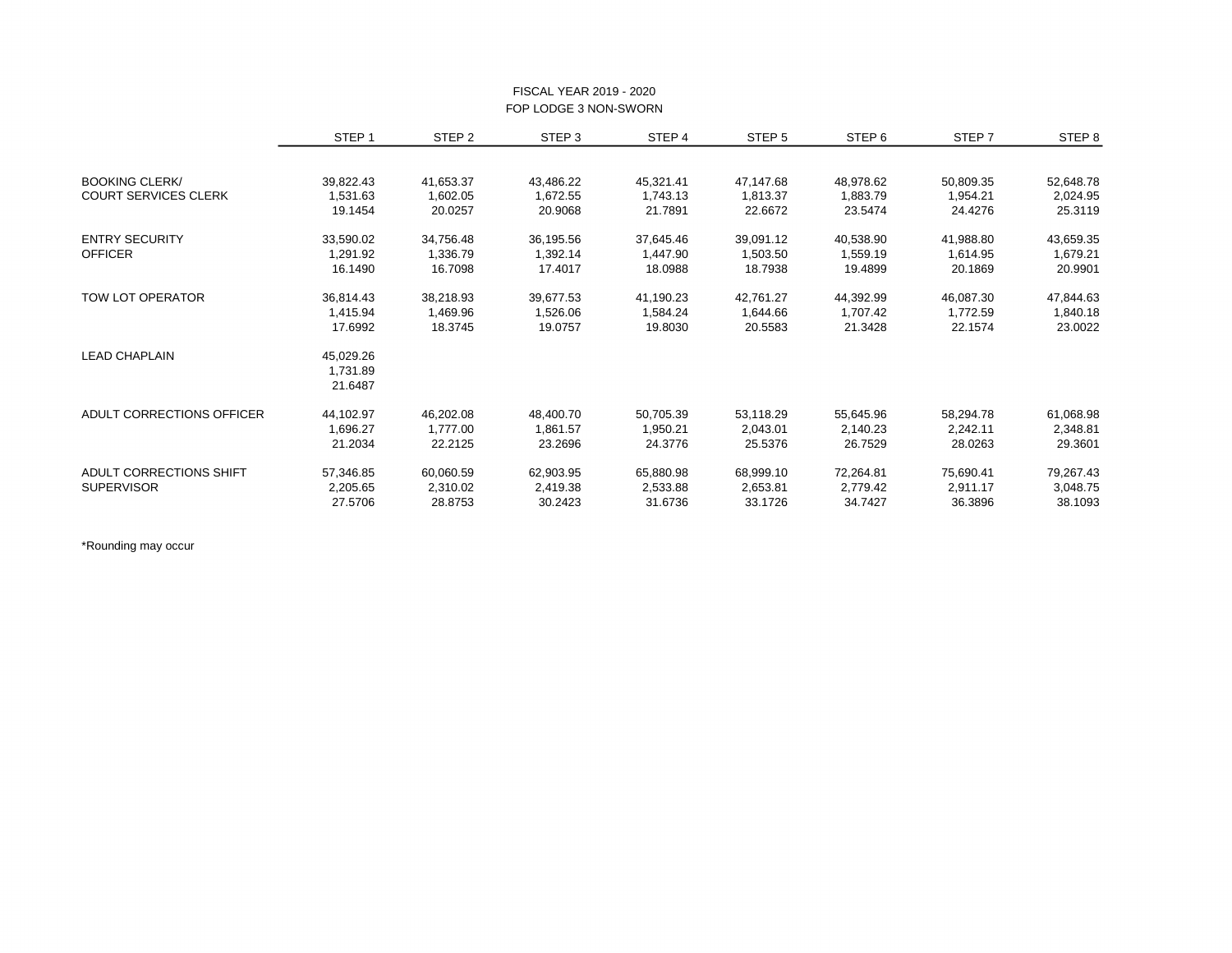| 2.00%                                       |                     |                     | FISCAL YEAR 2020 - 2021 |                     |                     |                     |                     |                     |
|---------------------------------------------|---------------------|---------------------|-------------------------|---------------------|---------------------|---------------------|---------------------|---------------------|
| <b>APPENDIX B</b>                           |                     |                     | FOP LODGE 3 NON-SWORN   |                     |                     |                     |                     |                     |
|                                             | STEP <sub>1</sub>   | STEP <sub>2</sub>   | STEP <sub>3</sub>       | STEP 4              | STEP <sub>5</sub>   | STEP <sub>6</sub>   | STEP 7              | STEP <sub>8</sub>   |
| STAFF SUPPORT/STOP PROGRAM                  | 39,100.38           | 41,020.74           | 42,949.98               | 44,876.83           | 46,801.74           | 48,726.43           | 50,651.12           | 52,576.02           |
| <b>COORDINATOR</b>                          | 1,503.86<br>18.7983 | 1,577.72<br>19.7215 | 1,651.92<br>20.6490     | 1,726.03<br>21.5754 | 1,800.07<br>22.5008 | 1,874.09<br>23.4262 | 1,948.12<br>24.3515 | 2,022.15<br>25.2769 |
| ACCOUNT CLERK SUPERVISOR                    |                     |                     |                         |                     | 56,617.57           | 61,764.94           | 67,378.22           | 73,503.51           |
|                                             |                     |                     |                         |                     | 2,177.60<br>27.2200 | 2,375.57<br>29.6947 | 2,591.47<br>32.3934 | 2,827.06<br>35.3382 |
| <b>ASSISTANT OFFICE</b>                     |                     |                     |                         |                     | 66,042.79           | 72,044.52           | 78,591.37           | 85,732.02           |
| MANAGER/SOFTWARE<br><b>TRAINING MANAGER</b> |                     |                     |                         |                     | 2,540.11<br>31.7513 | 2,770.94<br>34.6368 | 3,022.74<br>37.7843 | 3,297.39<br>41.2173 |
| <b>OFFICE</b>                               |                     |                     |                         |                     | 71,318.27           | 77,803.44           | 84,877.88           | 92,596.77           |
| <b>MANAGER</b>                              |                     |                     |                         |                     | 2,743.01<br>34.2876 | 2,992.44<br>37.4055 | 3,264.53<br>40.8067 | 3,561.41<br>44.5177 |
| <b>COMMUNITY RELATIONS</b>                  | 56.703.70           | 59,537.93           | 62,511.09               | 65.636.61           | 68,919.01           | 72,366.74           | 75,984.57           | 80.321.94           |
| <b>COORDINATOR</b>                          | 2,180.91<br>27.2614 | 2,289.92<br>28.6240 | 2,404.27<br>30.0534     | 2,524.48<br>31.5561 | 2,650.73<br>33.1341 | 2,783.34<br>34.7917 | 2,922.48<br>36.5310 | 3,089.31<br>38.6163 |
| <b>VEHICLE INSPECTOR</b>                    | 42,985.25           | 44,349.24           | 45,722.32               | 47,086.31           | 48,457.22           | 49,821.21           | 51,194.29           | 52,558.28           |
|                                             | 1,653.28<br>20.6660 | 1,705.74<br>21.3217 | 1,758.55<br>21.9819     | 1,811.01<br>22.6376 | 1,863.74<br>23.2967 | 1,916.20<br>23.9525 | 1,969.01<br>24.6126 | 2,021.47<br>25.2684 |
| <b>INFORMATION</b>                          | 67,422.36           | 70,647.21           | 73,876.59               | 77,114.63           | 80,348.34           | 83,577.73           | 86,809.28           | 90,042.99           |
| <b>SYSTEMS MANAGER</b>                      | 2,593.17<br>32.4146 | 2,717.20<br>33.9650 | 2,841.41<br>35.5176     | 2,965.95<br>37.0743 | 3,090.32<br>38.6290 | 3,214.53<br>40.1816 | 3,338.82<br>41.7352 | 3,463.19<br>43.2899 |
| IS IT TECHNICAL SUPPORT                     | 61,034.36           | 63,954.72           | 66,881.57               | 69,806.26           | 72,735.28           | 75,657.80           | 78,582.49           | 81,509.35           |
|                                             | 2,347.48<br>29.3434 | 2,459.80<br>30.7475 | 2,572.37<br>32.1546     | 2,684.86<br>33.5607 | 2,797.51<br>34.9689 | 2,909.92<br>36.3739 | 3,022.40<br>37.7800 | 3,134.97<br>39.1872 |
| <b>EVIDENCE / PROPERTY</b>                  | 43,837.23           | 46,190.18           | 48,549.84               | 51,024.20           | 53,255.75           | 55,613.24           | 57,966.19           | 60,316.98           |
| <b>TECHNICIAN II</b>                        | 1,686.05<br>21.0756 | 1,776.55<br>22.2068 | 1,867.30<br>23.3413     | 1,962.47<br>24.5309 | 2,048.30<br>25.6037 | 2,138.97<br>26.7371 | 2,229.47<br>27.8684 | 2,319.88<br>28.9985 |
| <b>EVIDENCE / PROPERTY</b>                  | 38,921.63           | 40,713.88           | 42,506.13               | 44,294.06           | 46,077.65           | 47,874.45           | 49,664.53           | 51,456.79           |
| <b>TECHNICIAN I</b>                         | 1,496.99<br>18.7123 | 1,565.92<br>19.5740 | 1,634.85<br>20.4356     | 1,703.62<br>21.2952 | 1,772.22<br>22.1527 | 1,841.32<br>23.0166 | 1,910.17<br>23.8772 | 1,979.11<br>24.7388 |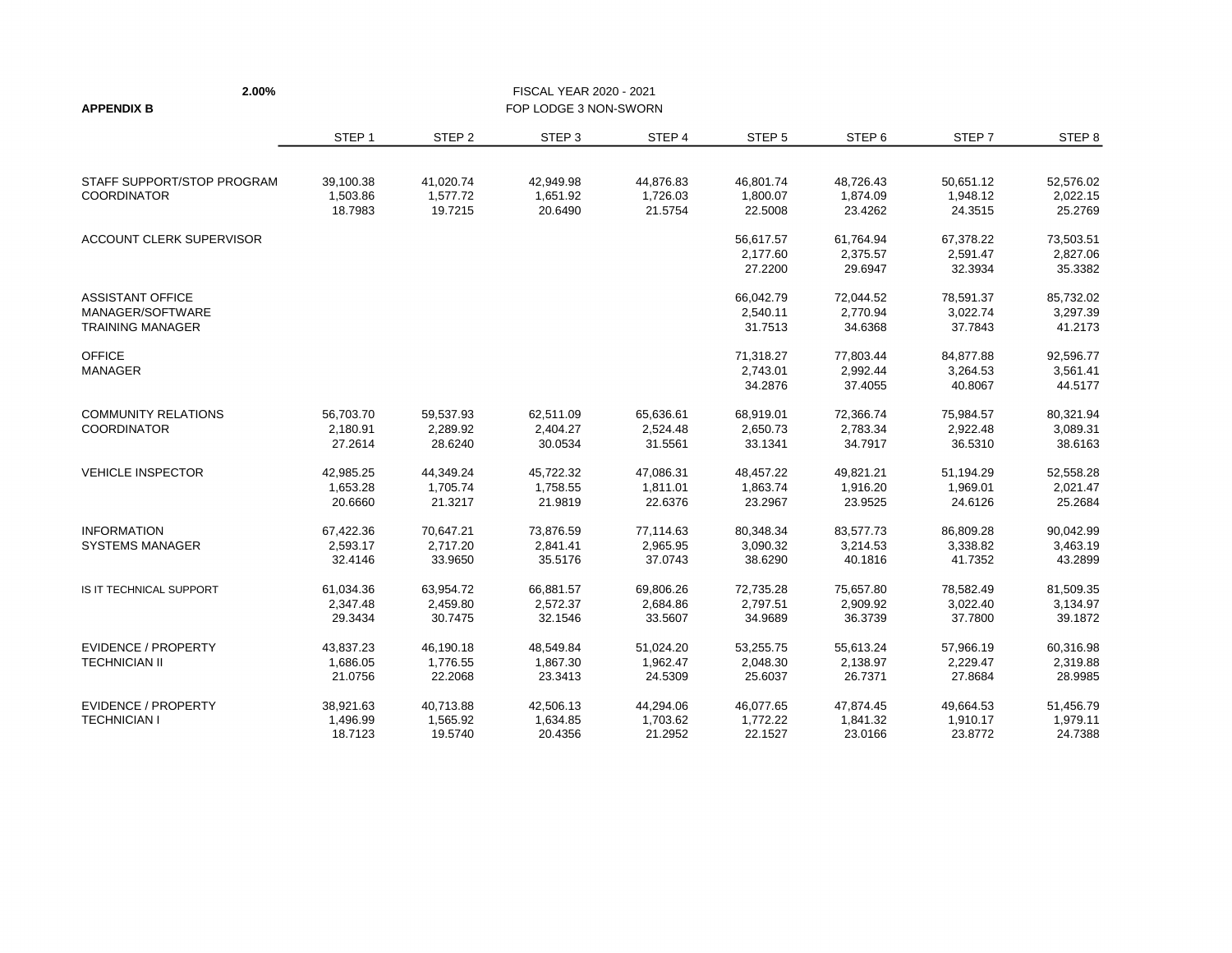#### FISCAL YEAR 2020 - 2021 FOP LODGE 3 NON-SWORN

|                              | STEP <sub>1</sub> | STEP <sub>2</sub> | STEP <sub>3</sub> | STEP 4    | STEP <sub>5</sub> | STEP <sub>6</sub> | STEP 7     | STEP <sub>8</sub> |
|------------------------------|-------------------|-------------------|-------------------|-----------|-------------------|-------------------|------------|-------------------|
|                              |                   |                   |                   |           |                   |                   |            |                   |
| NON-SWORN CIVIL PROCESS      | 39,262.90         | 41,073.76         | 42,969.67         | 44,949.76 | 47,024.63         | 49,192.13         | 51,461.33  | 53,834.19         |
| <b>SERVER</b>                | 1,510.11          | 1,579.76          | 1,652.68          | 1,728.84  | 1,808.64          | 1,892.00          | 1,979.28   | 2,070.55          |
|                              | 18.8764           | 19.7470           | 20.6585           | 21.6105   | 22.6080           | 23.6501           | 24.7410    | 25.8818           |
| <b>REGISTERED</b>            |                   |                   |                   |           | 62,628.17         | 70,157.27         | 77,651.09  | 85,178.03         |
| <b>NURSE</b>                 |                   |                   |                   |           | 2,408.78          | 2,698.36          | 2,986.58   | 3,276.08          |
|                              |                   |                   |                   |           | 30.1097           | 33.7295           | 37.3323    | 40.9510           |
| <b>R.N.</b>                  |                   |                   |                   |           | 72,115.07         | 82,997.12         | 93,863.81  | 104,745.86        |
| <b>SUPERVISOR</b>            |                   |                   |                   |           | 2,773.66          | 3,192.20          | 3,610.15   | 4,028.69          |
|                              |                   |                   |                   |           | 34.6707           | 39.9025           | 45.1268    | 50.3586           |
| <b>JUVENILE SERVICES</b>     |                   | 85,959.46         | 89,791.31         | 93,618.84 | 97,448.52         | 101,278.21        | 105,103.36 | 108.933.04        |
| <b>DIRECTOR</b>              |                   | 3,306.13          | 3,453.51          | 3,600.72  | 3,748.02          | 3,895.32          | 4,042.44   | 4,189.73          |
|                              |                   | 41.3267           | 43.1689           | 45.0091   | 46.8503           | 48.6914           | 50.5305    | 52.3717           |
| <b>JUVENILE SERVICES</b>     | 72,413.06         | 75,245.12         | 78,076.98         | 80,911.21 | 83,624.04         | 86,575.13         | 89,398.33  | 92,236.89         |
| <b>DEPUTY DIRECTOR</b>       | 2,785.12          | 2,894.04          | 3,002.96          | 3,111.97  | 3,216.31          | 3,329.81          | 3,438.40   | 3,547.57          |
|                              | 34.8140           | 36.1755           | 37.5370           | 38.8996   | 40.2039           | 41.6227           | 42.9800    | 44.3447           |
| <b>JUVENILE SERVICES</b>     | 61,603.93         | 63,506.55         | 65,471.06         | 67,497.46 | 69,583.37         | 71,733.33         | 73,956.01  | 76,174.36         |
| <b>COORDINATOR</b>           | 2,369.38          | 2,442.56          | 2,518.12          | 2,596.06  | 2,676.28          | 2,758.97          | 2,844.46   | 2,929.78          |
|                              | 29.6173           | 30.5320           | 31.4765           | 32.4507   | 33.4535           | 34.4872           | 35.5558    | 36.6223           |
| <b>JUVENILE SERVICES</b>     |                   |                   |                   | 54,231.51 | 58,111.83         | 61,996.70         | 65,870.54  | 69,770.99         |
| <b>SUPERVISOR</b>            |                   |                   |                   | 2,085.83  | 2,235.07          | 2,384.49          | 2,533.48   | 2,683.50          |
|                              |                   |                   |                   | 26.0728   | 27.9384           | 29.8061           | 31.6685    | 33.5437           |
| <b>JUVENILE SERVICES</b>     | 47,121.80         | 49,094.96         | 51,064.01         | 53,032.85 | 55,010.56         | 56,972.90         | 58,946.28  | 60,917.50         |
| <b>SENIOR OFFICER</b>        | 1,812.38          | 1,888.27          | 1,964.00          | 2,039.73  | 2,115.79          | 2,191.27          | 2,267.16   | 2,342.98          |
|                              | 22.6547           | 23.6033           | 24.5500           | 25.4966   | 26.4474           | 27.3908           | 28.3396    | 29.2873           |
| <b>JUVENILE SERVICES</b>     | 45,927.47         | 47,541.19         | 49,357.67         | 51,686.39 | 53,615.62         | 55,533.82         | 57,454.18  | 59,372.38         |
| <b>ADMINISTRATIVE OFFICE</b> | 1,766.44          | 1,828.51          | 1,898.37          | 1,987.94  | 2,062.14          | 2,135.92          | 2,209.78   | 2,283.55          |
| <b>COORDINATOR</b>           | 22.0805           | 22.8563           | 23.7297           | 24.8492   | 25.7767           | 26.6990           | 27.6222    | 28.5444           |
| <b>JUVENILE SERVICES</b>     | 43,901.07         | 45,698.08         | 47,569.75         | 49,516.73 | 51,542.91         | 53,653.06         | 55,849.34  | 58,135.85         |
| <b>OFFICER</b>               | 1,688.50          | 1,757.62          | 1,829.61          | 1,904.49  | 1,982.42          | 2,063.58          | 2,148.05   | 2,235.99          |
|                              | 21.1063           | 21.9702           | 22.8701           | 23.8061   | 24.7802           | 25.7947           | 26.8506    | 27.9499           |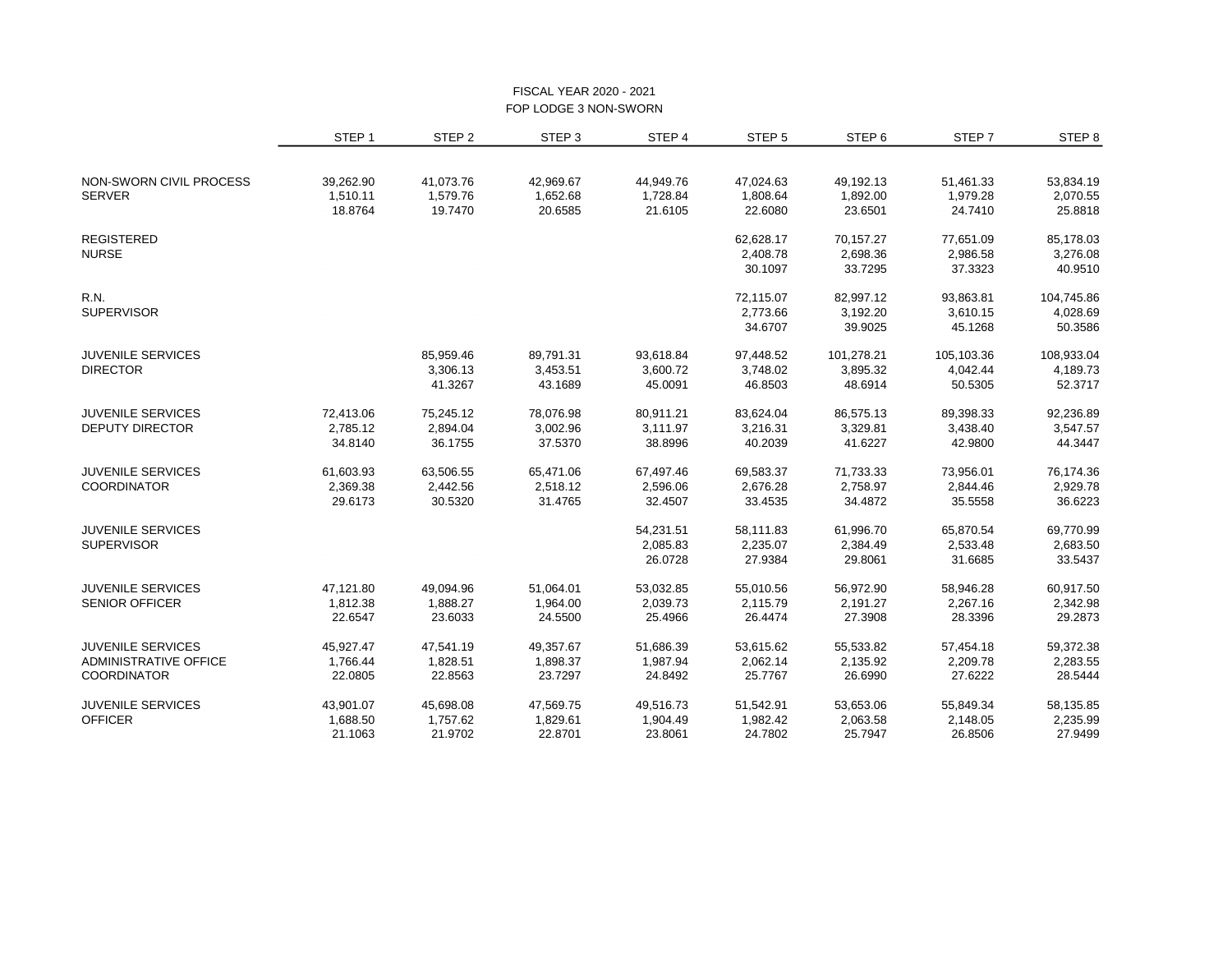|                             | STEP <sub>1</sub> | STEP <sub>2</sub> | STEP <sub>3</sub> | STEP 4    | STEP <sub>5</sub> | STEP <sub>6</sub> | STEP 7                                                                                                                                                  | STEP 8    |
|-----------------------------|-------------------|-------------------|-------------------|-----------|-------------------|-------------------|---------------------------------------------------------------------------------------------------------------------------------------------------------|-----------|
|                             |                   |                   |                   |           |                   |                   |                                                                                                                                                         |           |
| <b>BOOKING CLERK/</b>       | 40,618.88         | 42,486.44         | 44,355.95         | 46,227.84 | 48,090.63         | 49,958.19         | 51,825.54                                                                                                                                               | 53,701.75 |
| <b>COURT SERVICES CLERK</b> | 1,562.26          | 1,634.09          | 1,706.00          | 1,777.99  | 1,849.64          | 1,921.47          | 1,993.29                                                                                                                                                | 2,065.45  |
|                             | 19.5283           | 20.4262           | 21.3250           | 22.2249   | 23.1205           | 24.0184           | 24.9161<br>42,828.57<br>1,647.25<br>20.5907<br>47,009.05<br>1,808.04<br>22.6005<br>59,460.67<br>2,286.95<br>28.5869<br>77,204.22<br>2,969.39<br>37.1174 | 25.8182   |
| <b>ENTRY SECURITY</b>       | 34,261.82         | 35,451.61         | 36,919.47         | 38,398.37 | 39,872.94         | 41,349.67         |                                                                                                                                                         | 44,532.53 |
| <b>OFFICER</b>              | 1,317.76          | 1,363.52          | 1,419.98          | 1,476.86  | 1,533.57          | 1,590.37          |                                                                                                                                                         | 1,712.79  |
|                             | 16.4720           | 17.0440           | 17.7497           | 18.4608   | 19.1697           | 19.8797           |                                                                                                                                                         | 21.4099   |
| <b>TOW LOT OPERATOR</b>     | 37,550.72         | 38,983.31         | 40,471.08         | 42,014.03 | 43,616.50         | 45,280.85         |                                                                                                                                                         | 48,801.52 |
|                             | 1,444.26          | 1,499.36          | 1,556.58          | 1,615.92  | 1.677.56          | 1,741.57          |                                                                                                                                                         | 1,876.98  |
|                             | 18.0532           | 18.7420           | 19.4572           | 20.1991   | 20.9695           | 21.7696           |                                                                                                                                                         | 23.4623   |
| <b>LEAD CHAPLAIN</b>        | 45,929.85         |                   |                   |           |                   |                   |                                                                                                                                                         |           |
|                             | 1,766.53          |                   |                   |           |                   |                   |                                                                                                                                                         |           |
|                             | 22.0817           |                   |                   |           |                   |                   |                                                                                                                                                         |           |
| ADULT CORRECTIONS OFFICER   | 44,985.03         | 47,126.12         | 49,368.71         | 51,719.50 | 54,180.65         | 56,758.88         |                                                                                                                                                         | 62,290.36 |
|                             | 1,730.19          | 1,812.54          | 1,898.80          | 1,989.21  | 2,083.87          | 2,183.03          |                                                                                                                                                         | 2,395.78  |
|                             | 21.6274           | 22.6568           | 23.7350           | 24.8651   | 26.0484           | 27.2879           |                                                                                                                                                         | 29.9473   |
| ADULT CORRECTIONS SHIFT     | 58,493.78         | 61,261.80         | 64,162.03         | 67,198.60 | 70,379.08         | 73,710.11         |                                                                                                                                                         | 80,852.78 |
| <b>SUPERVISOR</b>           | 2,249.76          | 2,356.22          | 2,467.77          | 2,584.56  | 2,706.89          | 2,835.00          |                                                                                                                                                         | 3,109.72  |
|                             | 28.1220           | 29.4528           | 30.8471           | 32.3070   | 33.8361           | 35.4376           |                                                                                                                                                         | 38.8715   |

#### FISCAL YEAR 2020 - 2021 FOP LODGE 3 NON-SWORN

\*Rounding may occur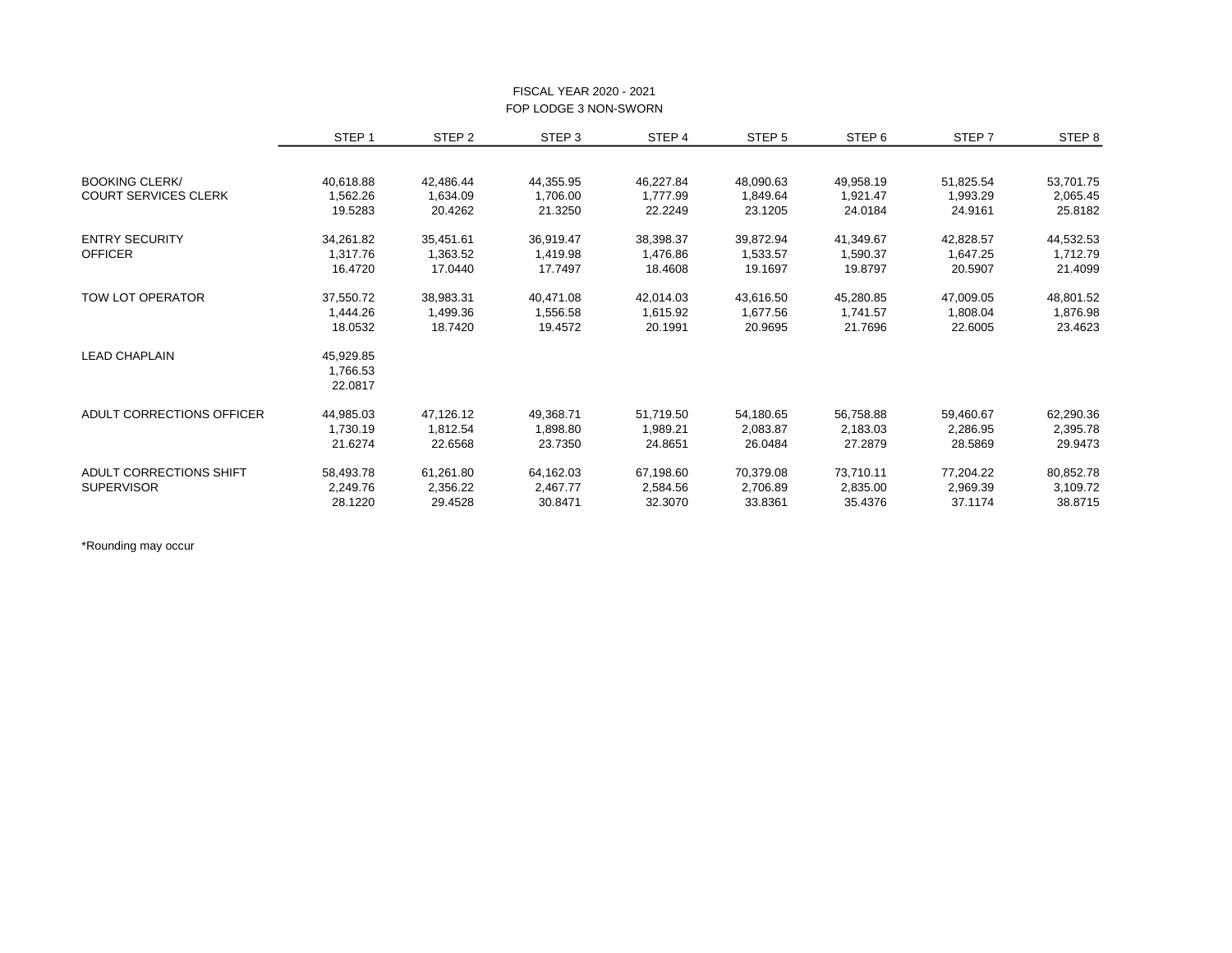| 2.00%                                       |                       |                       | FISCAL YEAR 2021 - 2022 |                     |                       |                       |                       |                       |
|---------------------------------------------|-----------------------|-----------------------|-------------------------|---------------------|-----------------------|-----------------------|-----------------------|-----------------------|
| <b>APPENDIX B</b>                           |                       |                       | FOP LODGE 3 NON-SWORN   |                     |                       |                       |                       |                       |
|                                             | STEP <sub>1</sub>     | STEP <sub>2</sub>     | STEP <sub>3</sub>       | STEP 4              | STEP <sub>5</sub>     | STEP <sub>6</sub>     | STEP 7                | STEP 8                |
| STAFF SUPPORT/STOP PROGRAM                  | 39,882.39             | 41,841.16             | 43,808.98               | 45,774.37           | 47,737.77             | 49,700.96             | 51,664.14             | 53,627.54             |
| <b>COORDINATOR</b>                          | 1,533.94<br>19.1742   | 1,609.28<br>20.1159   | 1,684.96<br>21.0620     | 1,760.55<br>22.0069 | 1,836.07<br>22.9509   | 1,911.58<br>23.8947   | 1,987.08<br>24.8385   | 2,062.60<br>25.7825   |
| ACCOUNT CLERK SUPERVISOR                    |                       |                       |                         |                     | 57,749.92             | 63,000.23             | 68,725.78             | 74,973.58<br>2,883.60 |
|                                             |                       |                       |                         |                     | 2,221.15<br>27.7644   | 2,423.09<br>30.2886   | 2,643.30<br>33.0412   | 36.0450               |
| <b>ASSISTANT OFFICE</b><br>MANAGER/SOFTWARE |                       |                       |                         |                     | 67,363.65<br>2,590.91 | 73,485.41<br>2,826.36 | 80,163.19<br>3,083.20 | 87,446.66<br>3,363.33 |
| <b>TRAINING MANAGER</b>                     |                       |                       |                         |                     | 32.3864               | 35.3295               | 38.5400               | 42.0417               |
| <b>OFFICE</b>                               |                       |                       |                         |                     | 72,744.64             | 79,359.51             | 86,575.44             | 94,448.70             |
| <b>MANAGER</b>                              |                       |                       |                         |                     | 2,797.87<br>34.9734   | 3,052.29<br>38.1536   | 3,329.82<br>41.6228   | 3,632.64<br>45.4080   |
| <b>COMMUNITY RELATIONS</b>                  | 57,837.77             | 60,728.69             | 63,761.32               | 66,949.34           | 70,297.39             | 73,814.08             | 77,504.27             | 81,928.38             |
| <b>COORDINATOR</b>                          | 2,224.53<br>27.8066   | 2,335.72<br>29.1965   | 2,452.36<br>30.6545     | 2,574.97<br>32.1872 | 2,703.75<br>33.7968   | 2,839.00<br>35.4875   | 2,980.93<br>37.2617   | 3,151.09<br>39.3886   |
| <b>VEHICLE INSPECTOR</b>                    | 43,844.95             | 45,236.22             | 46,636.76               | 48,028.03           | 49,426.37             | 50,817.63             | 52,218.17             | 53,609.44             |
|                                             | 1,686.34<br>21.0793   | 1,739.85<br>21.7482   | 1,793.72<br>22.4215     | 1,847.23<br>23.0904 | 1,901.01<br>23.7627   | 1,954.52<br>24.4316   | 2,008.39<br>25.1049   | 2,061.90<br>25.7738   |
| <b>INFORMATION</b>                          | 68,770.81             | 72,060.15             | 75,354.12               | 78,656.92           | 81,955.31             | 85,249.28             | 88,545.46             | 91,843.85             |
| <b>SYSTEMS MANAGER</b>                      | 2,645.03<br>33.0629   | 2,771.54<br>34.6443   | 2,898.24<br>36.2279     | 3,025.27<br>37.8158 | 3,152.13<br>39.4016   | 3,278.82<br>40.9852   | 3,405.59<br>42.5699   | 3,532.46<br>44.1557   |
| IS IT TECHNICAL SUPPORT                     | 62,255.05<br>2,394.42 | 65,233.81<br>2,508.99 | 68,219.20<br>2,623.82   | 71,202.39           | 74,189.99<br>2,853.46 | 77,170.96             | 80,154.14             | 83,139.53<br>3,197.67 |
|                                             | 29.9303               | 31.3624               | 32.7977                 | 2,738.55<br>34.2319 | 35.6683               | 2,968.11<br>37.1014   | 3,082.85<br>38.5356   | 39.9709               |
| <b>EVIDENCE / PROPERTY</b>                  | 44,713.97             | 47,113.98             | 49,520.84               | 52,044.68           | 54,320.86             | 56,725.51             | 59,125.52             | 61,523.32             |
| <b>TECHNICIAN II</b>                        | 1,719.77<br>21.4971   | 1,812.08<br>22.6510   | 1,904.65<br>23.8081     | 2,001.72<br>25.0215 | 2,089.26<br>26.1158   | 2,181.75<br>27.2719   | 2,274.06<br>28.4257   | 2,366.28<br>29.5785   |
| <b>EVIDENCE / PROPERTY</b>                  | 39,700.06             | 41,528.16             | 43,356.26               | 45,179.94           | 46,999.20             | 48,831.94             | 50,657.83             | 52,485.92             |
| <b>TECHNICIAN I</b>                         | 1,526.93<br>19.0866   | 1,597.24<br>19.9655   | 1,667.55<br>20.8444     | 1,737.69<br>21.7211 | 1,807.66<br>22.5958   | 1,878.15<br>23.4769   | 1,948.38<br>24.3547   | 2,018.69<br>25.2336   |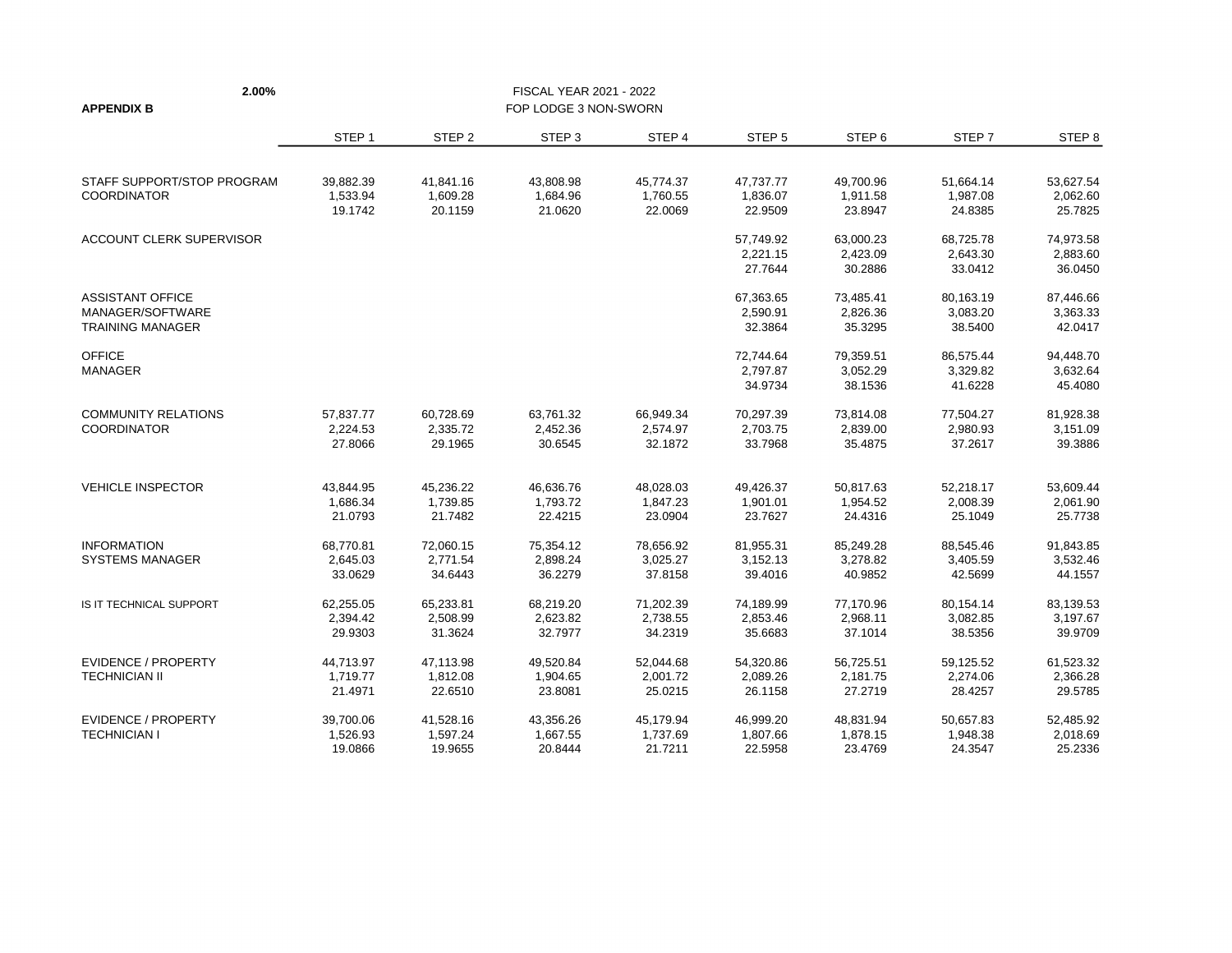#### FISCAL YEAR 2021 - 2022 FOP LODGE 3 NON-SWORN

|                          | STEP <sub>1</sub> | STEP <sub>2</sub> | STEP <sub>3</sub> | STEP 4    | STEP <sub>5</sub> | STEP <sub>6</sub> | STEP <sub>7</sub> | STEP <sub>8</sub> |
|--------------------------|-------------------|-------------------|-------------------|-----------|-------------------|-------------------|-------------------|-------------------|
|                          |                   |                   |                   |           |                   |                   |                   |                   |
| NON-SWORN CIVIL PROCESS  | 40,048.16         | 41,895.24         | 43,829.06         | 45,848.75 | 47,965.12         | 50,175.97         | 52,490.56         | 54,910.88         |
| <b>SERVER</b>            | 1,540.31          | 1,611.36          | 1,685.73          | 1,763.41  | 1,844.81          | 1,929.84          | 2,018.87          | 2,111.96          |
|                          | 19.2539           | 20.1419           | 21.0717           | 22.0427   | 23.0602           | 24.1231           | 25.2358           | 26.3995           |
| <b>REGISTERED</b>        |                   |                   |                   |           | 63,880.73         | 71,560.41         | 79,204.12         | 86,881.59         |
| <b>NURSE</b>             |                   |                   |                   |           | 2,456.95          | 2,752.32          | 3,046.31          | 3,341.60          |
|                          |                   |                   |                   |           | 30.7119           | 34.4040           | 38.0789           | 41.7700           |
| R.N.                     |                   |                   |                   |           | 73,557.37         | 84,657.06         | 95,741.08         | 106,840.77        |
| <b>SUPERVISOR</b>        |                   |                   |                   |           | 2,829.13          | 3,256.04          | 3,682.35          | 4,109.26          |
|                          |                   |                   |                   |           | 35.3641           | 40.7005           | 46.0294           | 51.3658           |
| <b>JUVENILE SERVICES</b> |                   | 87,678.65         | 91,587.14         | 95,491.21 | 99,397.50         | 103,303.78        | 107,205.42        | 111,111.70        |
| <b>DIRECTOR</b>          |                   | 3,372.26          | 3,522.58          | 3,672.74  | 3,822.98          | 3,973.22          | 4,123.29          | 4,273.53          |
|                          |                   | 42.1532           | 44.0323           | 45.9092   | 47.7873           | 49.6653           | 51.5411           | 53.4191           |
| <b>JUVENILE SERVICES</b> | 73,861.32         | 76,750.03         | 79,638.52         | 82,529.43 | 85,296.52         | 88,306.63         | 91,186.29         | 94,081.62         |
| <b>DEPUTY DIRECTOR</b>   | 2,840.82          | 2,951.92          | 3,063.02          | 3,174.21  | 3,280.64          | 3,396.41          | 3,507.17          | 3,618.52          |
|                          | 35.5102           | 36.8991           | 38.2877           | 39.6776   | 41.0079           | 42.4551           | 43.8396           | 45.2316           |
| <b>JUVENILE SERVICES</b> | 62,836.01         | 64,776.68         | 66,780.48         | 68,847.41 | 70,975.03         | 73,168.00         | 75,435.13         | 77,697.85         |
| <b>COORDINATOR</b>       | 2,416.77          | 2,491.41          | 2,568.48          | 2,647.98  | 2,729.81          | 2,814.15          | 2,901.35          | 2,988.38          |
|                          | 30.2096           | 31.1426           | 32.1060           | 33.0997   | 34.1226           | 35.1769           | 36.2669           | 37.3547           |
| <b>JUVENILE SERVICES</b> |                   |                   |                   | 55,316.14 | 59,274.07         | 63,236.64         | 67,187.95         | 71,166.41         |
| <b>SUPERVISOR</b>        |                   |                   |                   | 2,127.54  | 2,279.77          | 2,432.18          | 2,584.15          | 2,737.17          |
|                          |                   |                   |                   | 26.5943   | 28.4971           | 30.4022           | 32.3019           | 34.2146           |
| <b>JUVENILE SERVICES</b> | 48,064.23         | 50,076.86         | 52,085.29         | 54,093.51 | 56,110.77         | 58,112.36         | 60,125.21         | 62,135.85         |
| <b>SENIOR OFFICER</b>    | 1,848.62          | 1,926.03          | 2,003.28          | 2,080.52  | 2,158.11          | 2,235.09          | 2,312.51          | 2,389.84          |
|                          | 23.1078           | 24.0754           | 25.0410           | 26.0065   | 26.9763           | 27.9386           | 28.9064           | 29.8730           |
| <b>JUVENILE SERVICES</b> | 46,846.02         | 48,492.01         | 50,344.83         | 52,720.12 | 54,687.94         | 56,644.50         | 58,603.27         | 60,559.83         |
| ADMINISTRATIVE OFFICE    | 1,801.77          | 1,865.08          | 1,936.34          | 2,027.70  | 2,103.38          | 2,178.63          | 2,253.97          | 2,329.22          |
| <b>COORDINATOR</b>       | 22.5221           | 23.3135           | 24.2042           | 25.3462   | 26.2923           | 27.2329           | 28.1746           | 29.1153           |
| <b>JUVENILE SERVICES</b> | 44,779.09         | 46,612.04         | 48,521.15         | 50,507.07 | 52,573.77         | 54,726.12         | 56,966.32         | 59,298.57         |
| <b>OFFICER</b>           | 1,722.27          | 1,792.77          | 1,866.20          | 1,942.58  | 2,022.07          | 2,104.85          | 2,191.01          | 2,280.71          |
|                          | 21.5284           | 22.4096           | 23.3275           | 24.2822   | 25.2759           | 26.3106           | 27.3877           | 28.5089           |